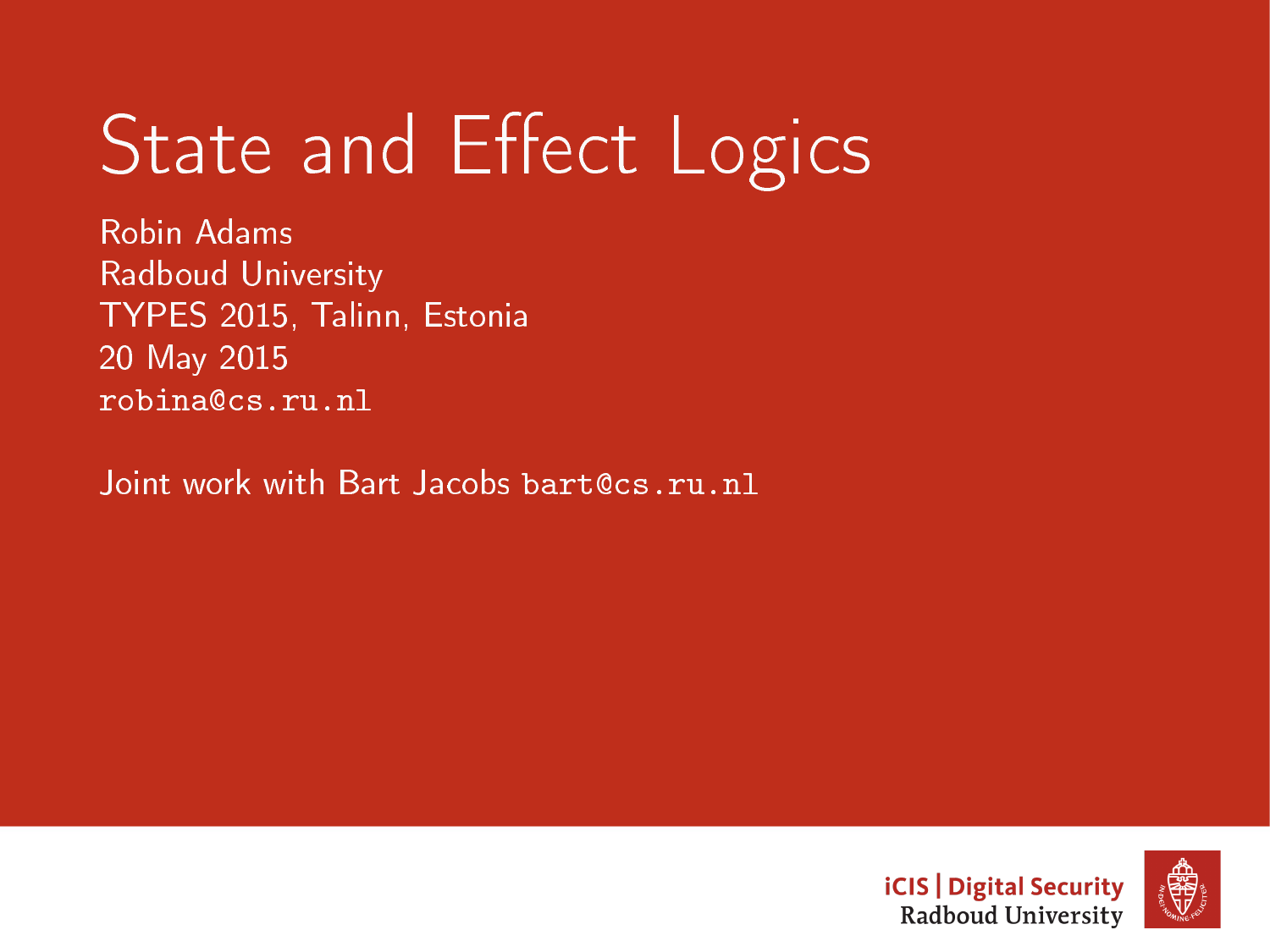The world is nothing like what we hairless apes are good at imagining.



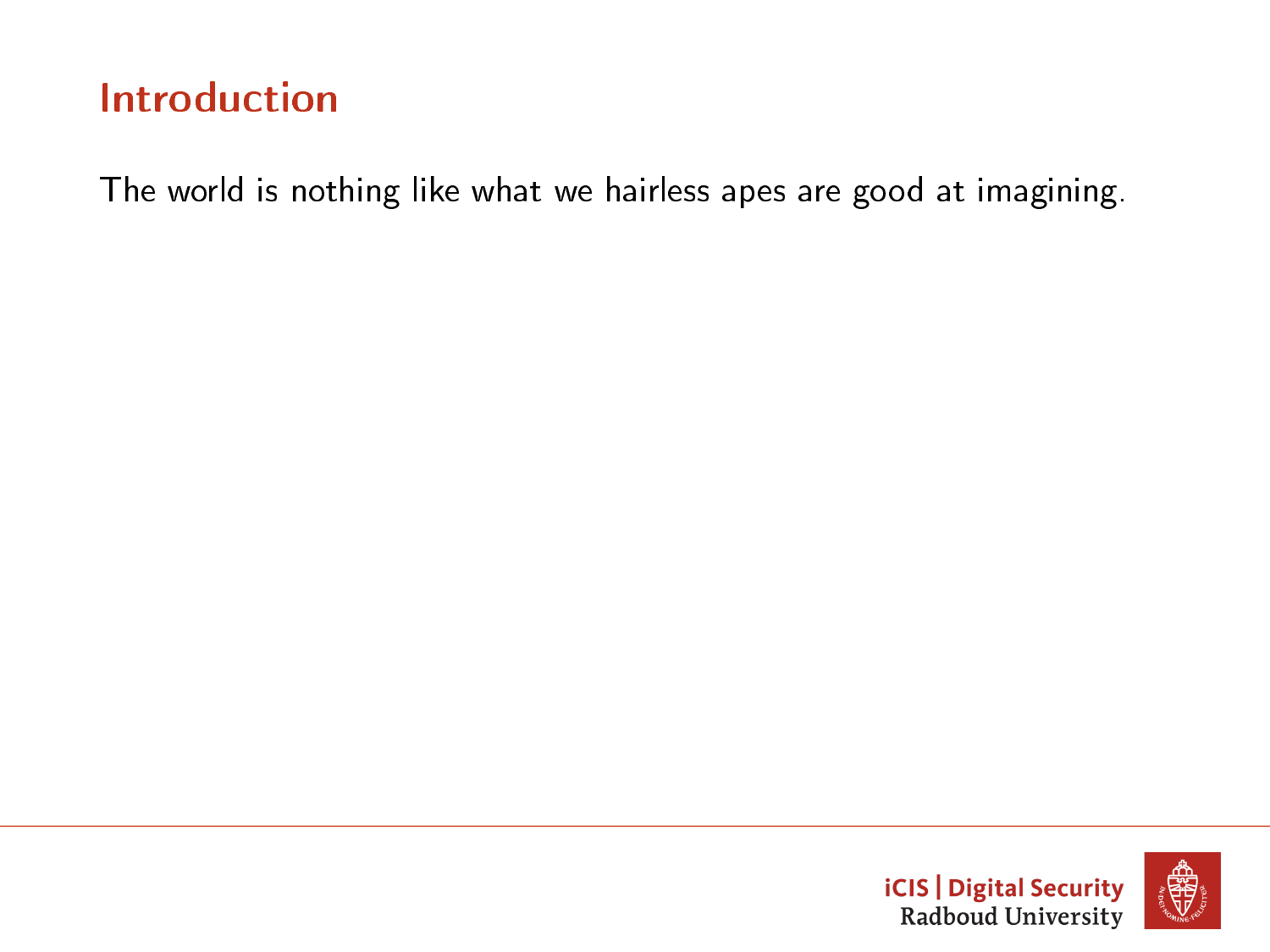The world is nothing like what we hairless apes are good at imagining.



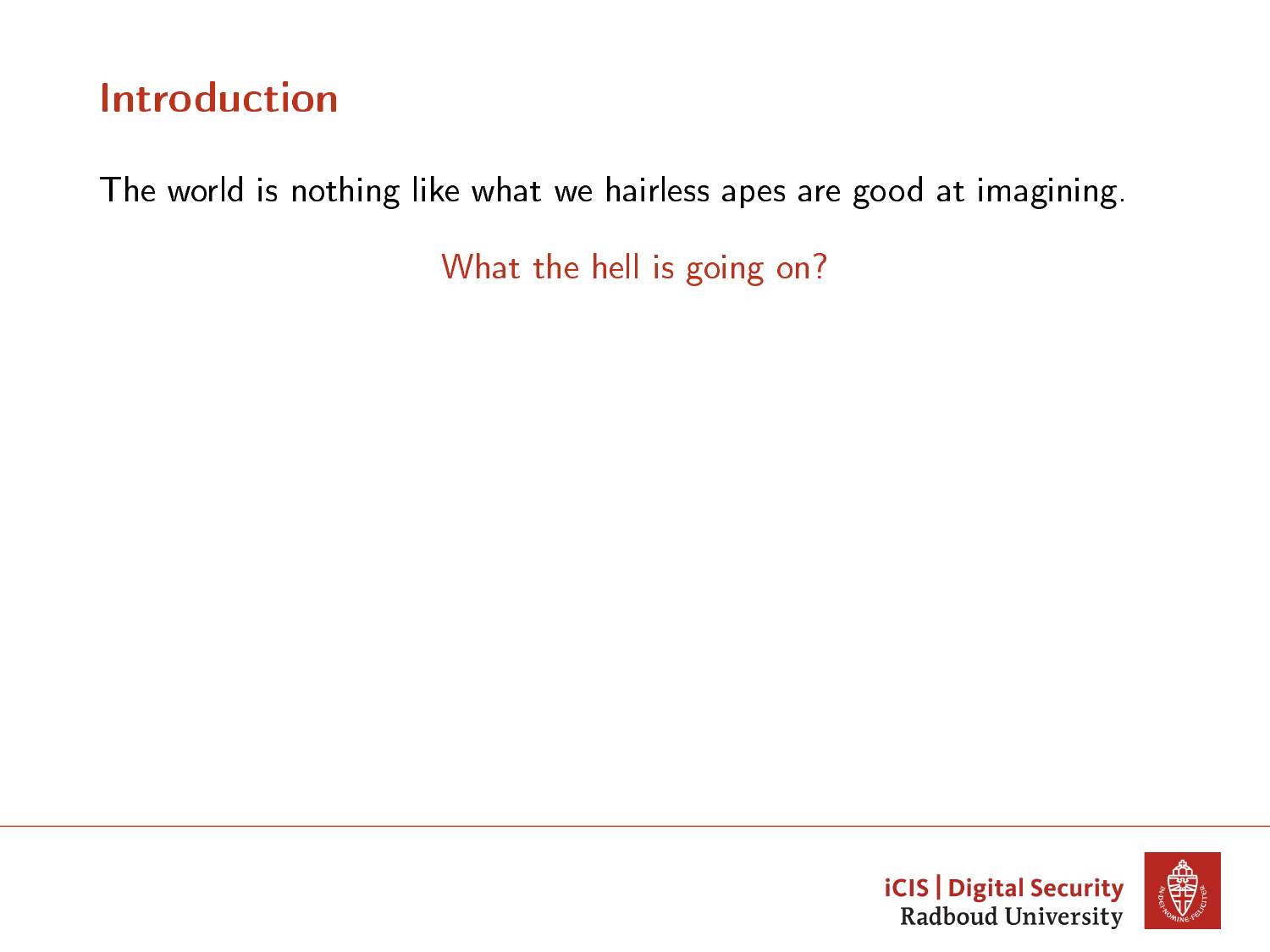The world is nothing like what we hairless apes are good at imagining.

What the hell is going on?

Every method of observation we come up with affects the system in the same way.



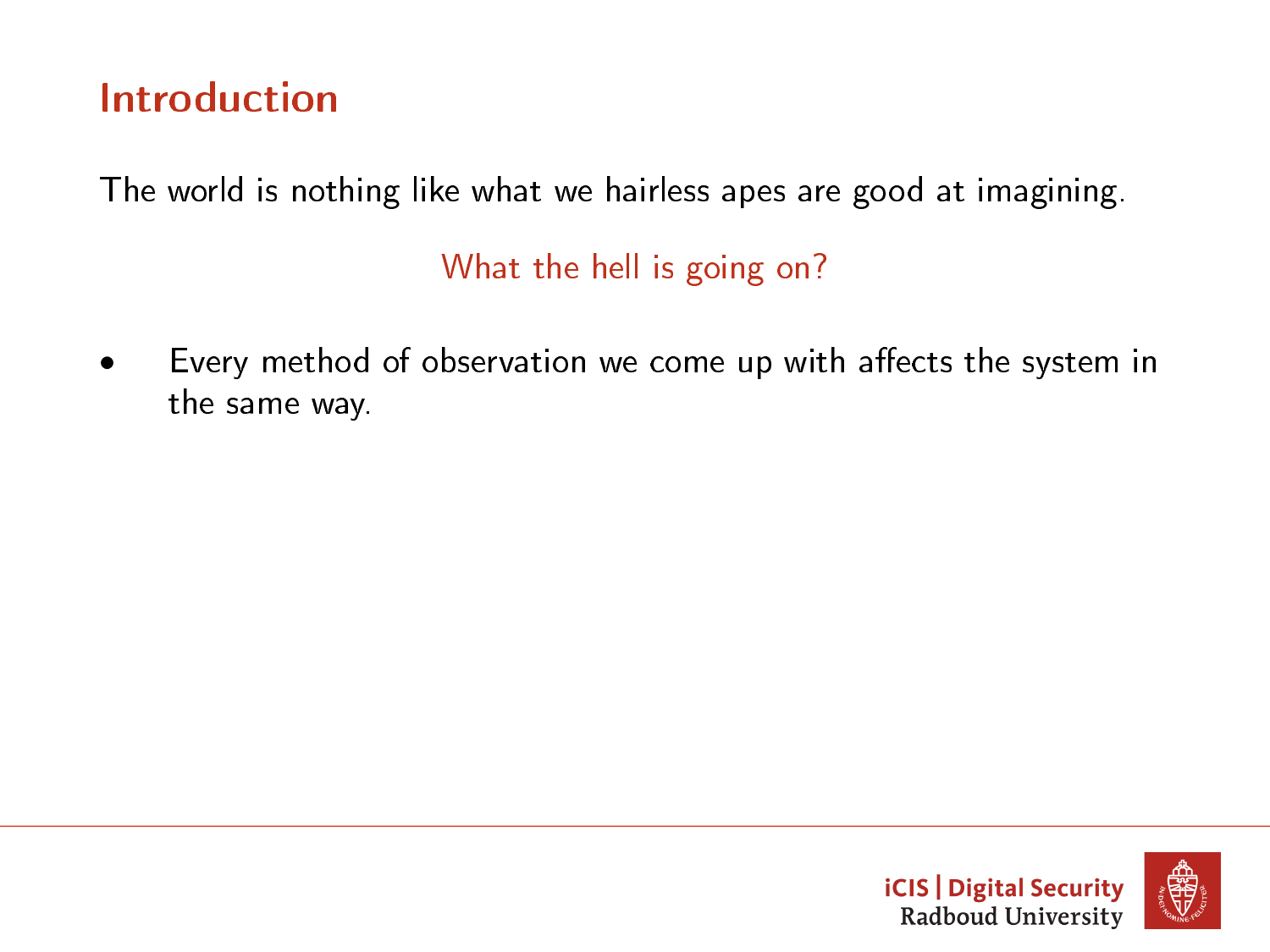The world is nothing like what we hairless apes are good at imagining.

- Every method of observation we come up with affects the system in the same way.
- Physical theories of wavefunction collapse, hidden variables.



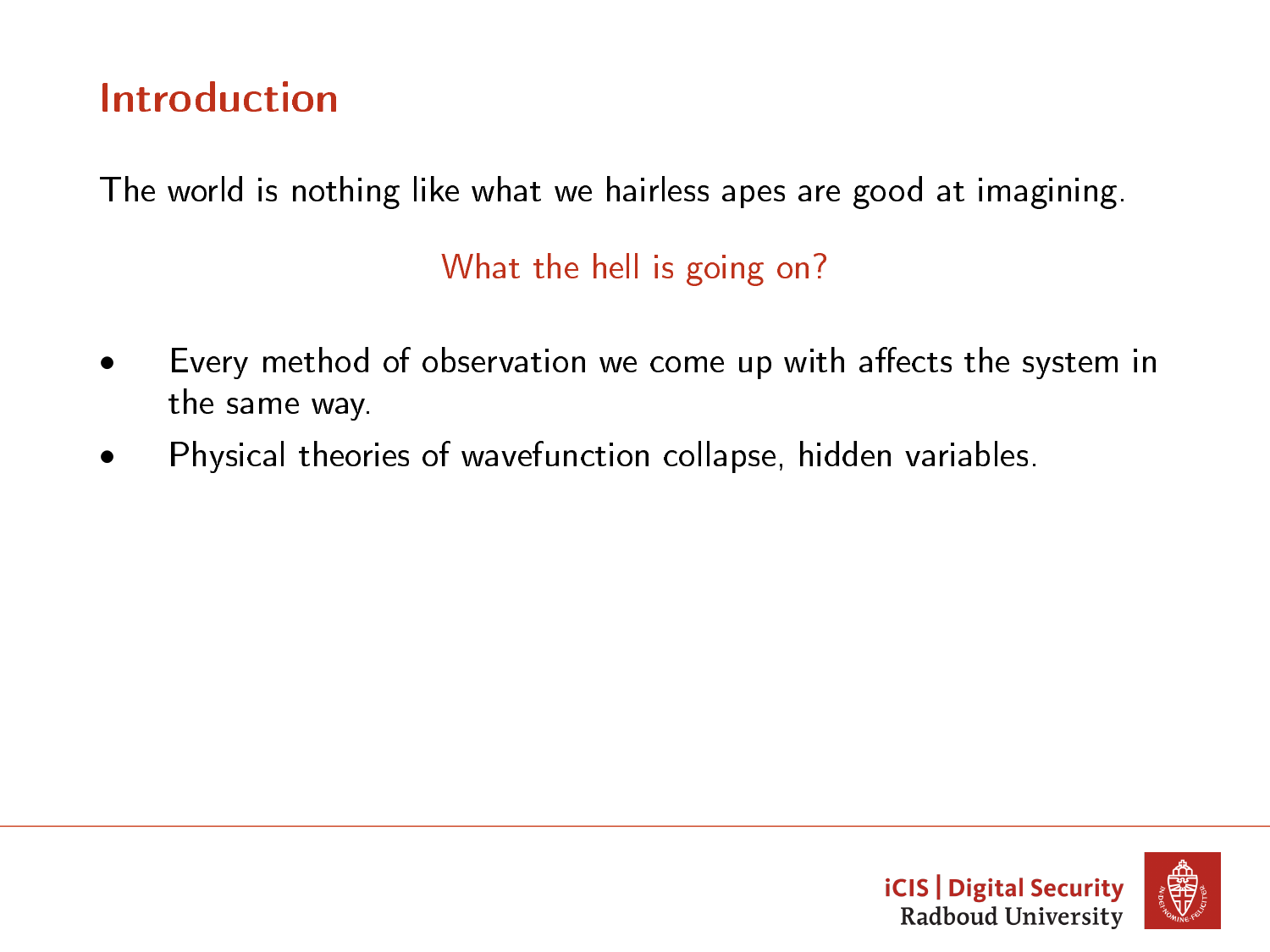The world is nothing like what we hairless apes are good at imagining.

- Every method of observation we come up with affects the system in the same way.
- Physical theories of wavefunction collapse, hidden variables.
- Many worlds, information travelling backwards in time.

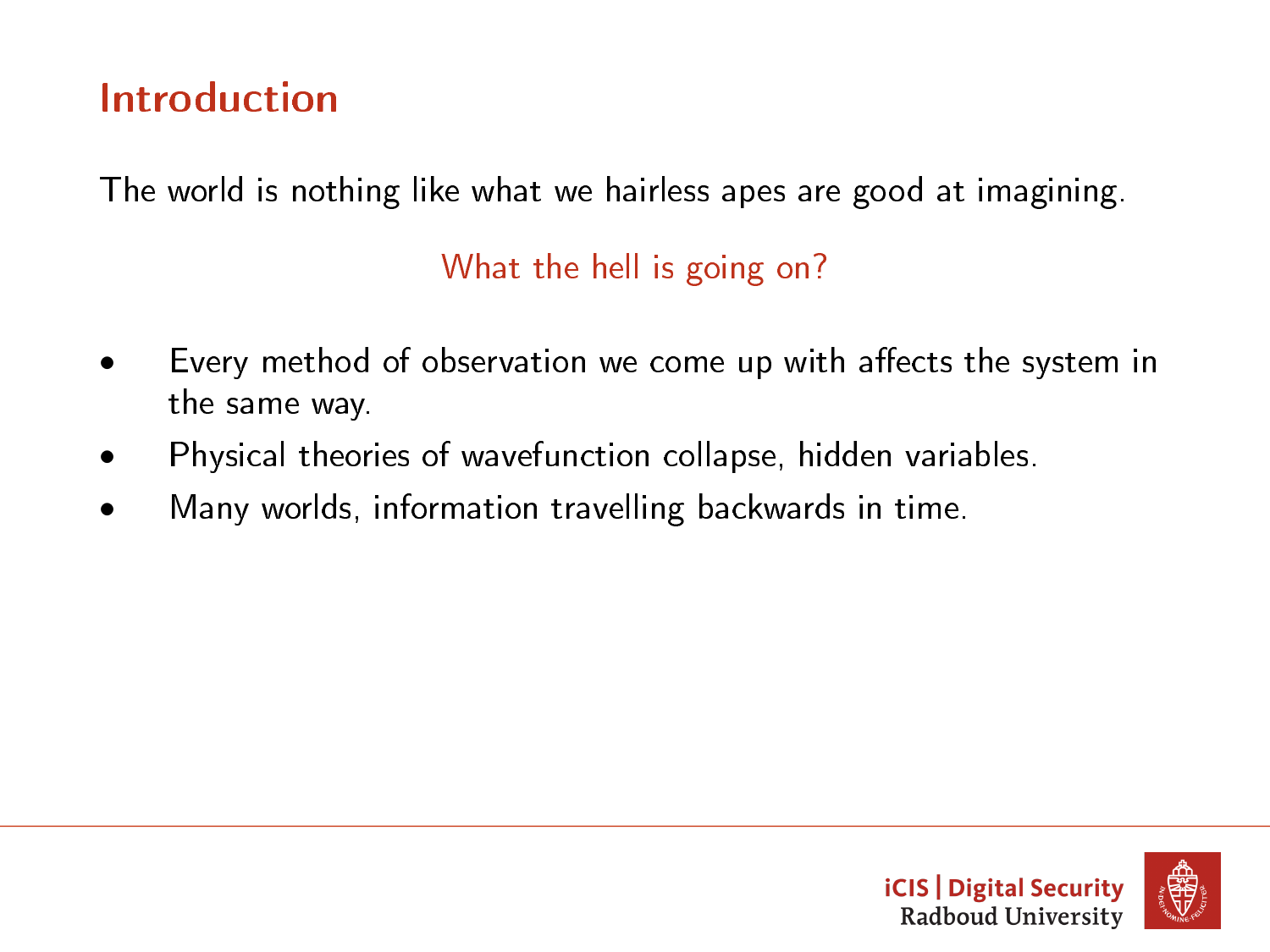The world is nothing like what we hairless apes are good at imagining.

- Every method of observation we come up with affects the system in the same way.
- Physical theories of wavefunction collapse, hidden variables.
- Many worlds, information travelling backwards in time.
- `Shut up and calculate'



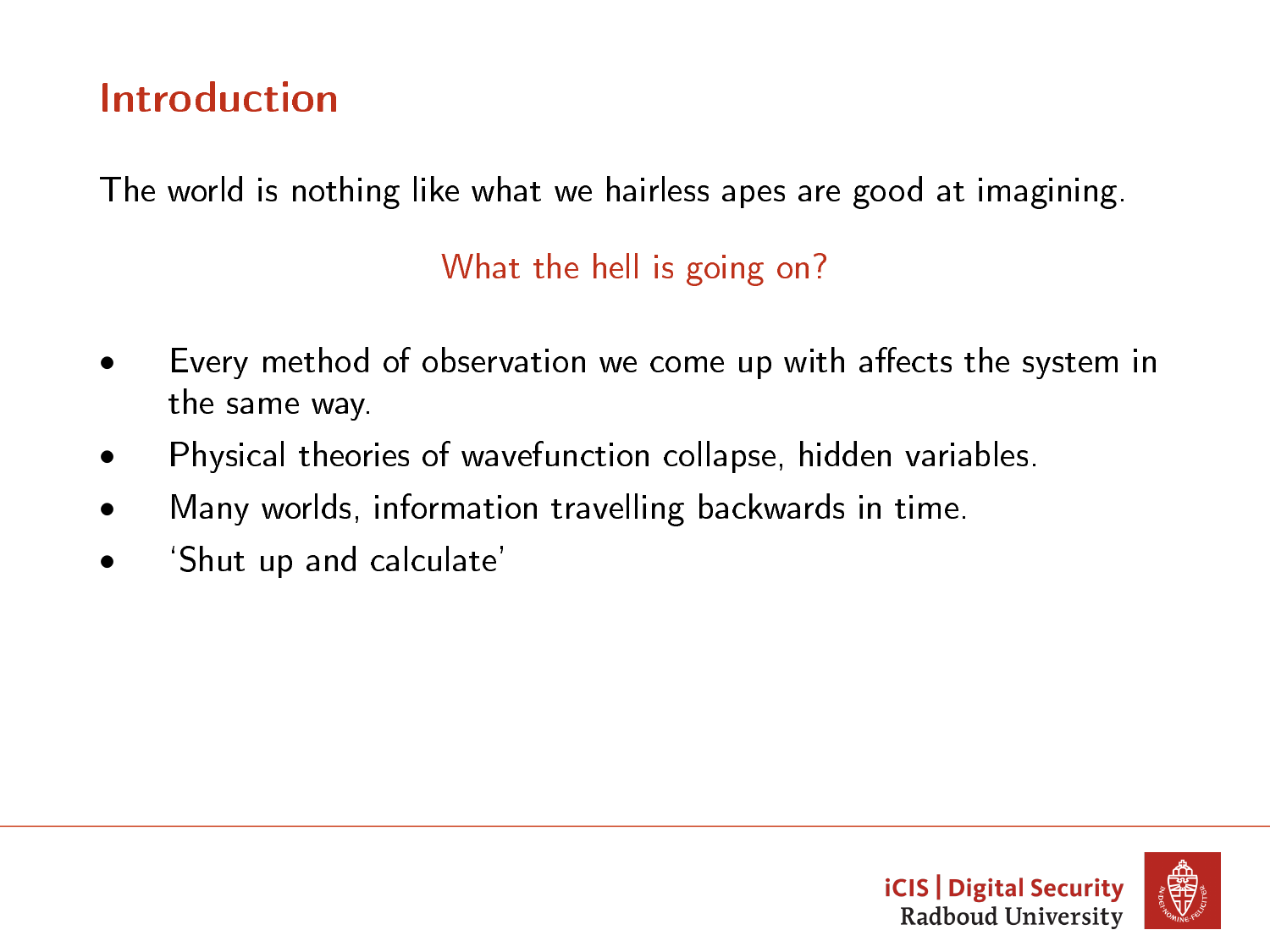The world is nothing like what we hairless apes are good at imagining.

- Every method of observation we come up with affects the system in the same way.
- Physical theories of wavefunction collapse, hidden variables.
- Many worlds, information travelling backwards in time.
- 'Shut up and calculate'
- Idea (Birkhoff, von Neumann 1936): change the laws of logic itself.



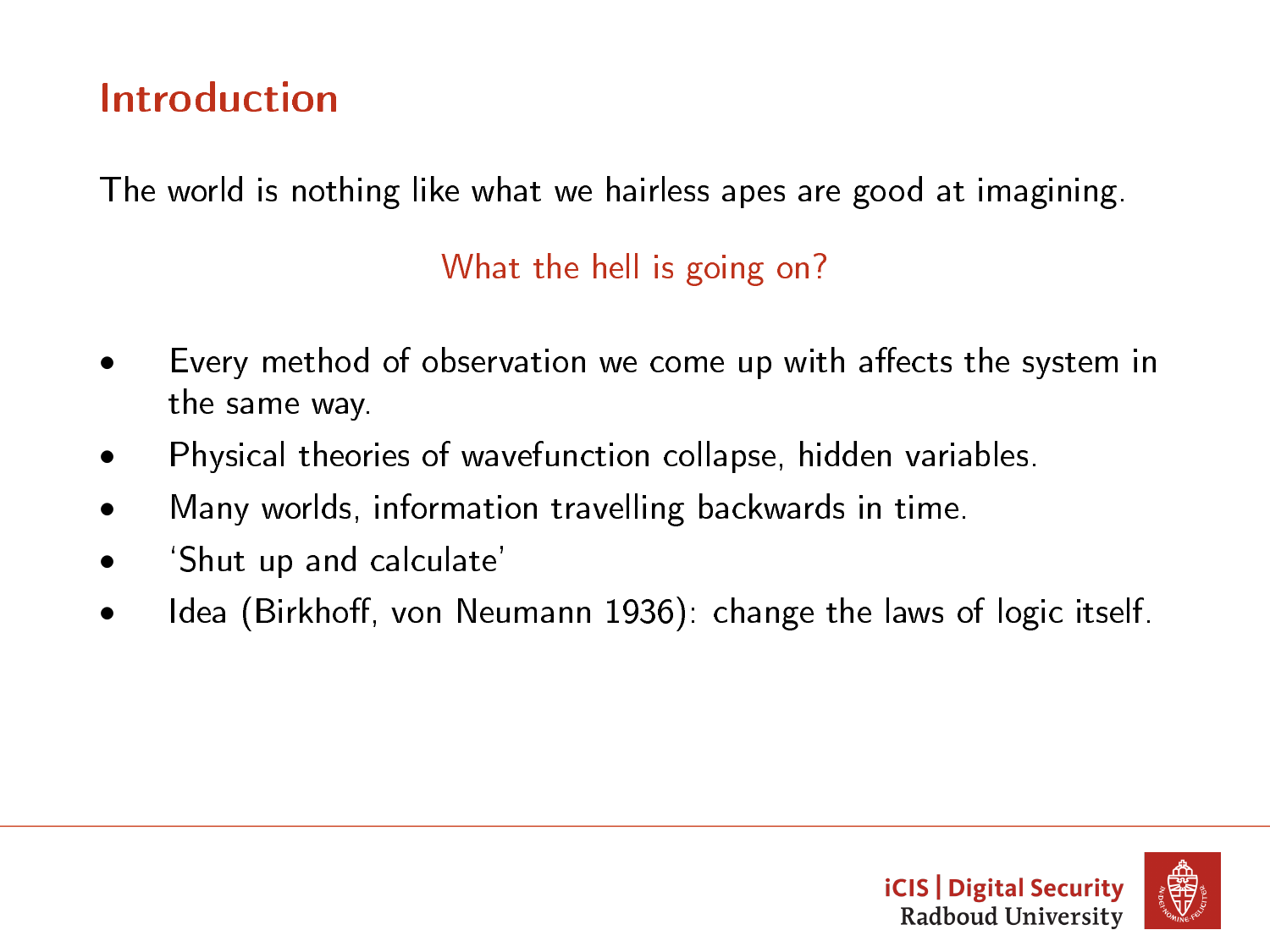The world is nothing like what we hairless apes are good at imagining.

- Every method of observation we come up with affects the system in the same way.
- Physical theories of wavefunction collapse, hidden variables.
- Many worlds, information travelling backwards in time.
- 'Shut up and calculate'
- Idea (Birkhoff, von Neumann 1936): change the laws of logic itself.
	- Keep double negation.

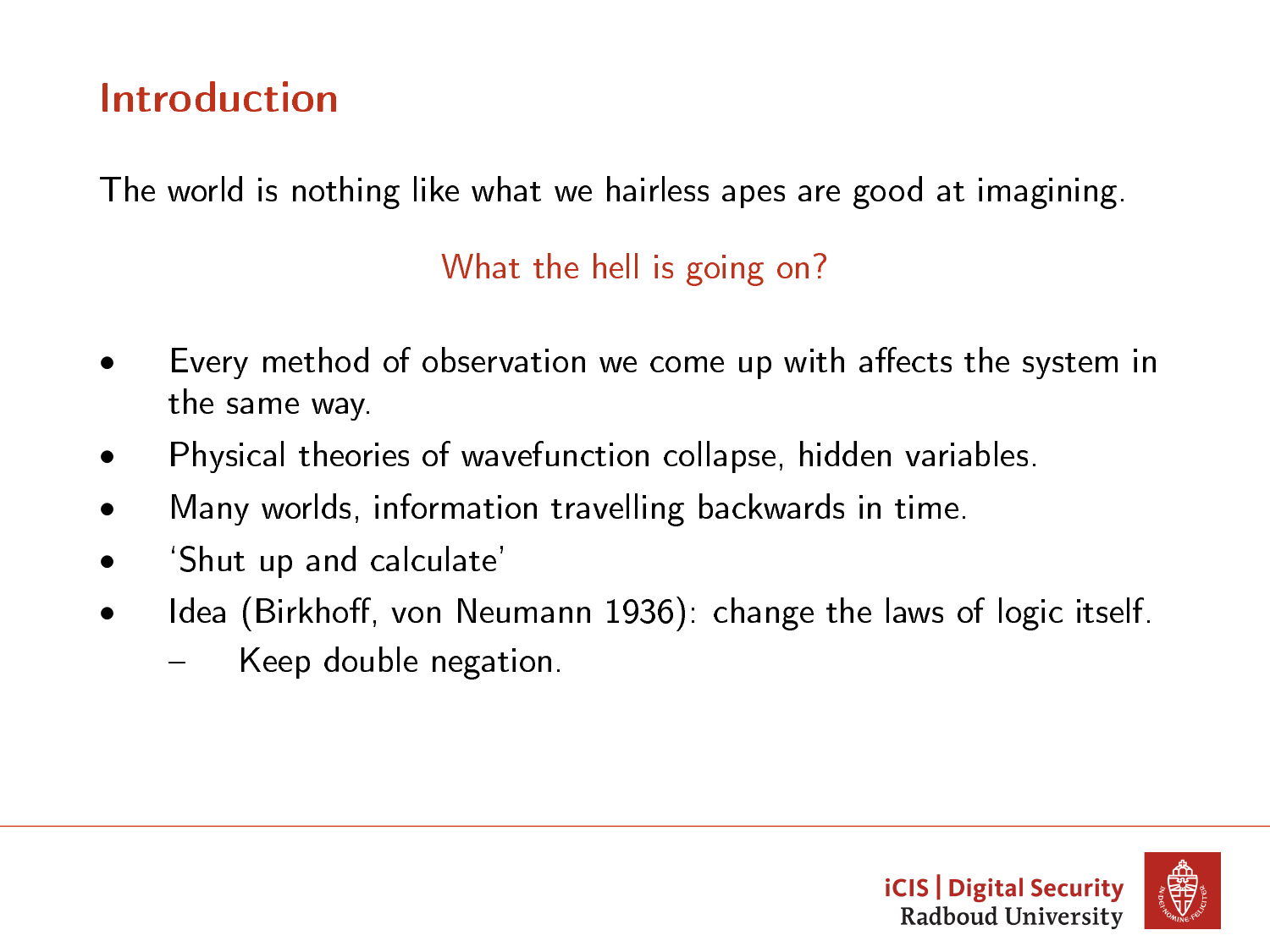The world is nothing like what we hairless apes are good at imagining.

- Every method of observation we come up with affects the system in the same way.
- Physical theories of wavefunction collapse, hidden variables.
- Many worlds, information travelling backwards in time.
- 'Shut up and calculate'
- Idea (Birkhoff, von Neumann 1936): change the laws of logic itself.
	- Keep double negation.
	- Drop distributivity:  $P \wedge (Q \vee R) \leftrightarrow (P \wedge Q) \vee (P \wedge R)$ .



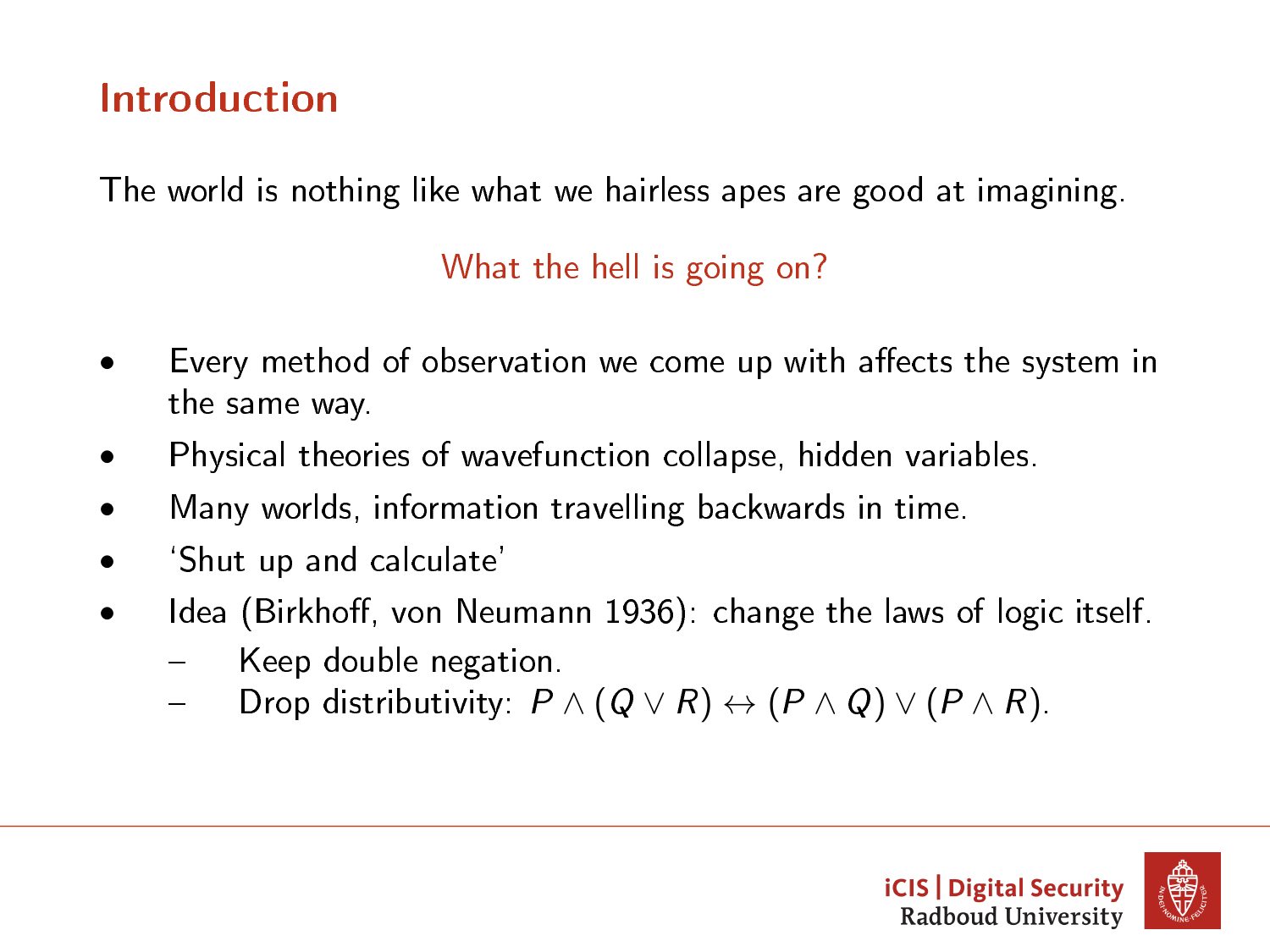**[Motivation](#page-11-0)** [The Hardy Box](#page-11-0) State-and-Effect Triangles

[Type Theory](#page-40-0) Affine Type Theory Logic over an Affine Type Theory [Probabilistic Triangles](#page-47-0) [Classical Triangles](#page-48-0) [Measurement](#page-49-0)

[The Hardy Box Revisited](#page-69-0) [Related Work](#page-70-0) [For the Future](#page-71-0)



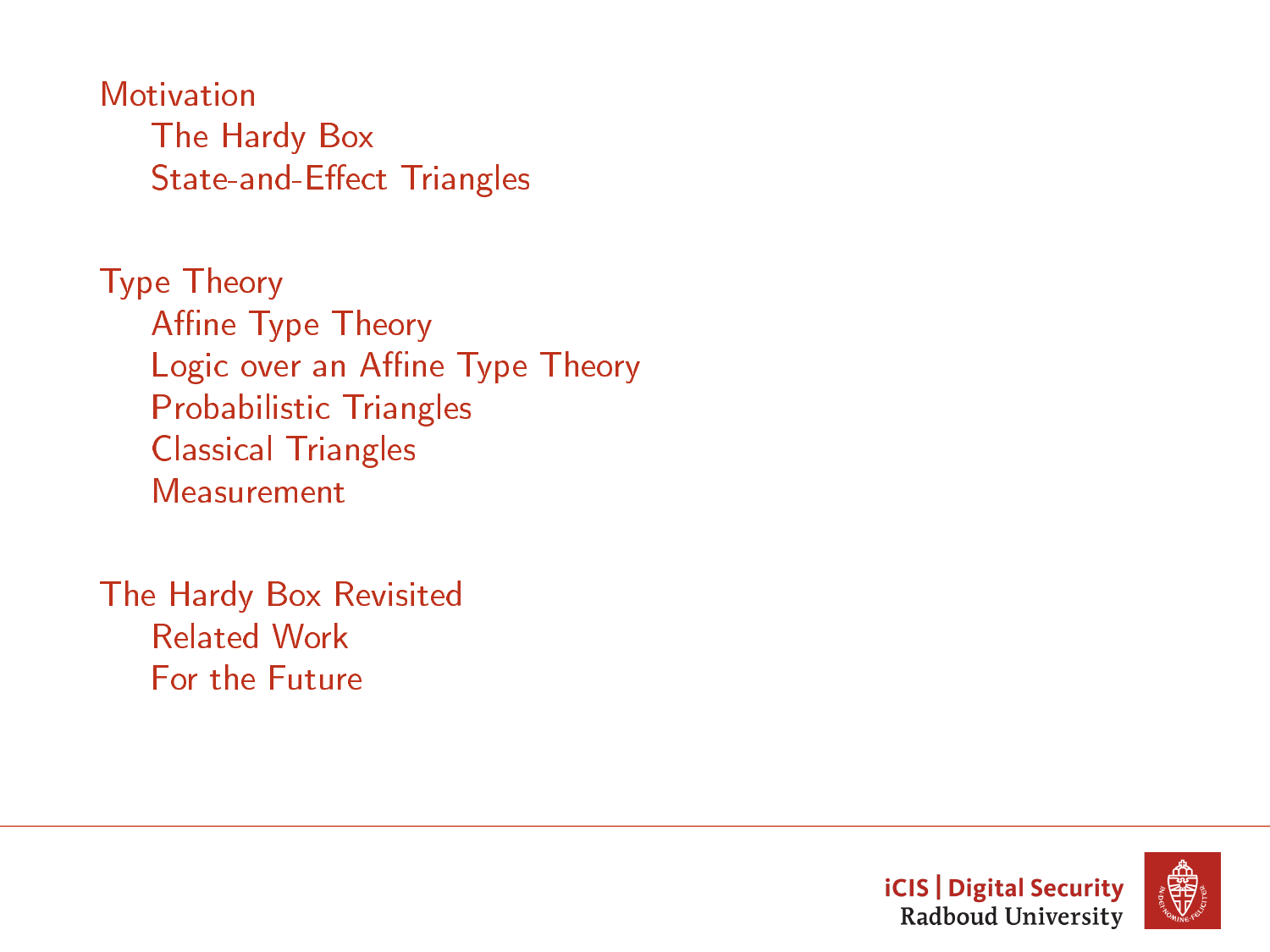Described in [\[Hardy, 1993\]](#page-72-0).

A box shoots out pairs electrons in two directions.

Alice and Bob can each choose to measure their spin vertically  $(V)$ , or at angle 76.35 $^{\circ}$  (T). They get the answers  $+$  or  $-$ .

<span id="page-11-0"></span>

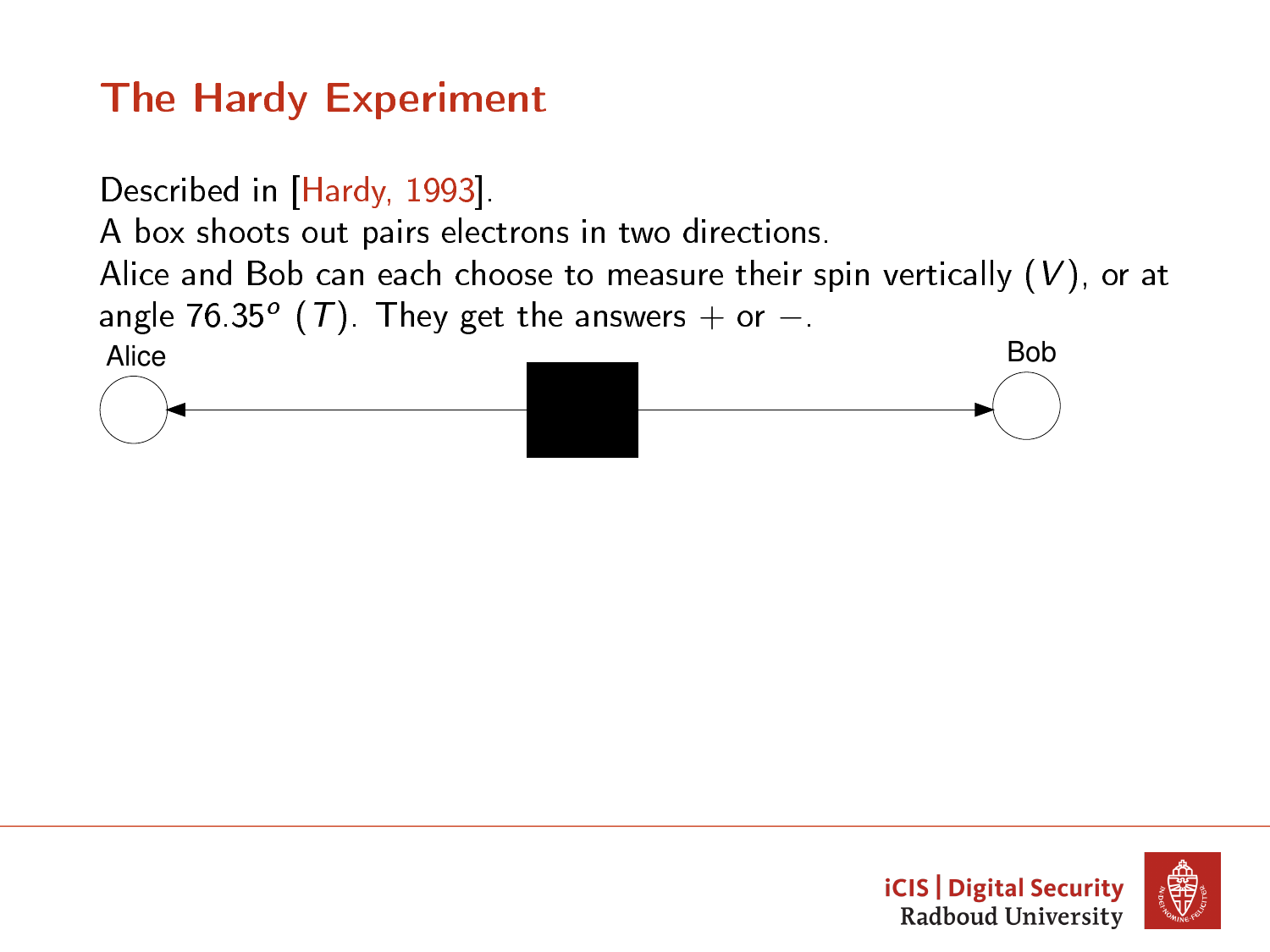Described in [\[Hardy, 1993\]](#page-72-0).

A box shoots out pairs electrons in two directions.

Alice and Bob can each choose to measure their spin vertically  $(V)$ , or at angle 76.35 $^{\circ}$  (T). They get the answers  $+$  or  $-$ .



Observing the results, we see:

1. If Alice and Bob both measure V, they sometimes see  $++$ .

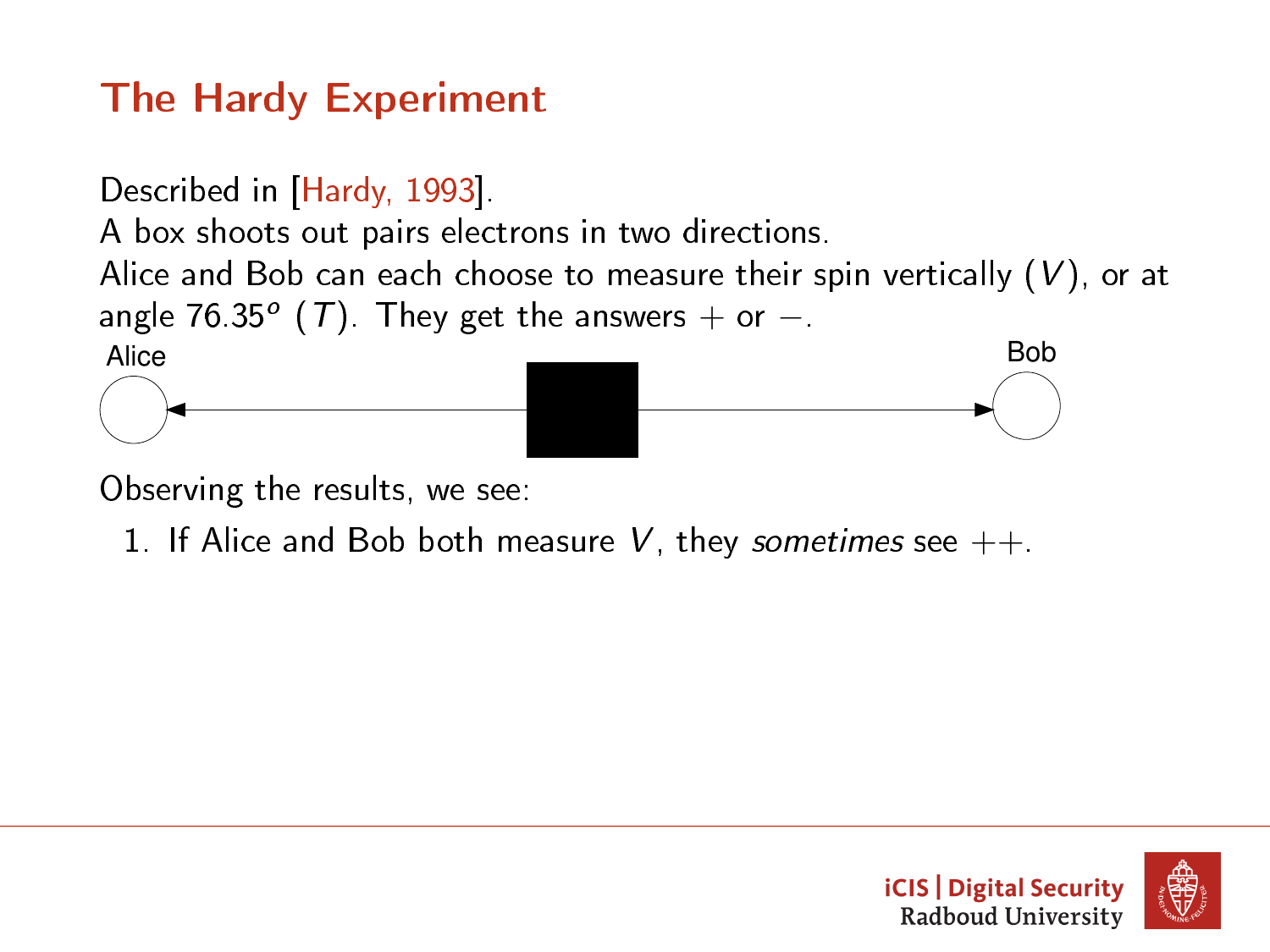Described in [\[Hardy, 1993\]](#page-72-0).

A box shoots out pairs electrons in two directions.

Alice and Bob can each choose to measure their spin vertically  $(V)$ , or at angle 76.35 $^{\circ}$  (T). They get the answers  $+$  or  $-$ .



Observing the results, we see:

- 1. If Alice and Bob both measure V, they sometimes see  $++$ .
- 2. If Alice measures T and Bob measures V, they never see  $++$ .

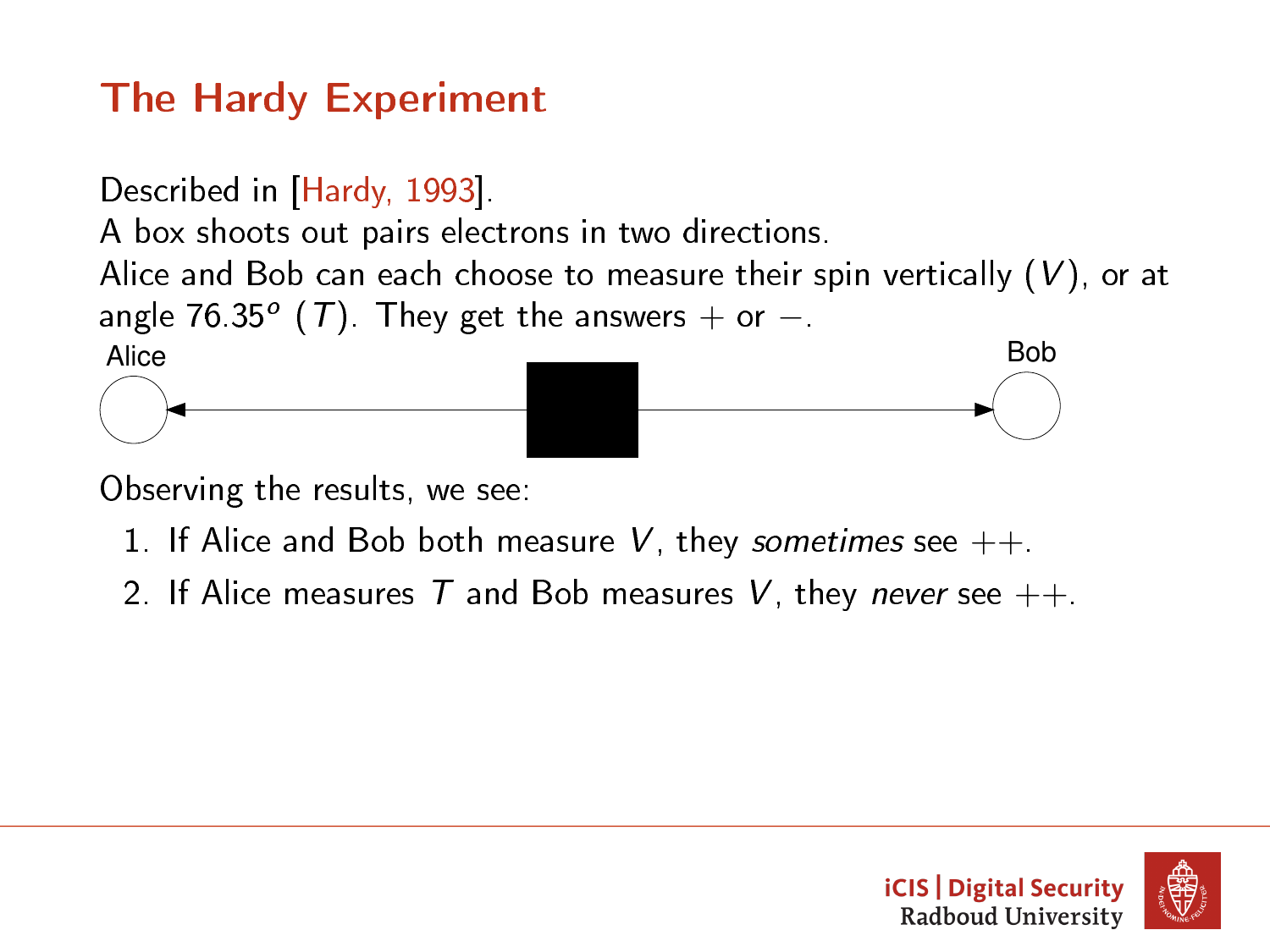Described in [\[Hardy, 1993\]](#page-72-0).

A box shoots out pairs electrons in two directions.

Alice and Bob can each choose to measure their spin vertically  $(V)$ , or at angle 76.35 $^{\circ}$  (T). They get the answers  $+$  or  $-$ .



Observing the results, we see:

- 1. If Alice and Bob both measure V, they sometimes see  $++$ .
- 2. If Alice measures T and Bob measures V, they never see  $++$ .
- 3. If Alice measures V and Bob measures T, they never see  $++$ .



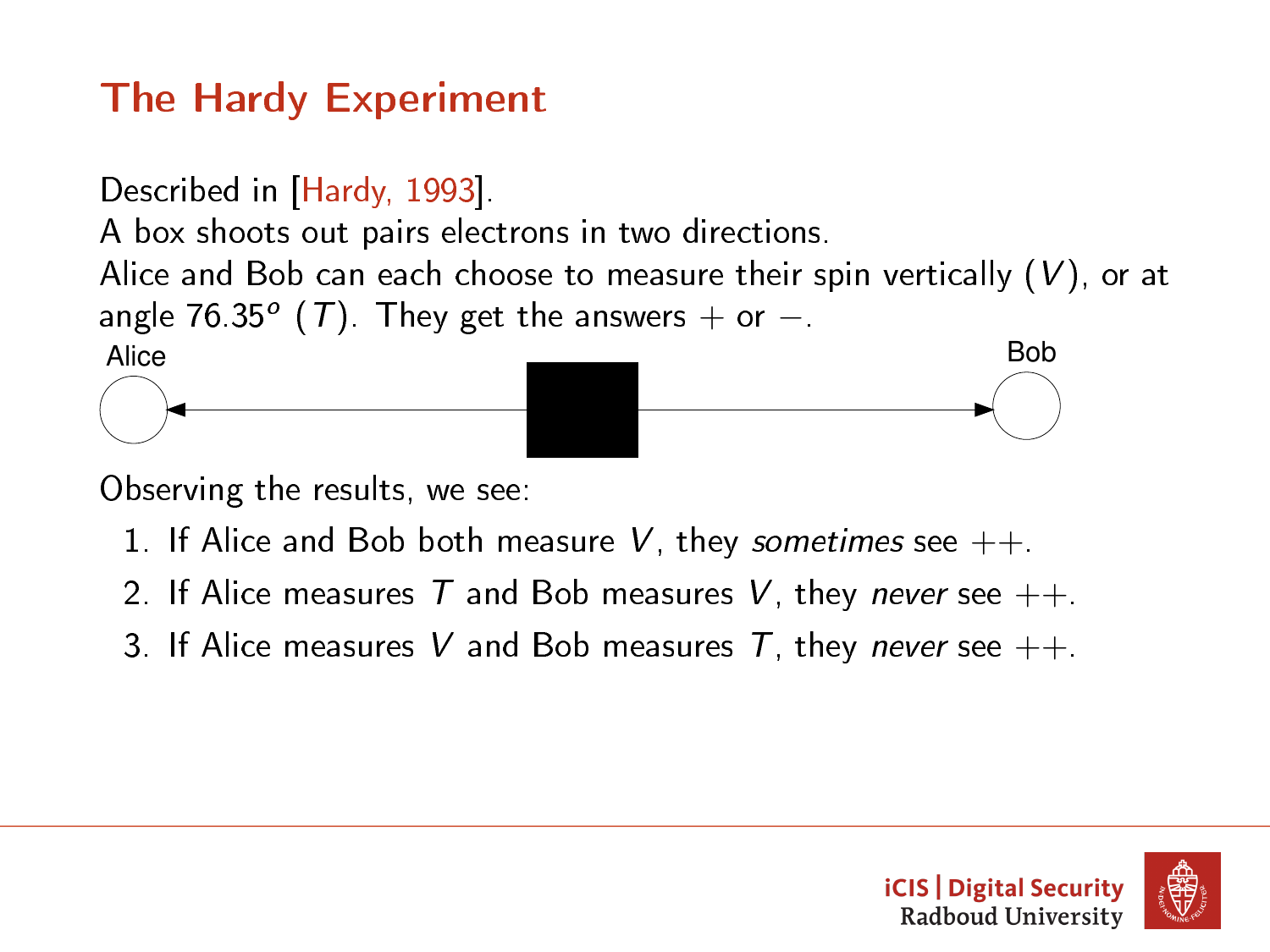Described in [\[Hardy, 1993\]](#page-72-0).

A box shoots out pairs electrons in two directions.

Alice and Bob can each choose to measure their spin vertically  $(V)$ , or at angle 76.35 $^{\circ}$  (T). They get the answers  $+$  or  $-$ .



Observing the results, we see:

- 1. If Alice and Bob both measure V, they sometimes see  $++$ .
- 2. If Alice measures T and Bob measures V, they never see  $++$ .
- 3. If Alice measures V and Bob measures T, they never see  $++$ .
- 4. If Alice measures T and Bob measures T, they never see  $-$ -.

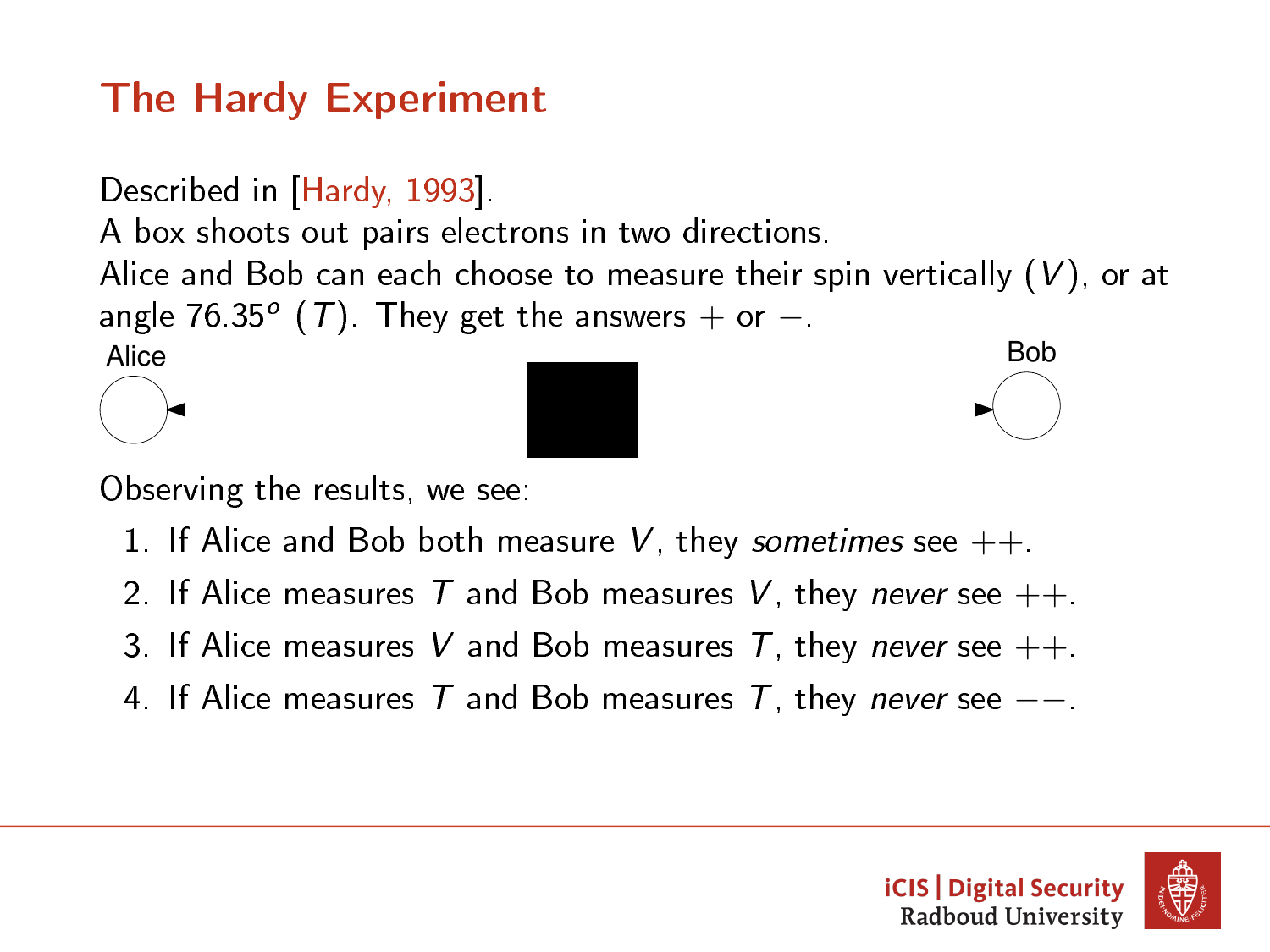



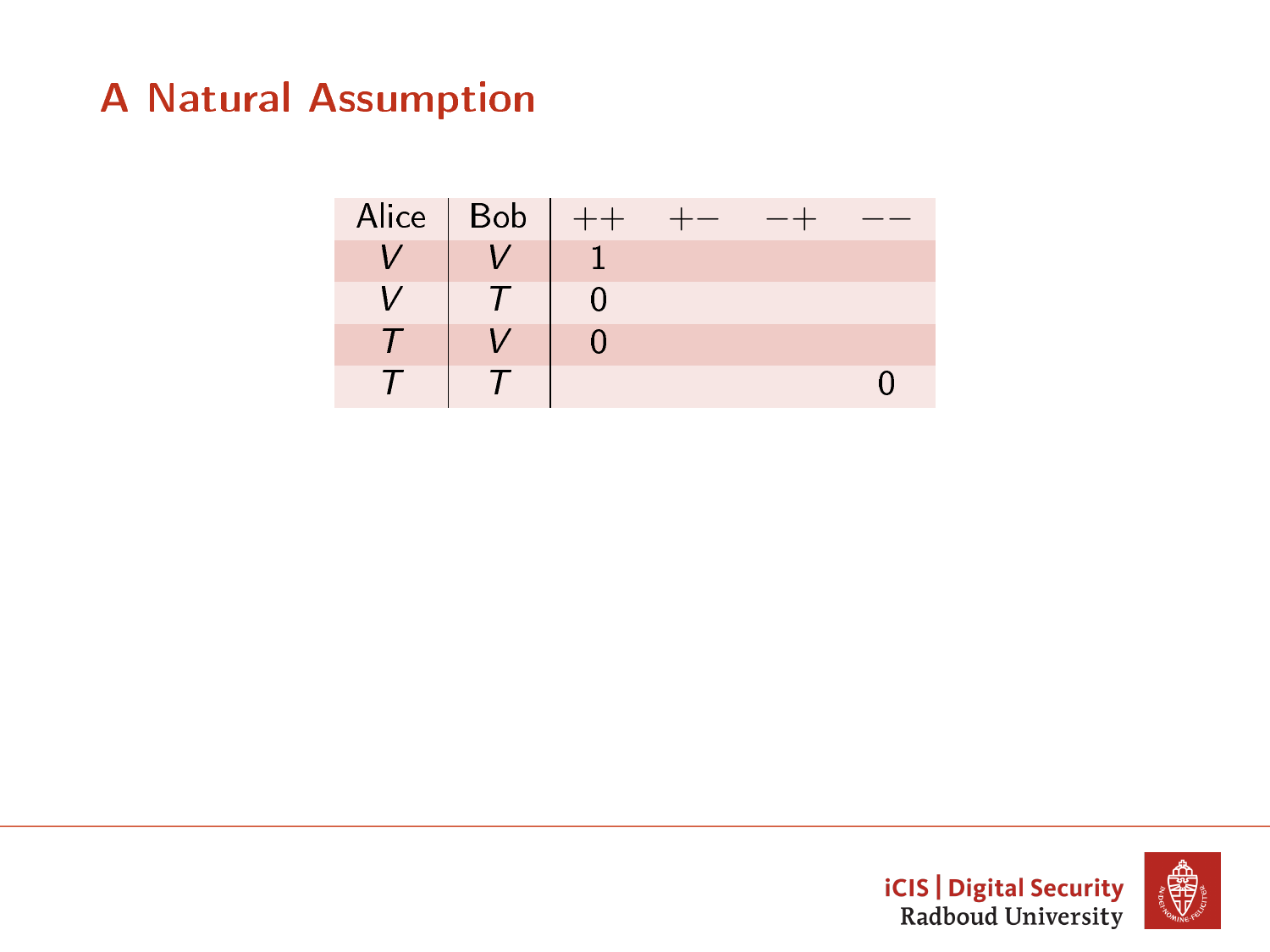

We naturally assume something like this:

The box sends out electrons in different states. The state of each electron determines the probability of the outcome  $+$  or a  $-$  for each measurement.



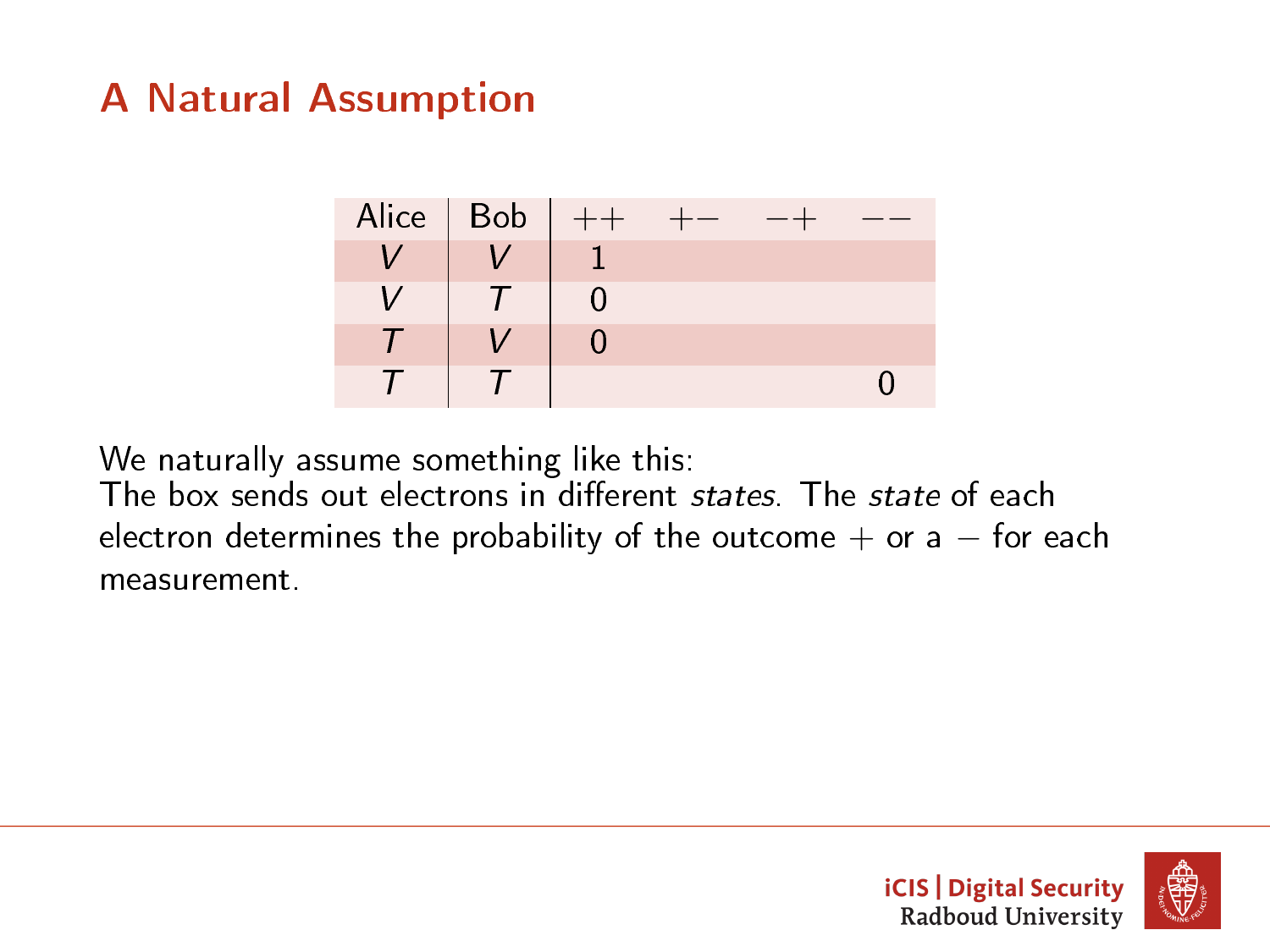

We naturally assume something like this:

The box sends out electrons in different states. The state of each electron determines the probability of the outcome  $+$  or a  $-$  for each measurement.

This is impossible.

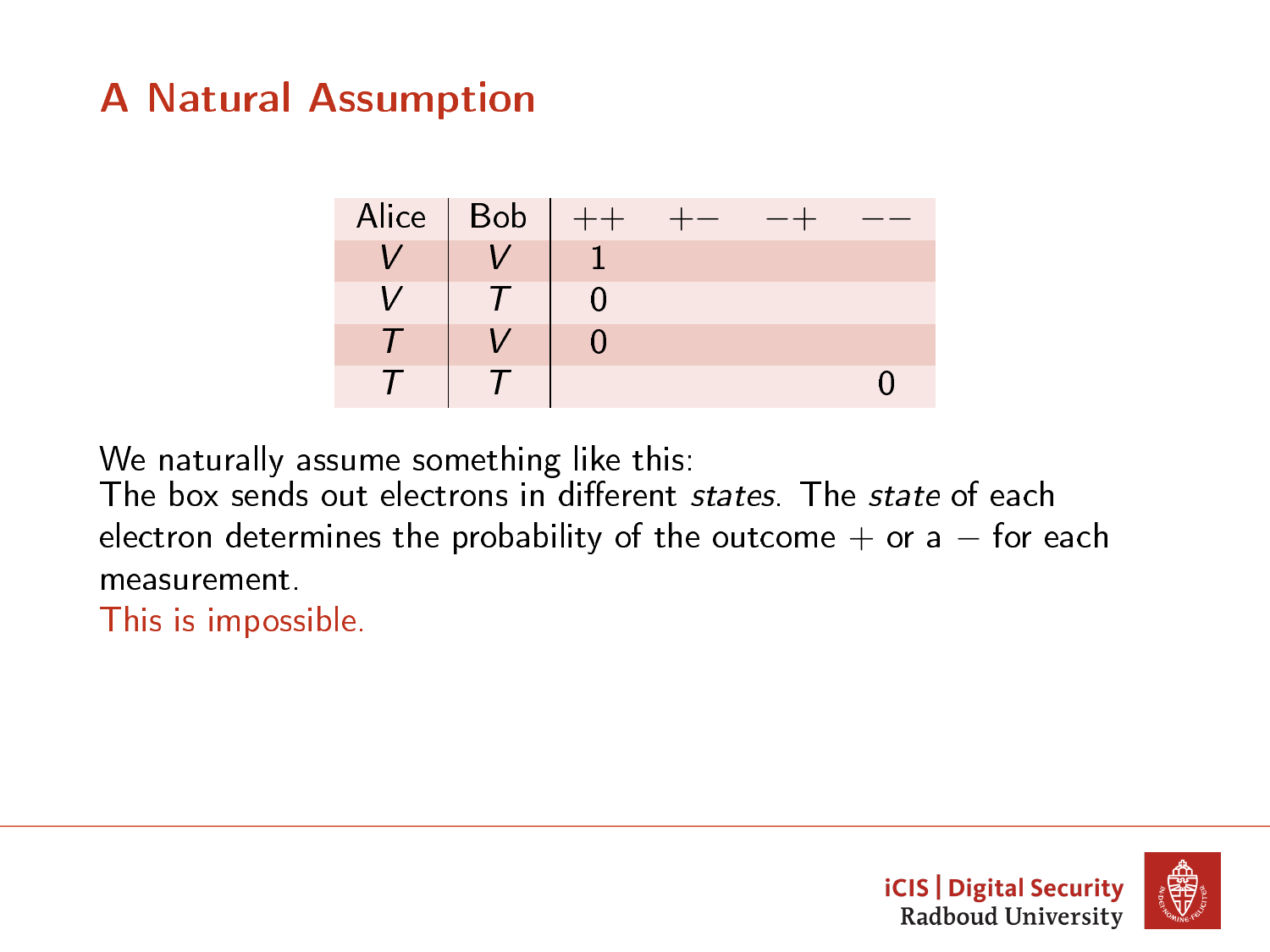

We naturally assume something like this:

The box sends out electrons in different states. The state of each electron determines the probability of the outcome  $+$  or a  $-$  for each measurement.

#### This is impossible.

Alice:  $V +$  Bob:

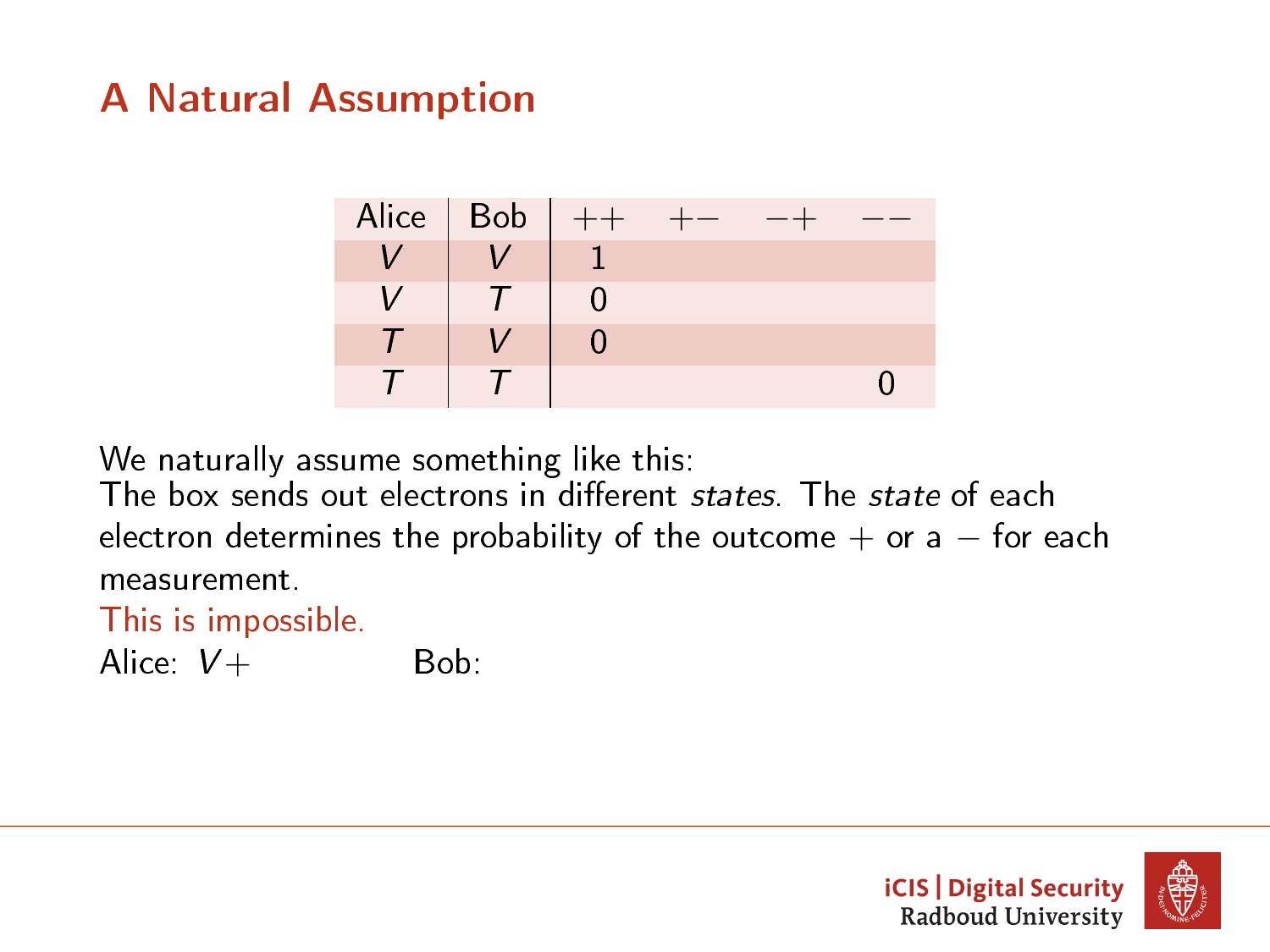

We naturally assume something like this:

The box sends out electrons in different states. The state of each electron determines the probability of the outcome  $+$  or a  $-$  for each measurement.

This is impossible.

Alice:  $V +$  Bob:  $T -$ 



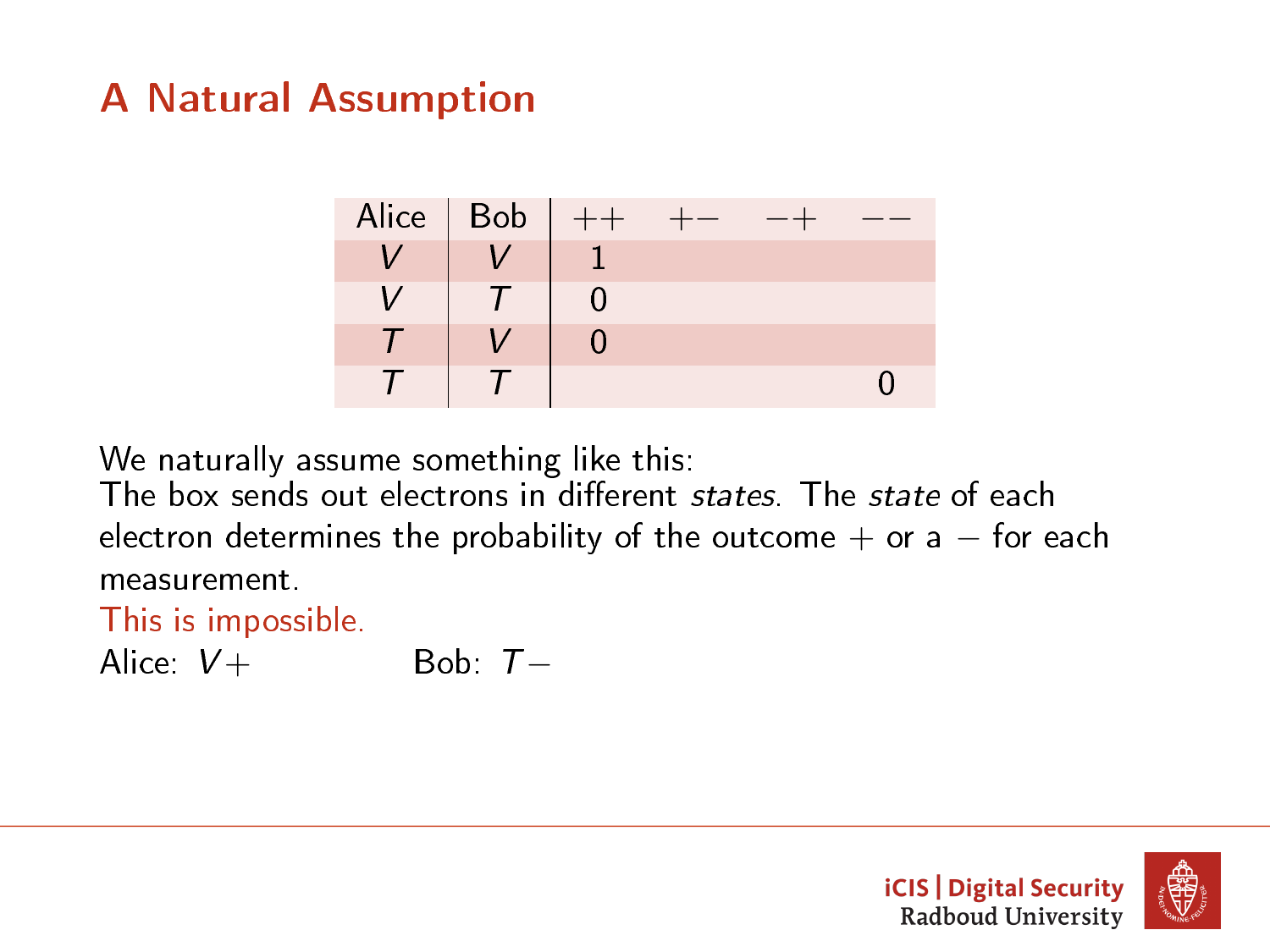

We naturally assume something like this:

The box sends out electrons in different states. The state of each electron determines the probability of the outcome  $+$  or a  $-$  for each measurement.

This is impossible.

Alice:  $V + T +$  Bob:  $T -$ 



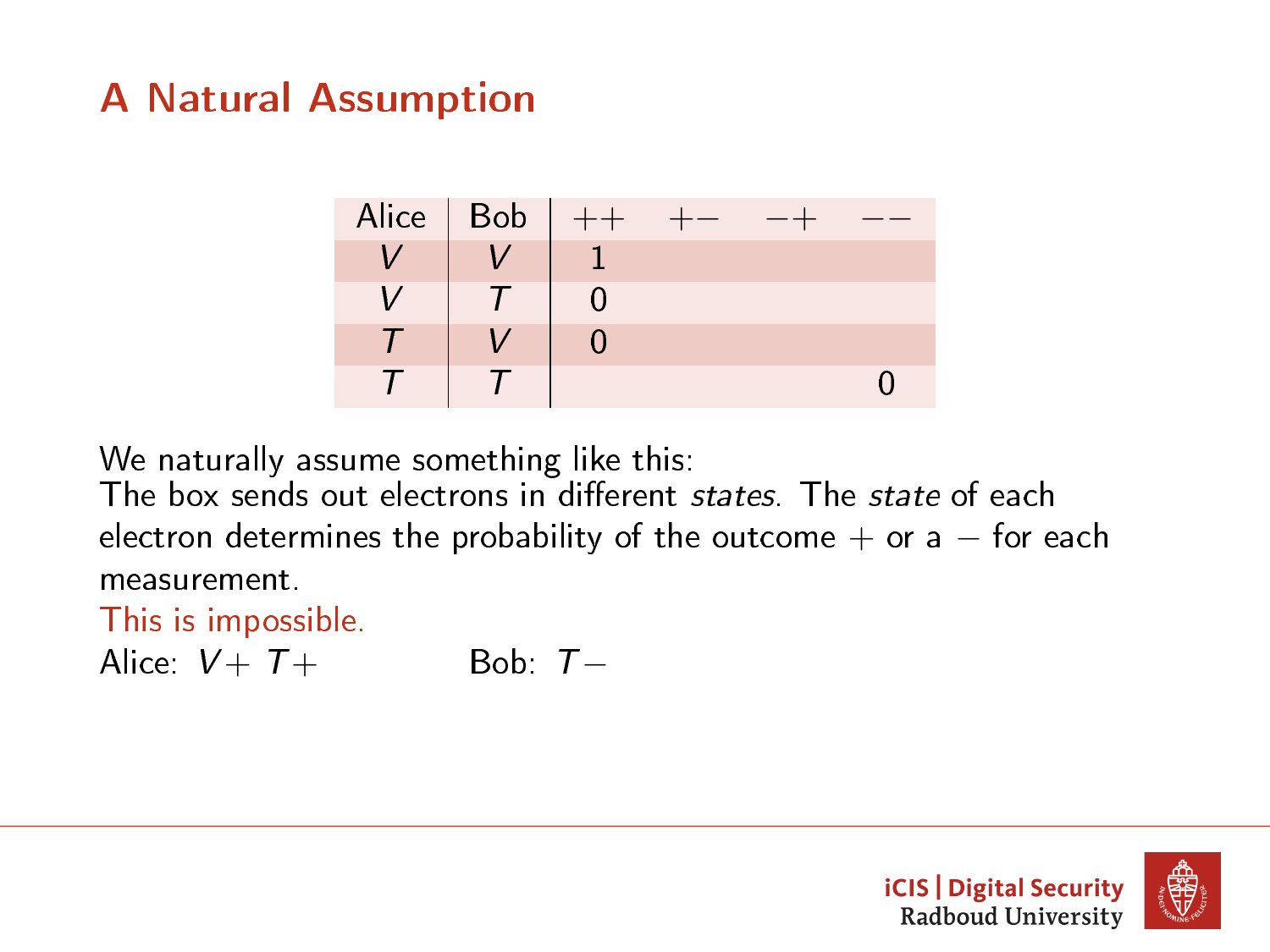

We naturally assume something like this:

The box sends out electrons in different states. The state of each electron determines the probability of the outcome  $+$  or a  $-$  for each measurement.

This is impossible.

Alice:  $V + T +$  Bob:  $T - V -$ 



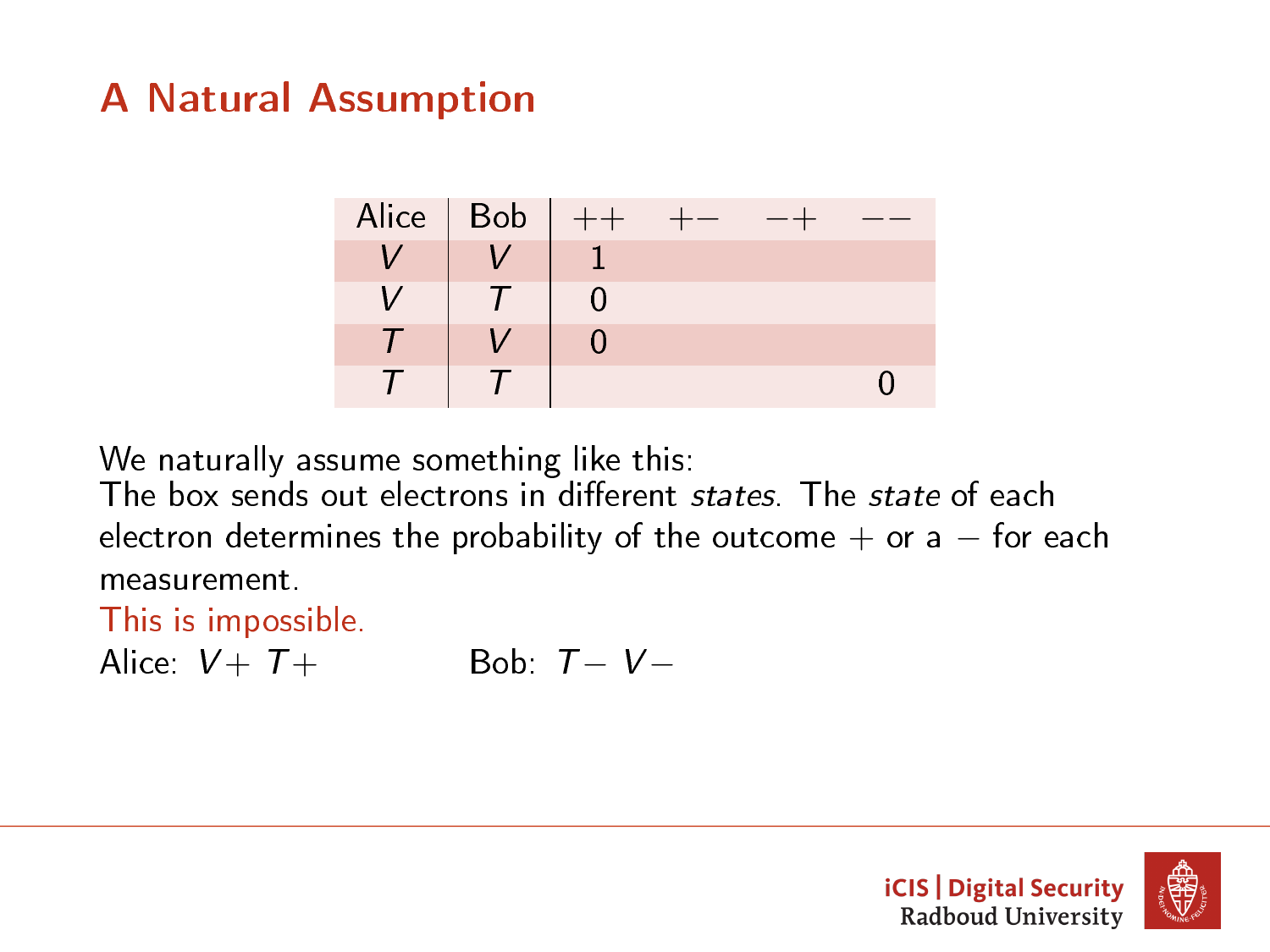

We naturally assume something like this:

The box sends out electrons in different *states*. The *state* of each electron determines the probability of the outcome  $+$  or a  $-$  for each measurement.

This is impossible.

Alice:  $V + T +$  Bob:  $T - V -$ 

Alice's choice of measurement affects Bob's outcome.

This 'influence' travels faster than light. [\[Yin et al., 2013\]](#page-72-1)

It cannot be used to send information from Alice to Bob (no-signalling).

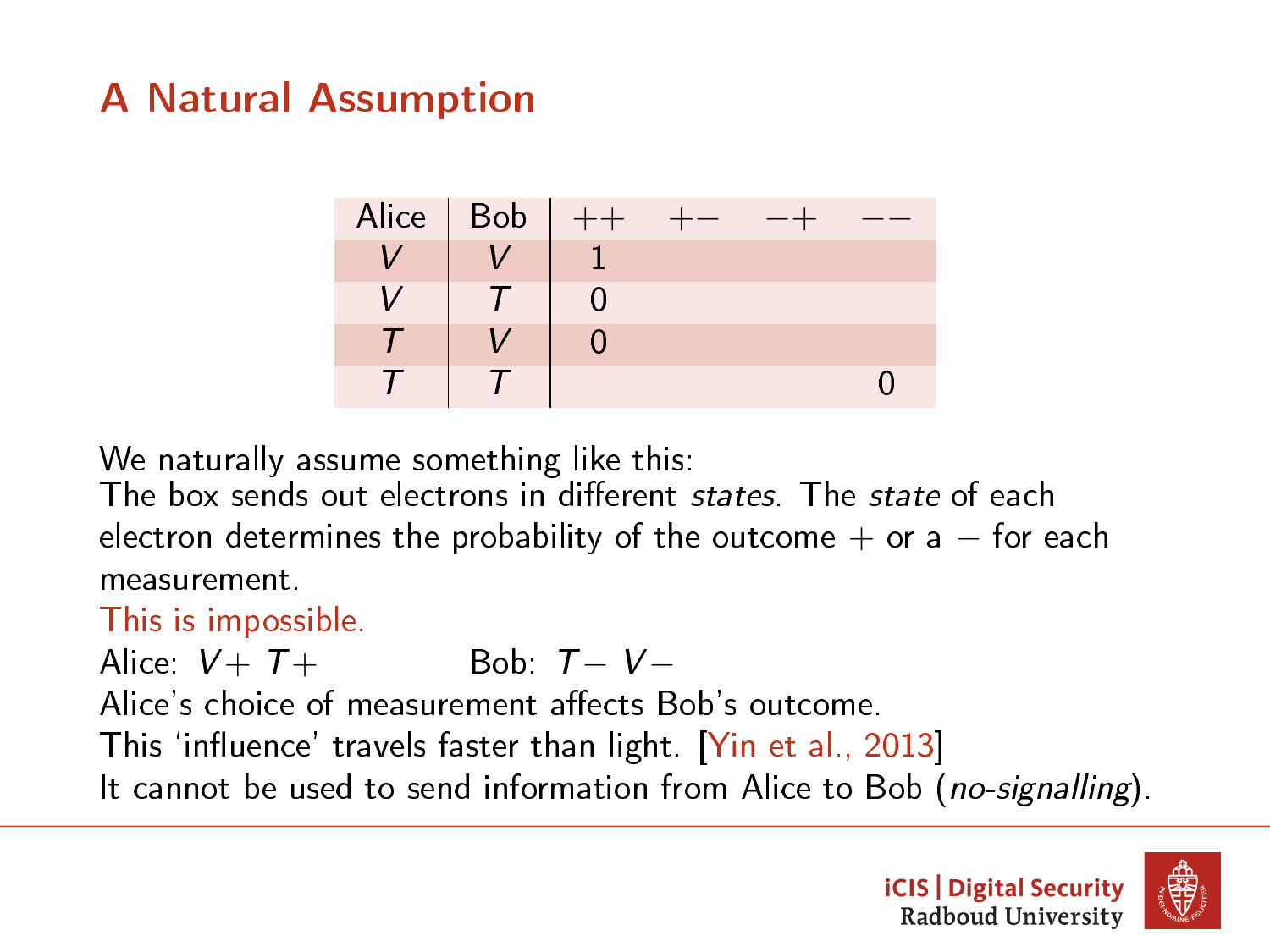#### Unusual Features

- The observer effect
	- Observing the system changes its state.
	- Propositions have side-effects
- The uncertainty principle
	- Alice cannot use  $V$  + and  $T$  + in the same proposition.
	- $-$  Propositional connectives become partial operations

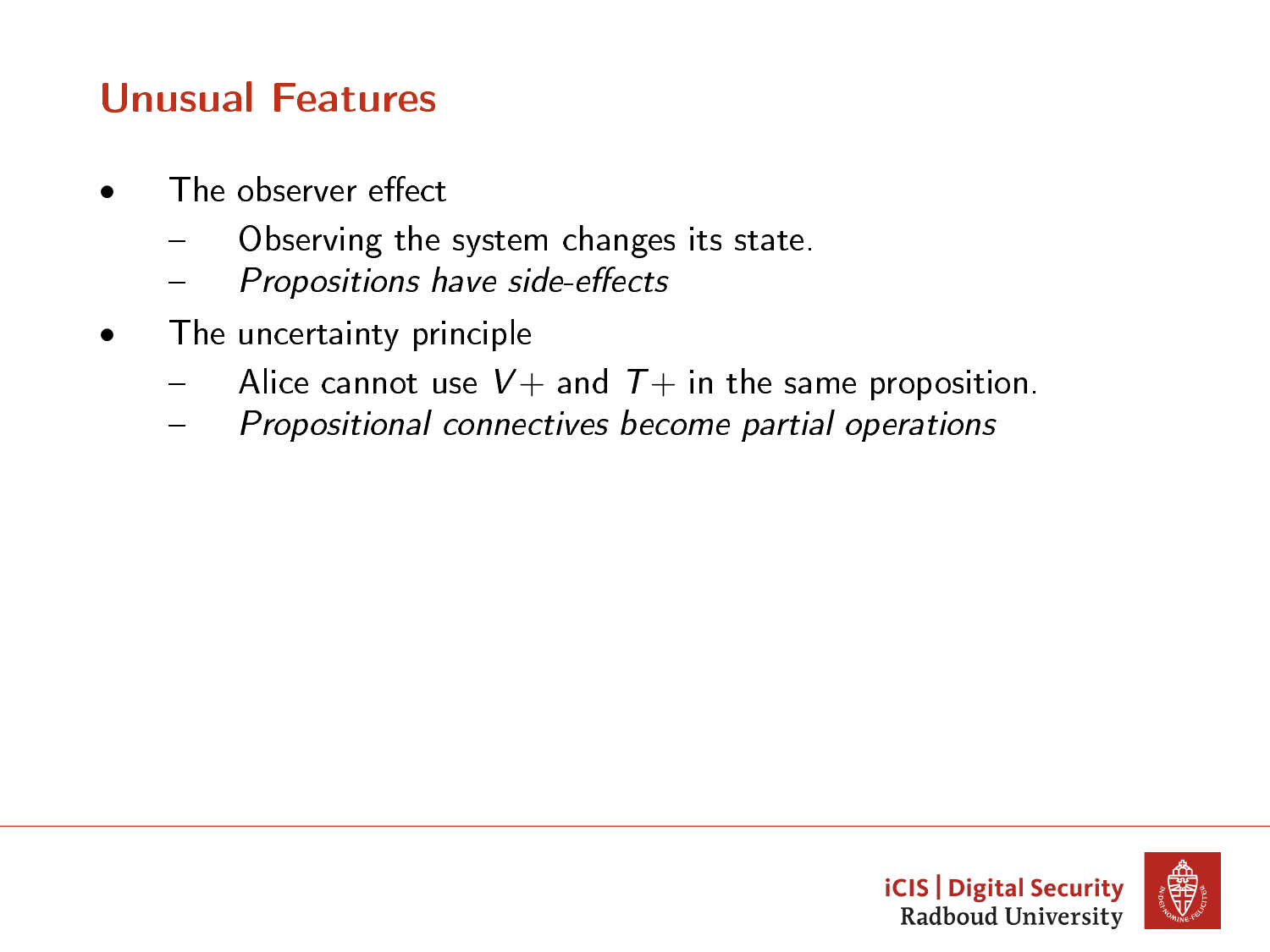#### $CStar_{CPU}$ <sup>op</sup>

#### <span id="page-25-0"></span>Associated with every physical system is a  $C^*$ -algebra A. The computations from A to B are the CPU-maps  $B \to A$ .



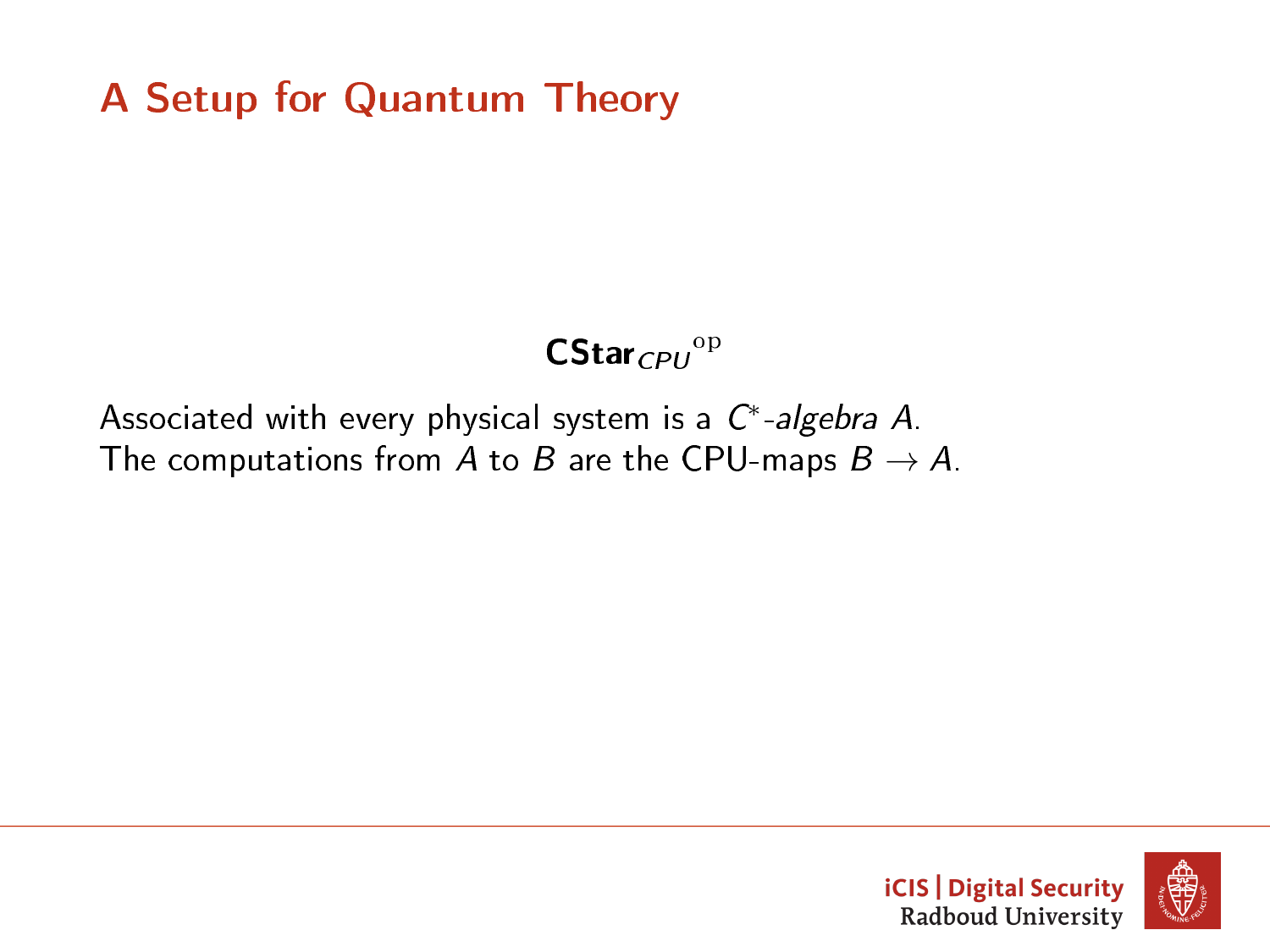#### $CStar_{CPU}$ <sup>op</sup>

The *states* of the system correspond to the CPU-maps  $A \rightarrow \mathbb{C}$ . A computation can be read as a state transformer.



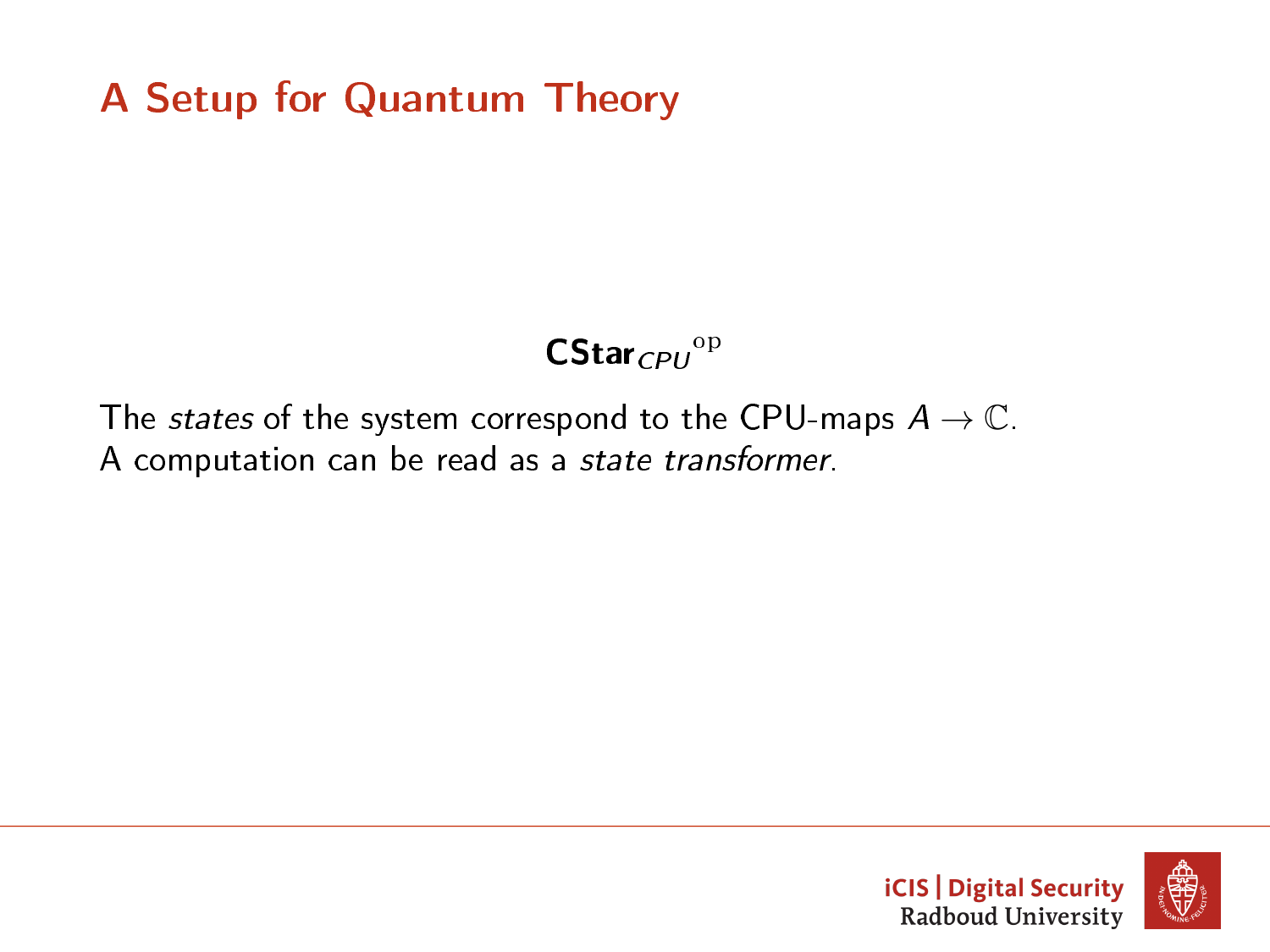

The *states* of the system correspond to the CPU-maps  $A \rightarrow \mathbb{C}$ .

A computation can be read as a state transformer.

These form a *convex set* over  $[0, 1]$ .

#### Definition (Convex Set)

A convex set over  $[0,1]$  consists of a set X and an operation: given  $r_1, \ldots, r_n \in [0,1]$  with  $r_1 + \cdots + r_n = 1$  and  $x_1, \ldots, x_n \in X$ , returns an element

$$
r_1x_1+\cdots+r_nx_n\in X
$$

such that certain equations hold.



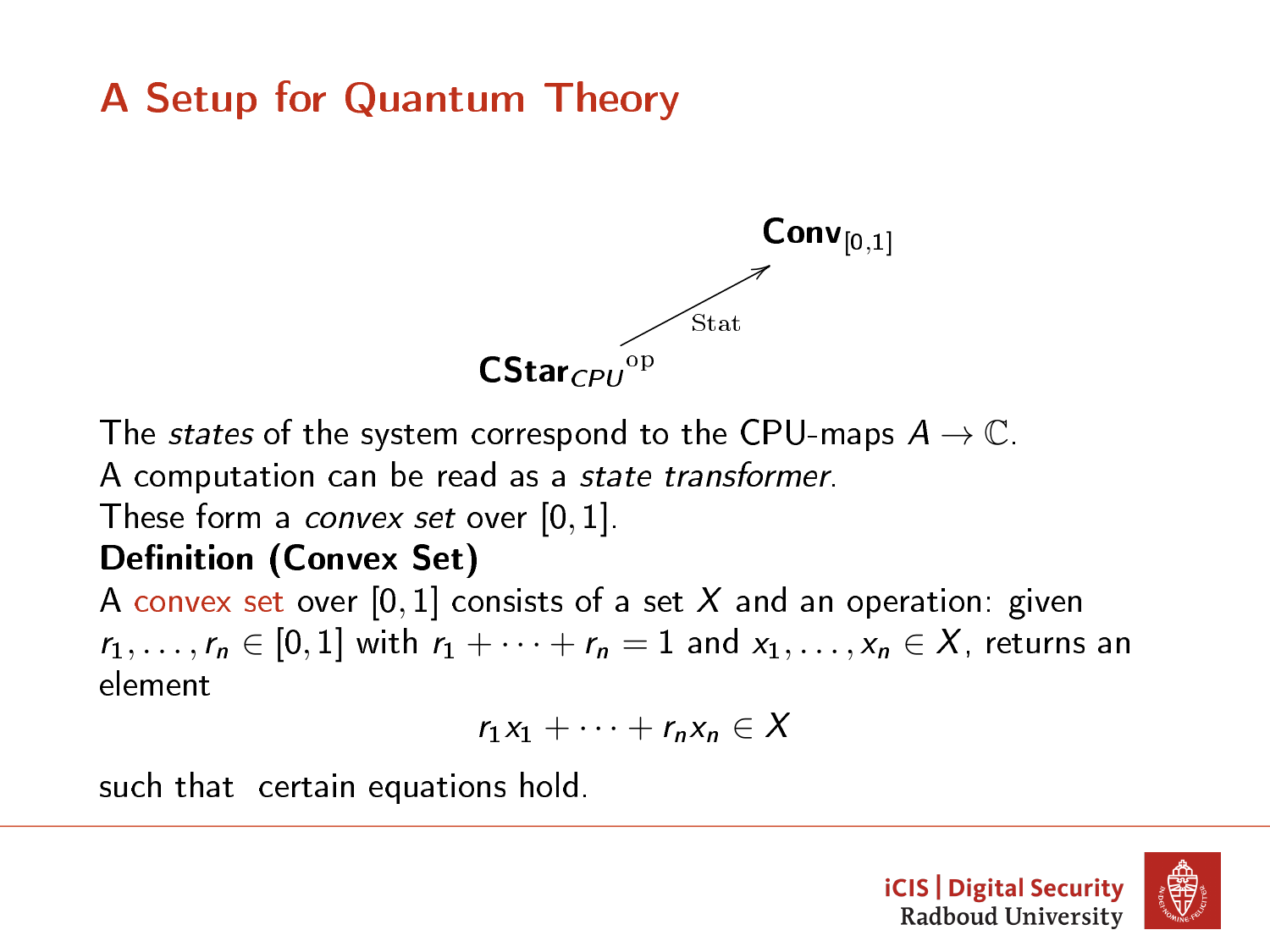

The *effects* of A correspond to the elements  $x \in A$  such that  $0 \le x \le 1$ . A computation can be read as a predicate transformer (weakest precondition semantics).



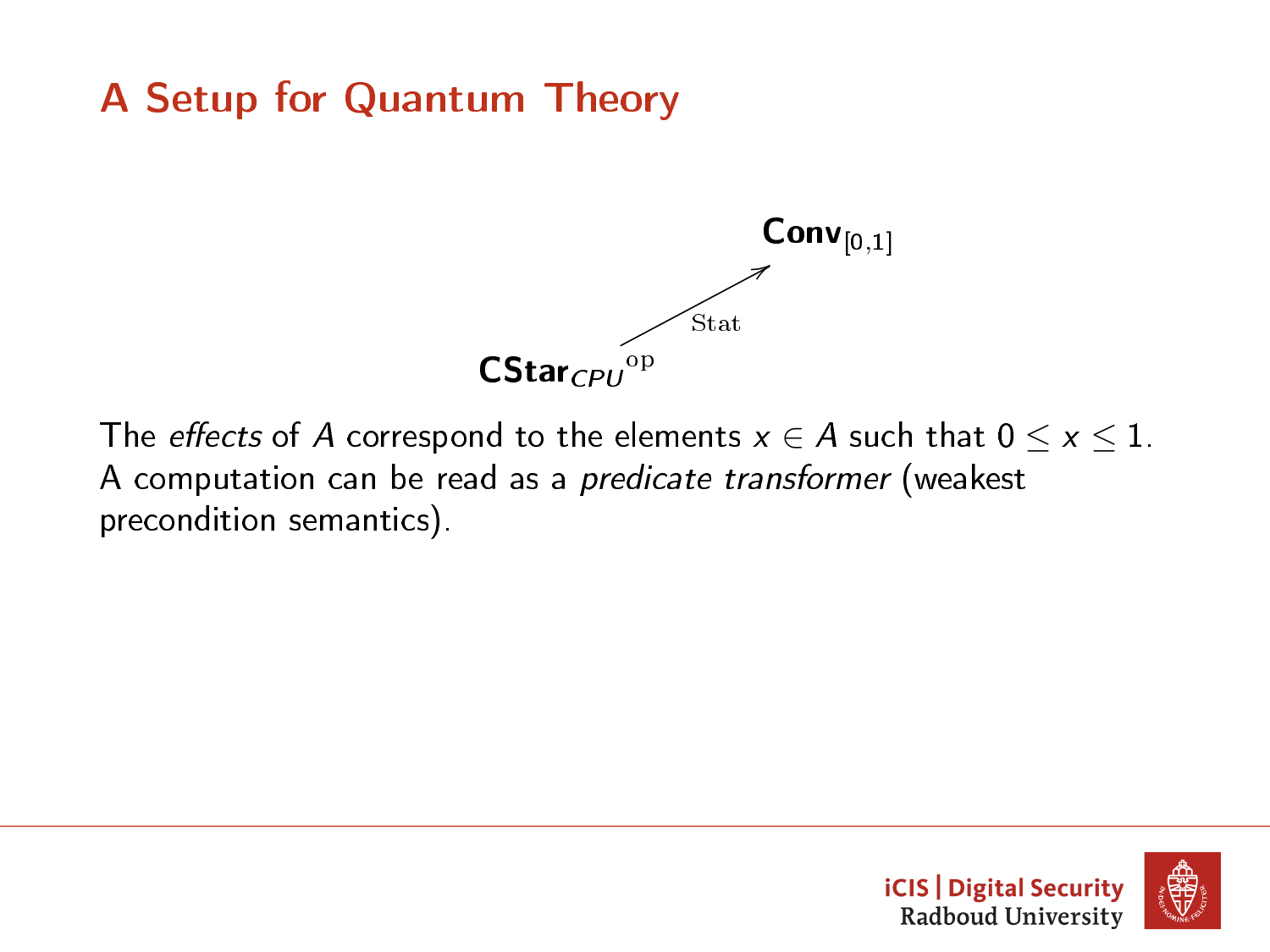

The *effects* of A correspond to the elements  $x \in A$  such that  $0 \le x \le 1$ . A computation can be read as a predicate transformer (weakest precondition semantics).

These form an effect module over  $[0, 1]$ .

#### Definition (Effect Module)

An effect module over the effect monoid  $M$  is a set  $A$  with a partial operation  $\otimes : A \times A \to A$ , and (total) operations  $(-)^{\perp} : A \to A$ ,<br>
∴ [0, 1]  $\times A$ ,  $\wedge A$  such that cortain axioms hold

 $\cdot : [0,1] \times A \rightarrow A$  such that certain axioms hold

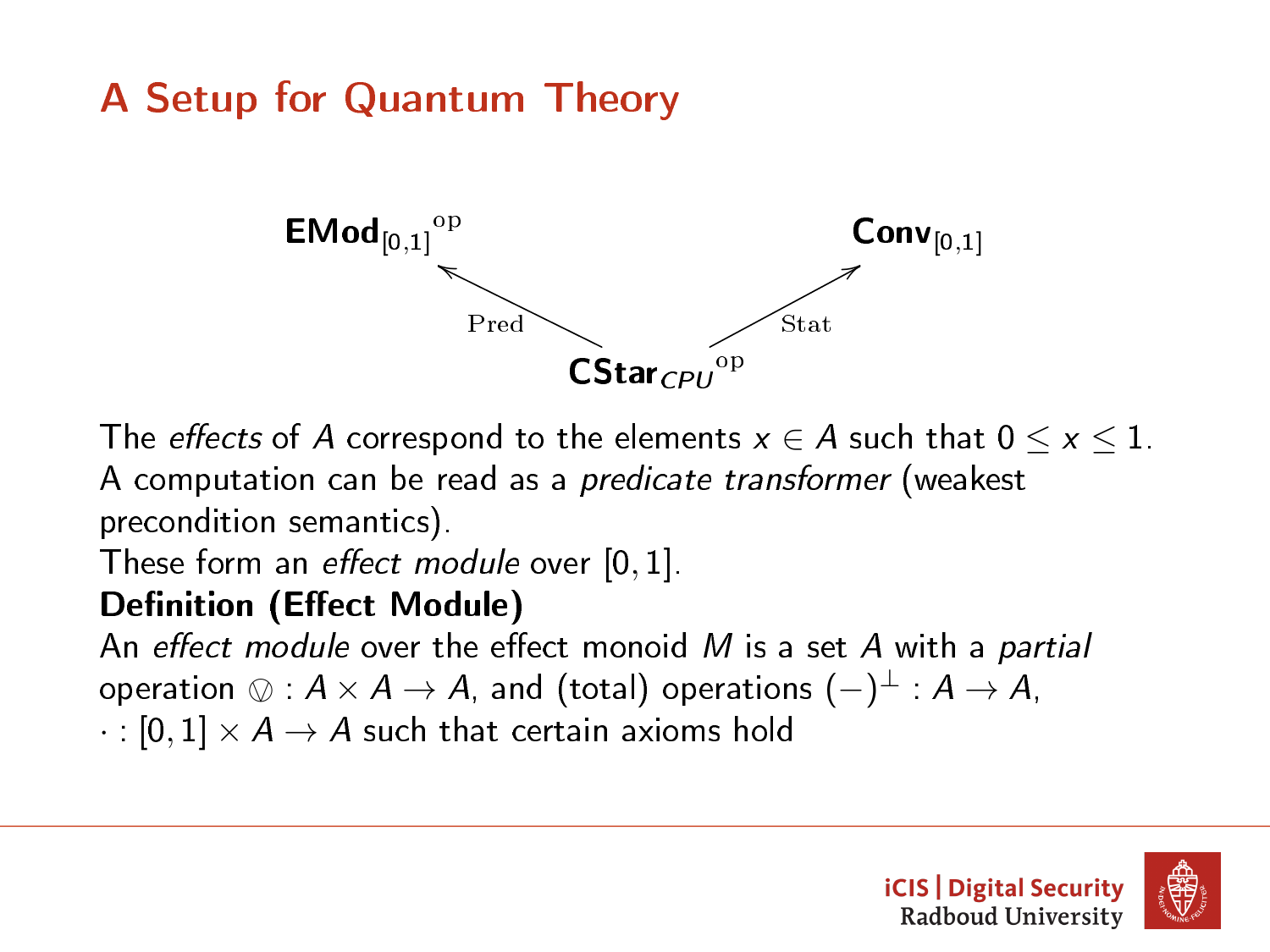

The *effects* of A correspond to the elements  $x \in A$  such that  $0 \le x \le 1$ . A computation can be read as a predicate transformer (weakest precondition semantics).

These form an effect module over  $[0, 1]$ .

There is an adjunction between these categories, in both cases `homming into  $[0,1]'$ .

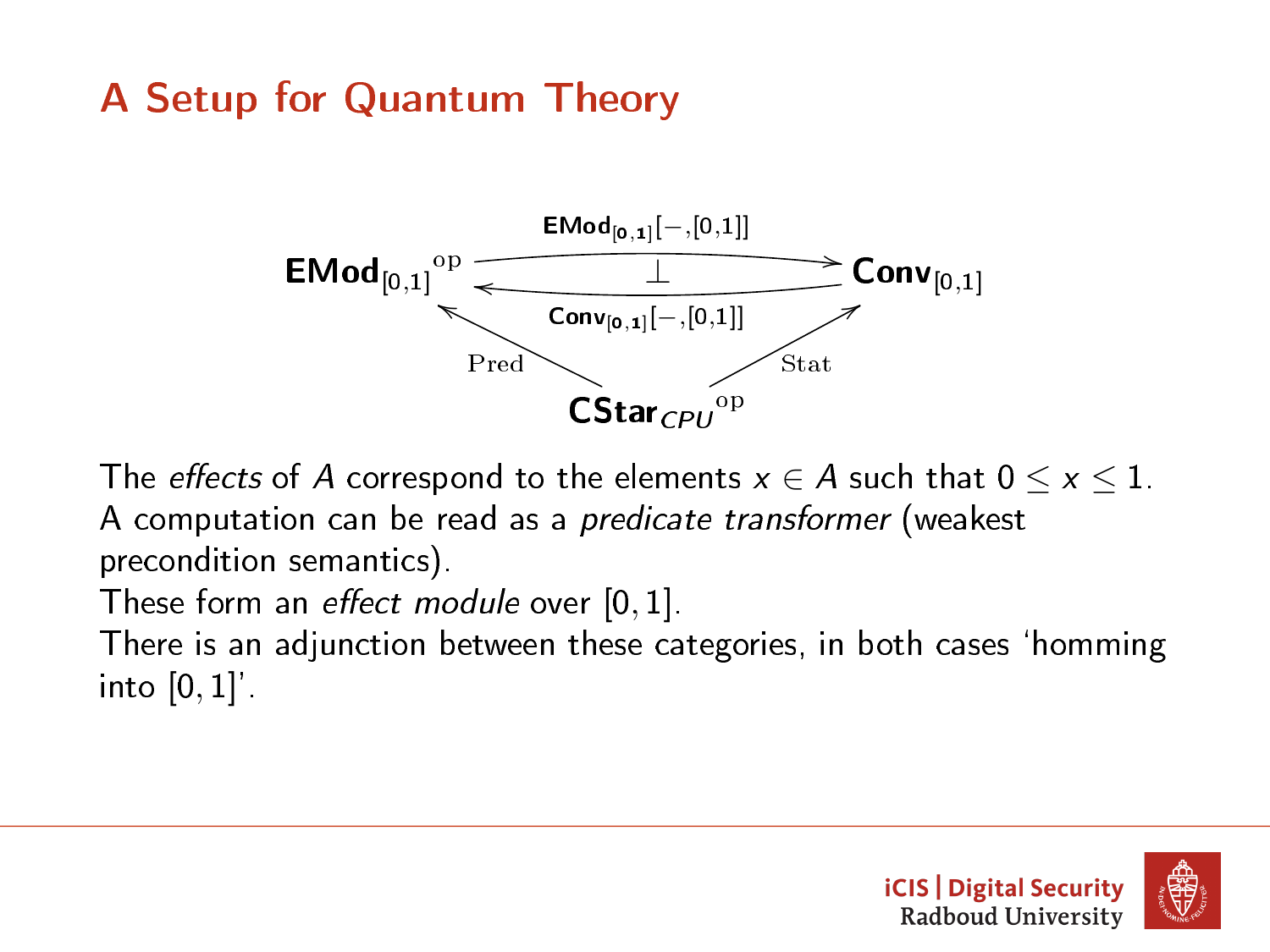#### $\text{Kl}(\mathcal{D})$

#### Let  $\mathcal{D}B$  be the set of all probability distributions over  $B$ . A computation from A to B is a function  $A \rightarrow DB$ .



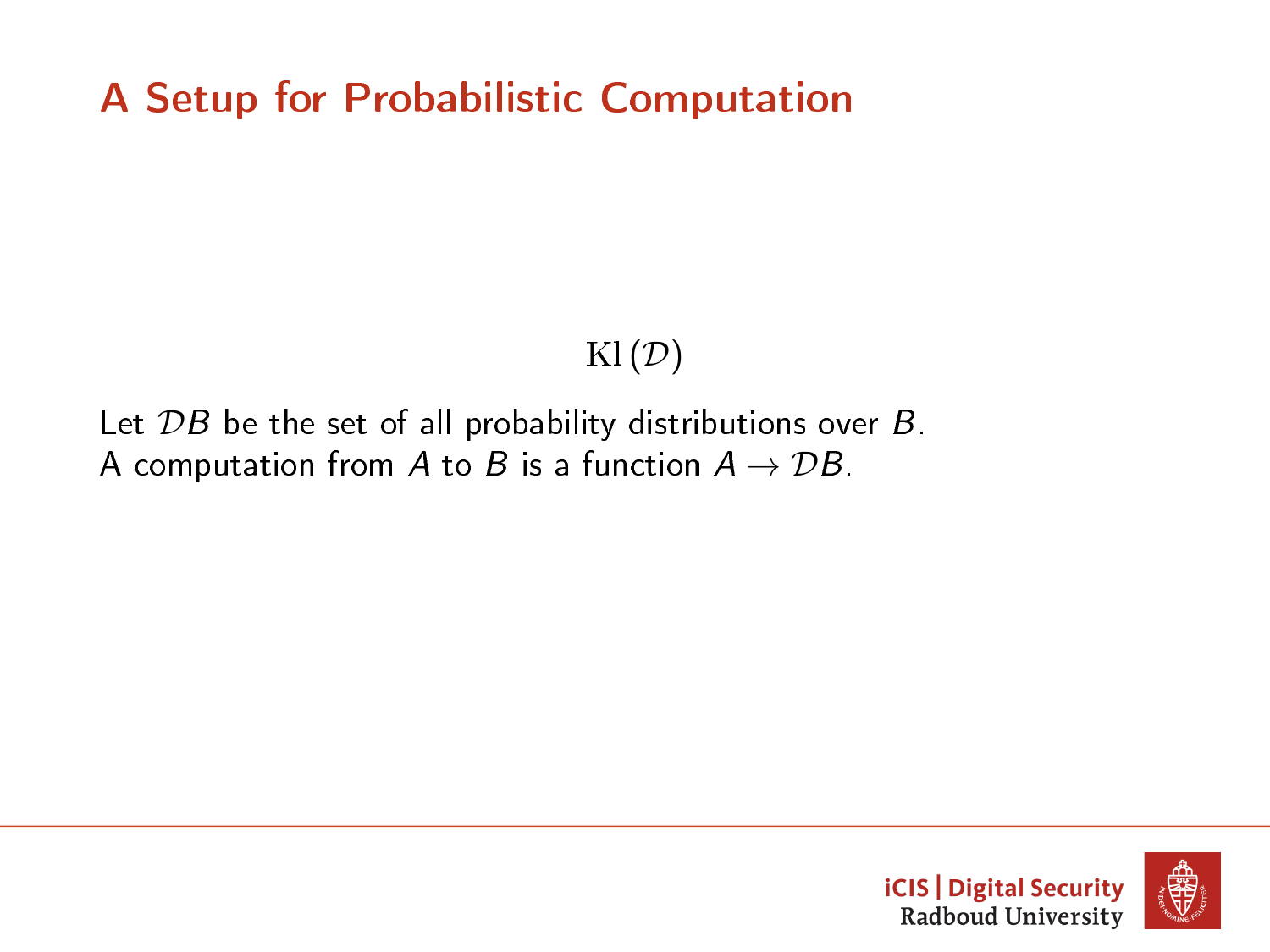#### $\text{Kl}(\mathcal{D})$

The states of A are the probability distributions over A. A computation can be read as a state transformer.



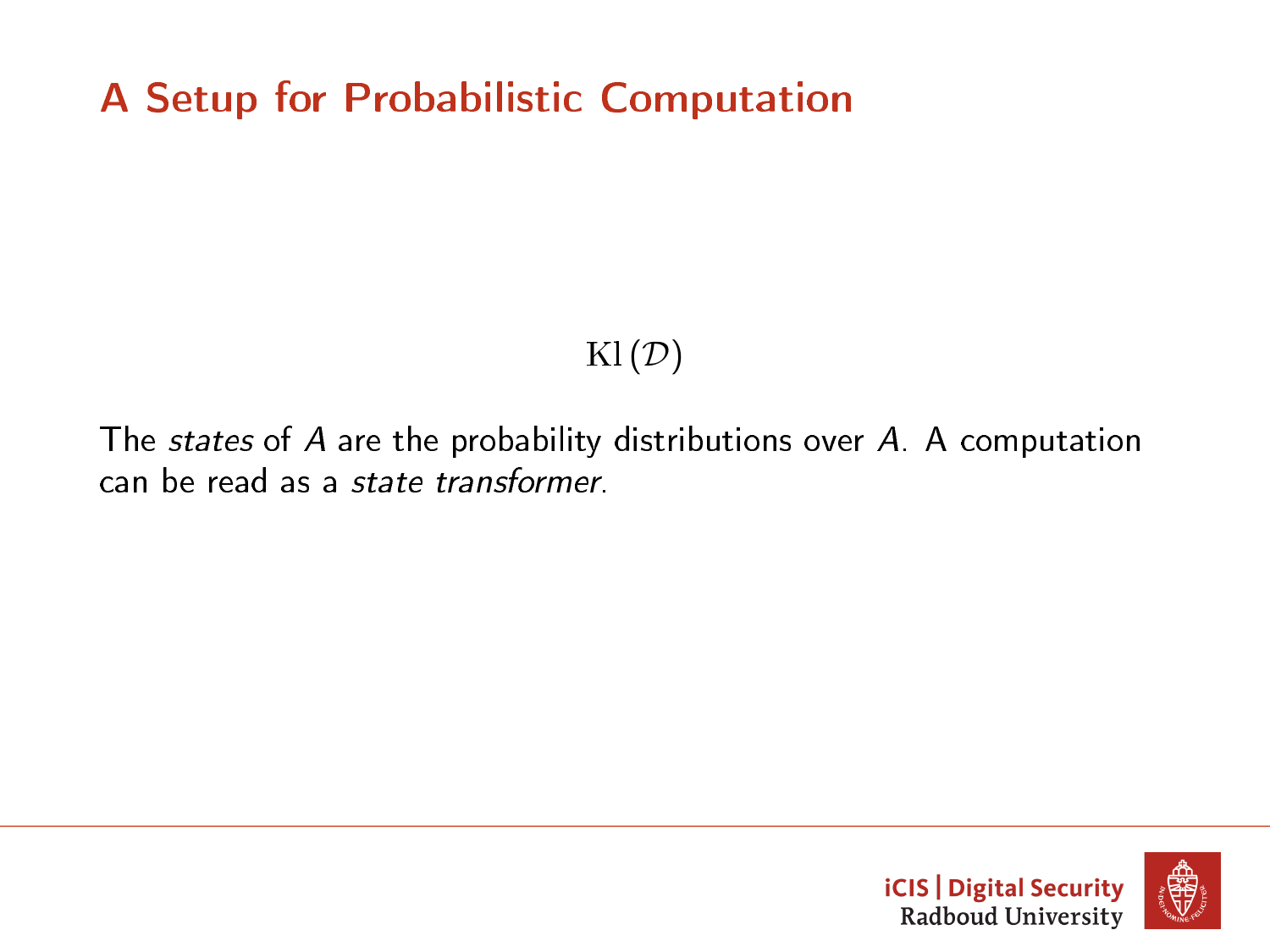

The states of A are the probability distributions over A. A computation can be read as a state transformer. These form a *convex set* over  $[0, 1]$ .

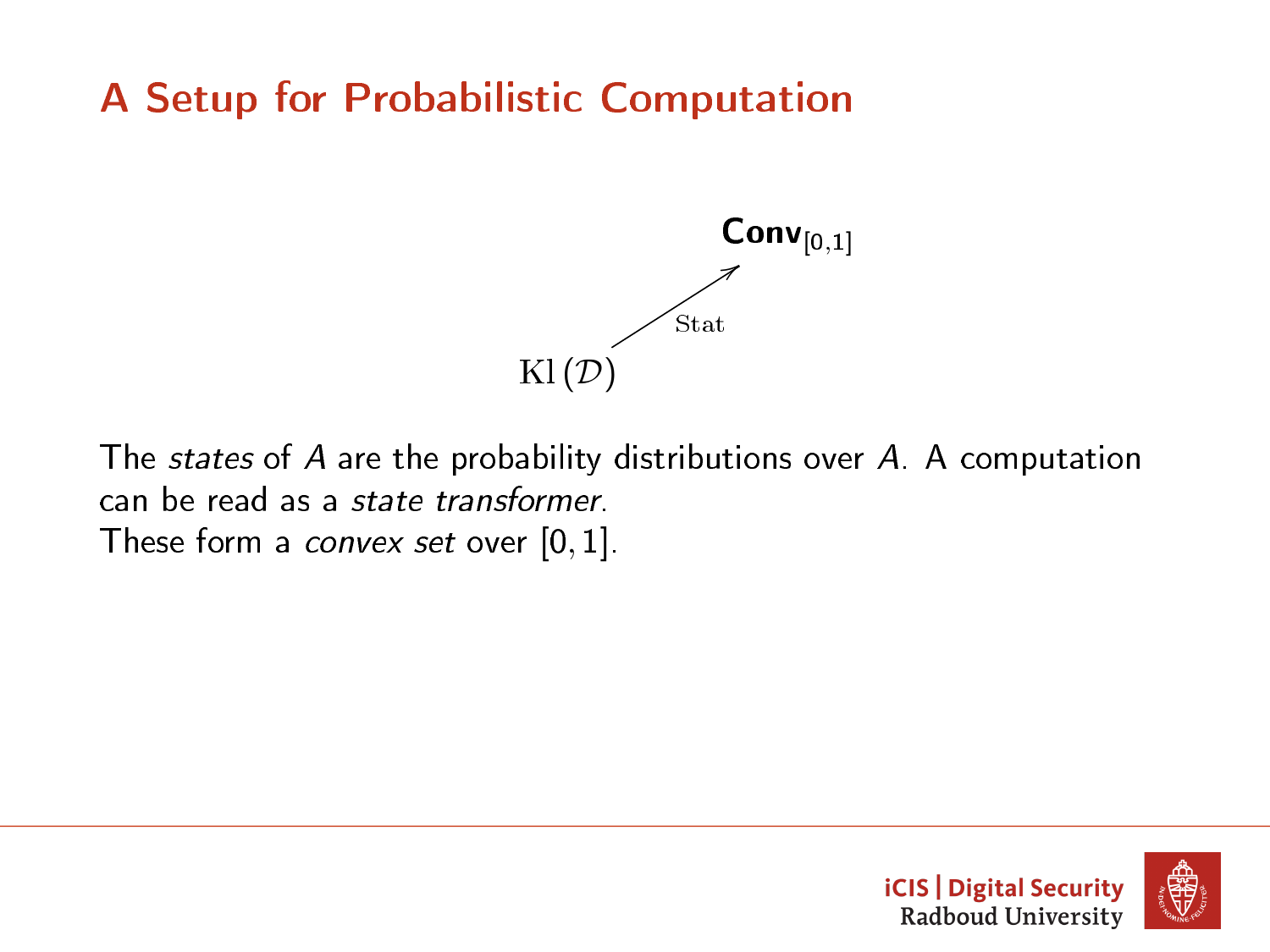

The *effects* of A correspond to the functions  $A \rightarrow [0, 1]$ . A computation can be read as a predicate transformer.

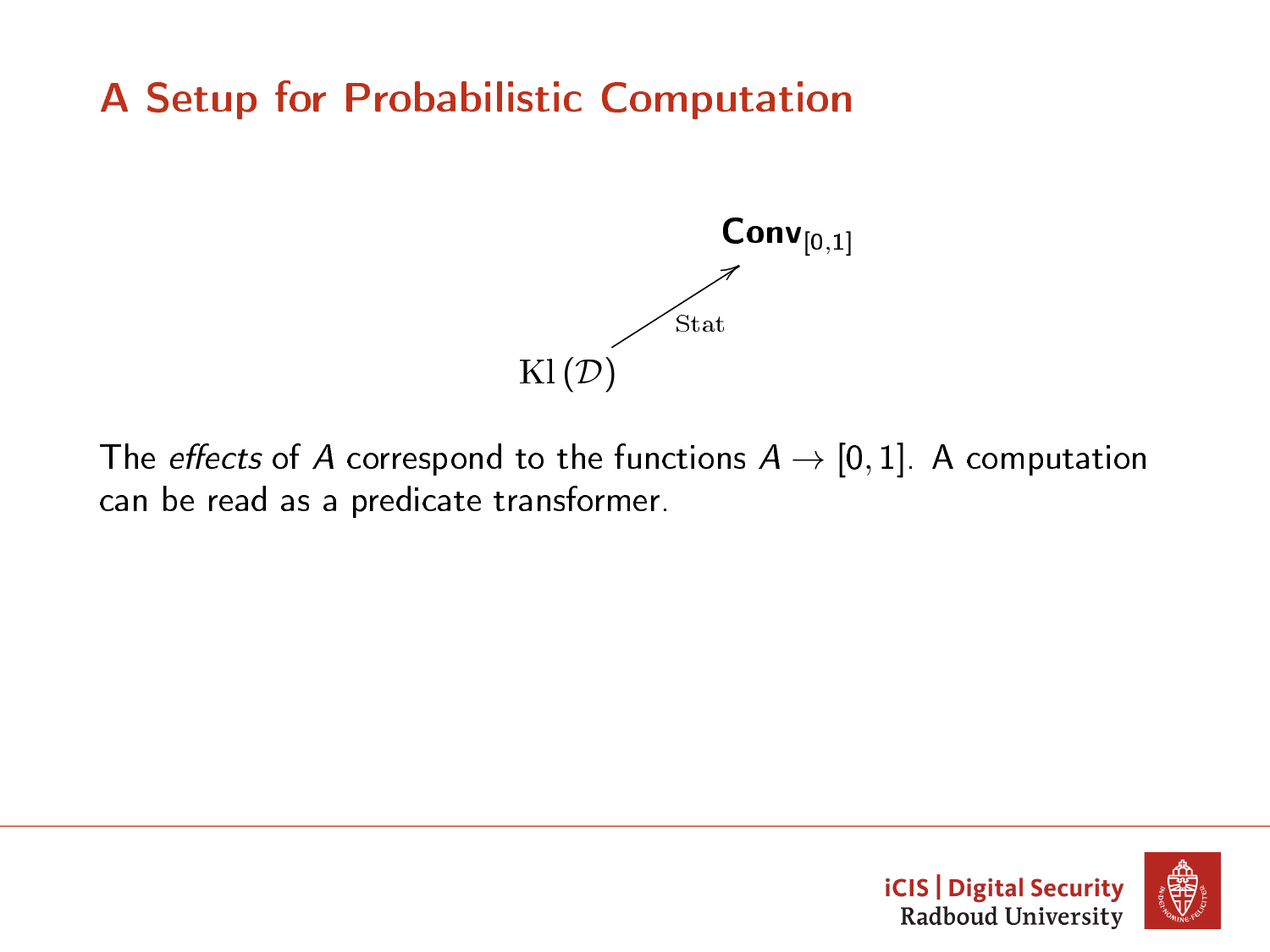

The *effects* of A correspond to the functions  $A \rightarrow [0, 1]$ . A computation can be read as a predicate transformer.

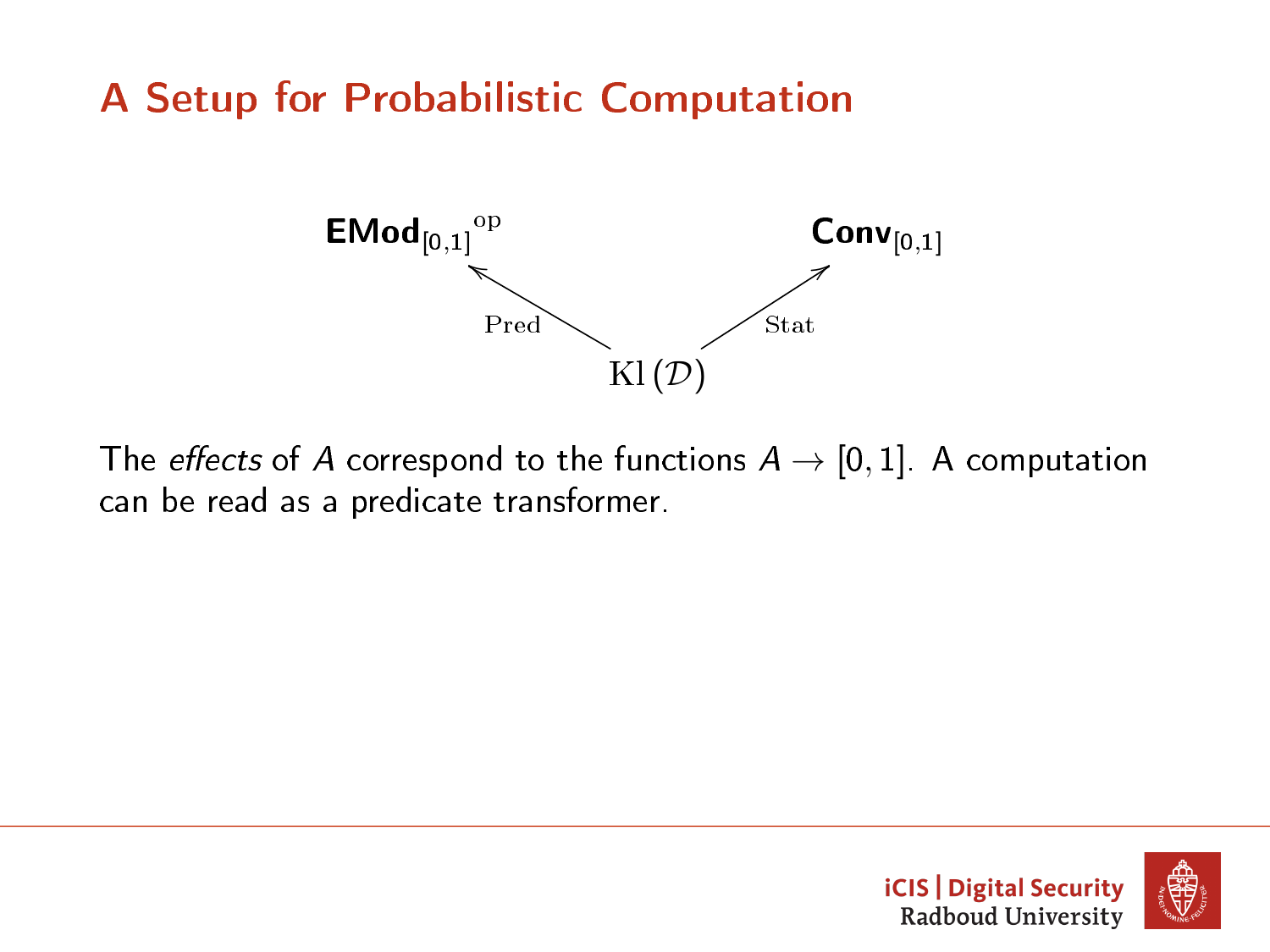# A Setup for Probabilistic Computation



The *effects* of A correspond to the functions  $A \rightarrow [0,1]$ . A computation can be read as a predicate transformer.

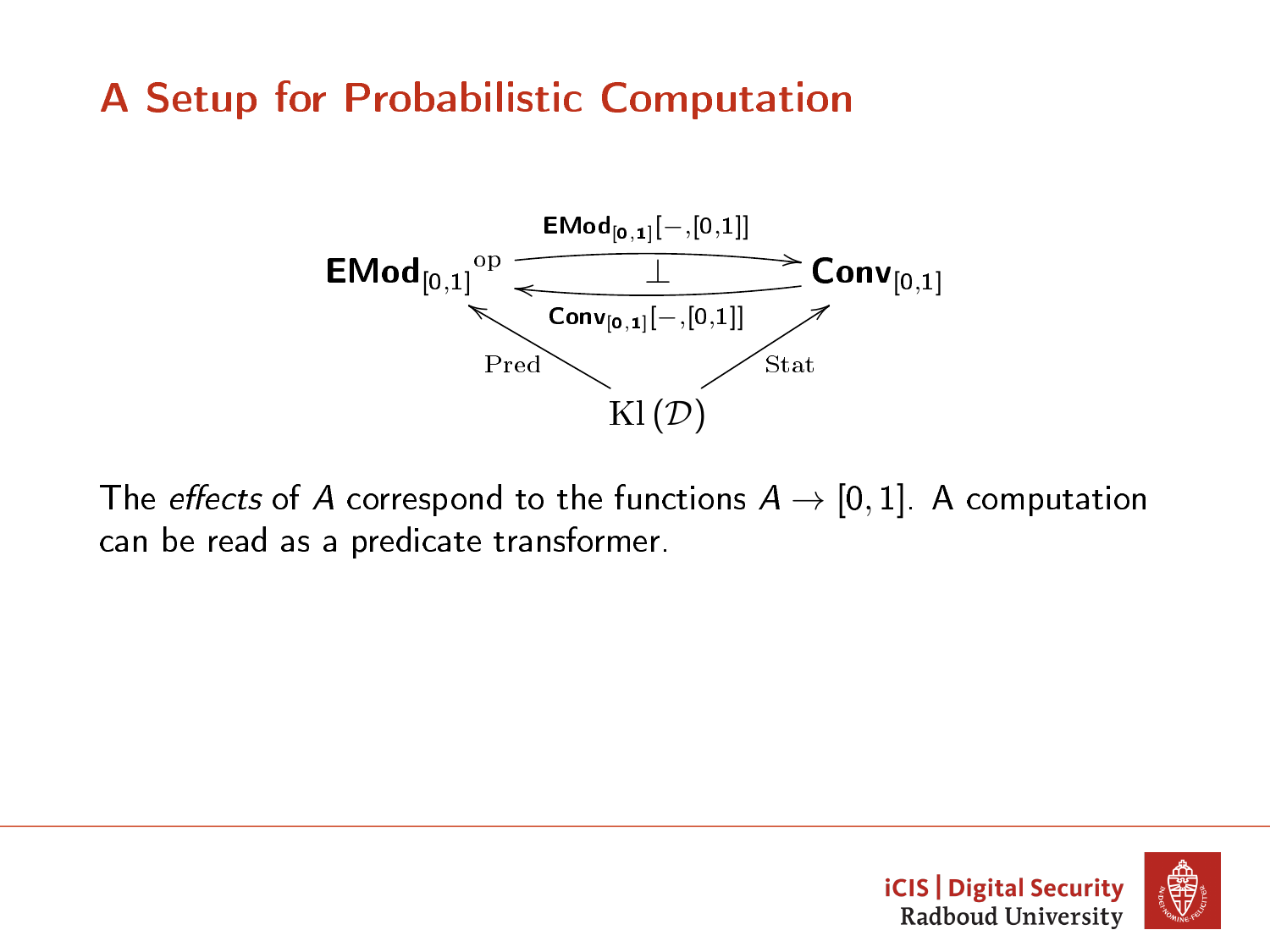# **Affine Categories**

An affine category is a symmetric monoidal category  $C$  with finite coproducts such that:

- the tensor unit  $I$  is a terminal object
- the tensor distributes over  $+$

#### Examples

- Any Cartesian closed category is affine.
- $\quad$  Kl  $(\mathcal{D})$ , Kl  $(\mathcal{P}_*)$ ,  $\mathsf{CStar}_{\mathsf{CPU}}{}^\mathrm{op}$  are all affine.



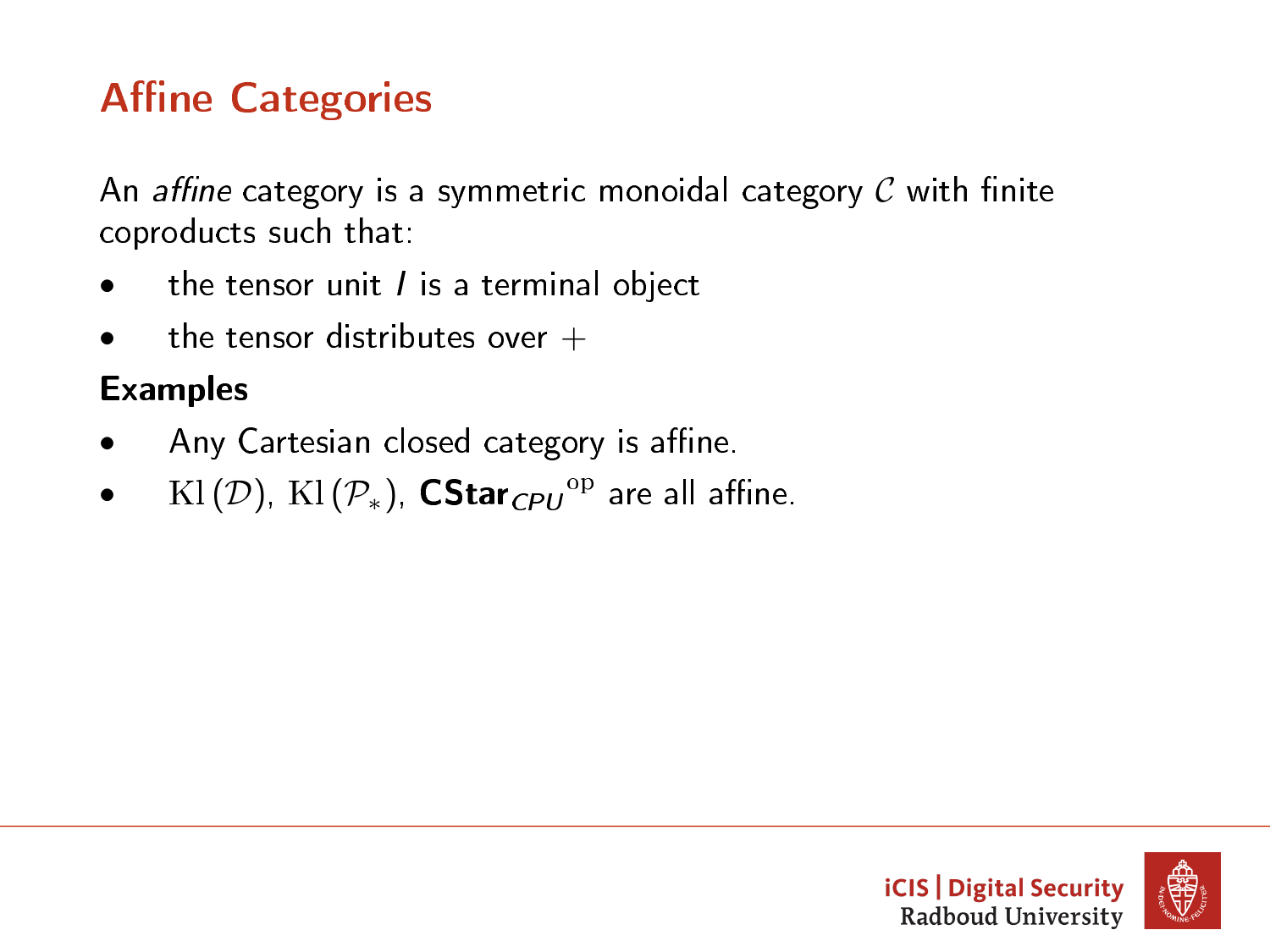# **State-and-Effect Triangles**

Let Poset $_{\top}$  be the category of bounded posets (posets with  $\top$  and  $\bot$ ). A state-and-effect triangle consists of:

- an affine category  $\mathbb B$  of types and computations;
- a bounded poset M of scalars (propositions or truth values);
- $\bullet$   $\quad$  a symmetric comonoidal functor  $\operatorname{Pred} : \mathbb{B} \to \operatorname{\textbf{Poset}}_{\mathbb{I}}^{ \mathrm{op} }$  that preserves coproducts;
- a symmetric monoidal functor  $\text{Stat}: \mathbb{B} \to \text{Set}$  that preserves the terminal object;
- a natural transformation  $\models$ : Stat  $\rightarrow$  Poset[Pred–, M].



Example:  $\text{Kl}(\mathcal{P}_*)$ .



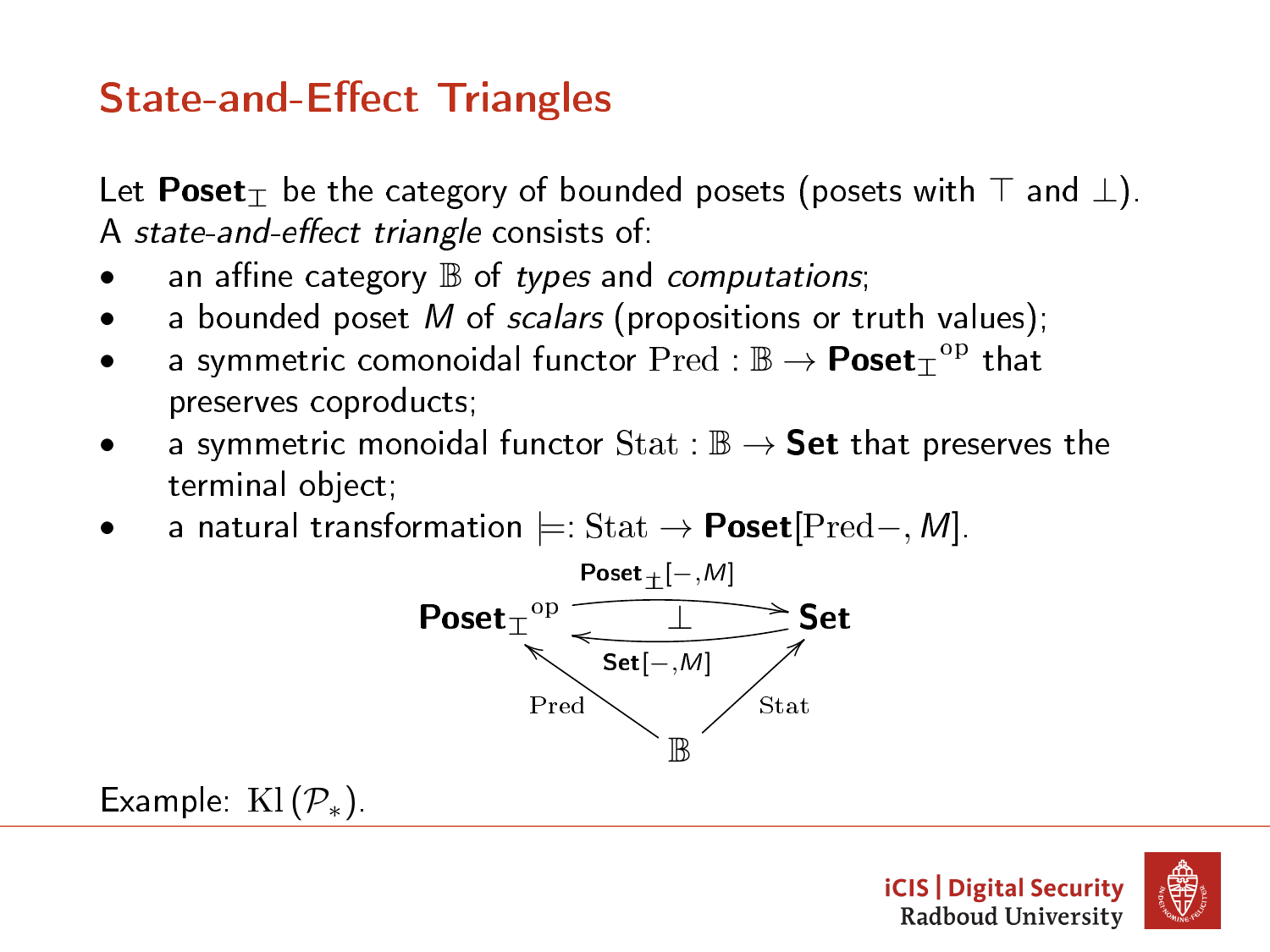# **Classical State-and-Effect Triangles**

A classical state-and-effect triangle consists of:

- an affine category  $\mathbb B$  of types and computations;
- an Boolean algebra  $M$  of scalars (propositions or truth values);
- $\bullet$   $\quad$  a symmetric comonoidal functor  $\operatorname{Pred} : \mathbb{B} \to \mathsf{BMod}_{M}{}^{ \mathrm{op} }$  that preserves the terminal object and coproducts;
- a symmetric monoidal functor  $\text{Stat}: \mathbb{B} \to \text{Conv}_M$  that preserves the terminal object;
- a natural transformation  $\models$ : Stat → **BMod**<sub>M</sub> [Pred–, M].



Example: Set, any Boolean topos.

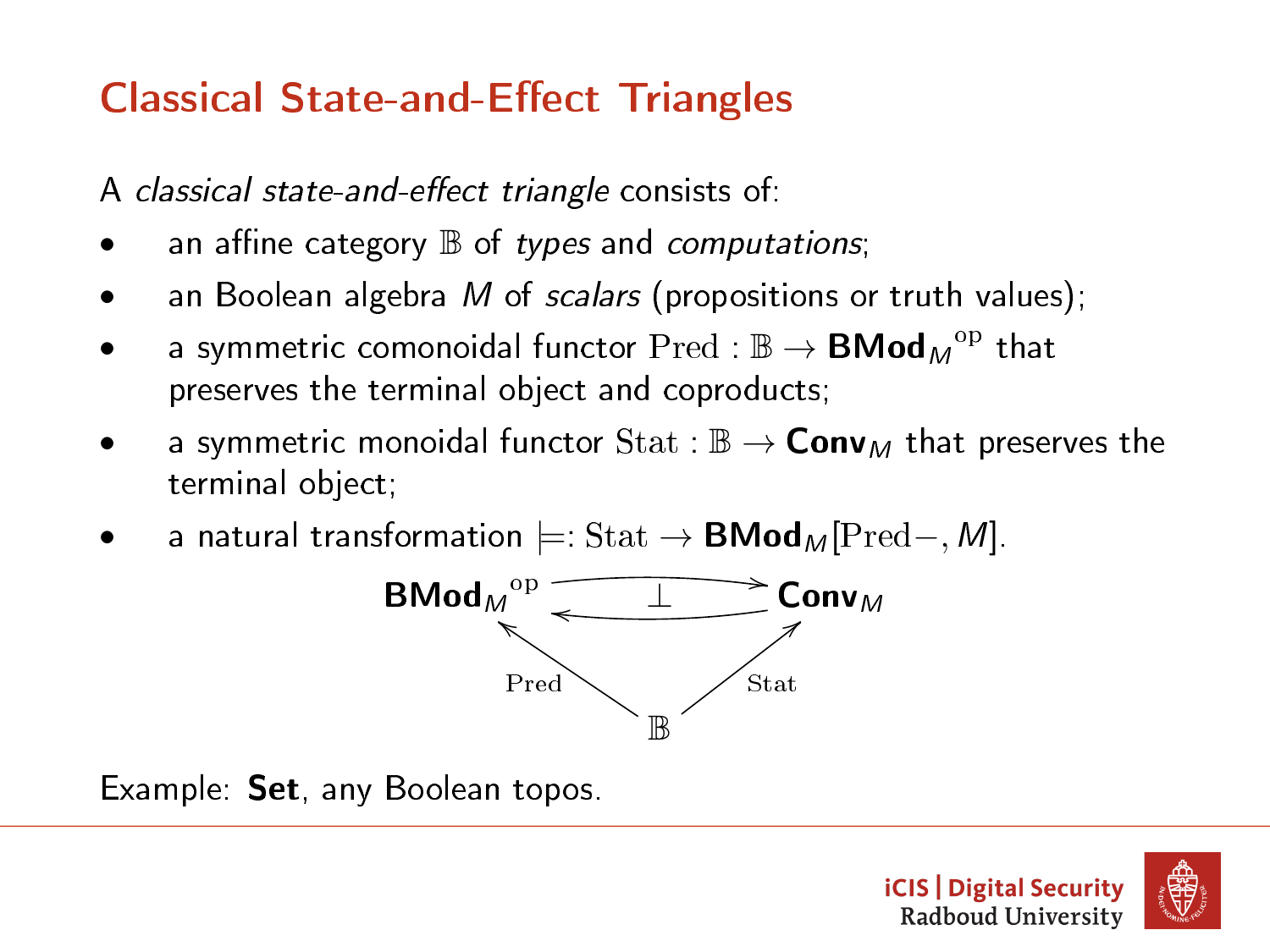# Syntax of QPEL

Type  $A ::= A \otimes A | I | A + B$ 

- Terms  $s, t, \ldots$  intended to represent quantum programs.
- Effects  $\phi, \psi, \ldots$  intended to represent predicates on quantum states. Judgement forms:
- $\bullet$   $\Gamma \vdash t : A$
- $\bullet$   $\Box$   $\vdash$   $s = t : A$
- $\bullet$   $\Gamma \vdash \phi$  eff
- $\Gamma \vdash \phi \leq \psi$

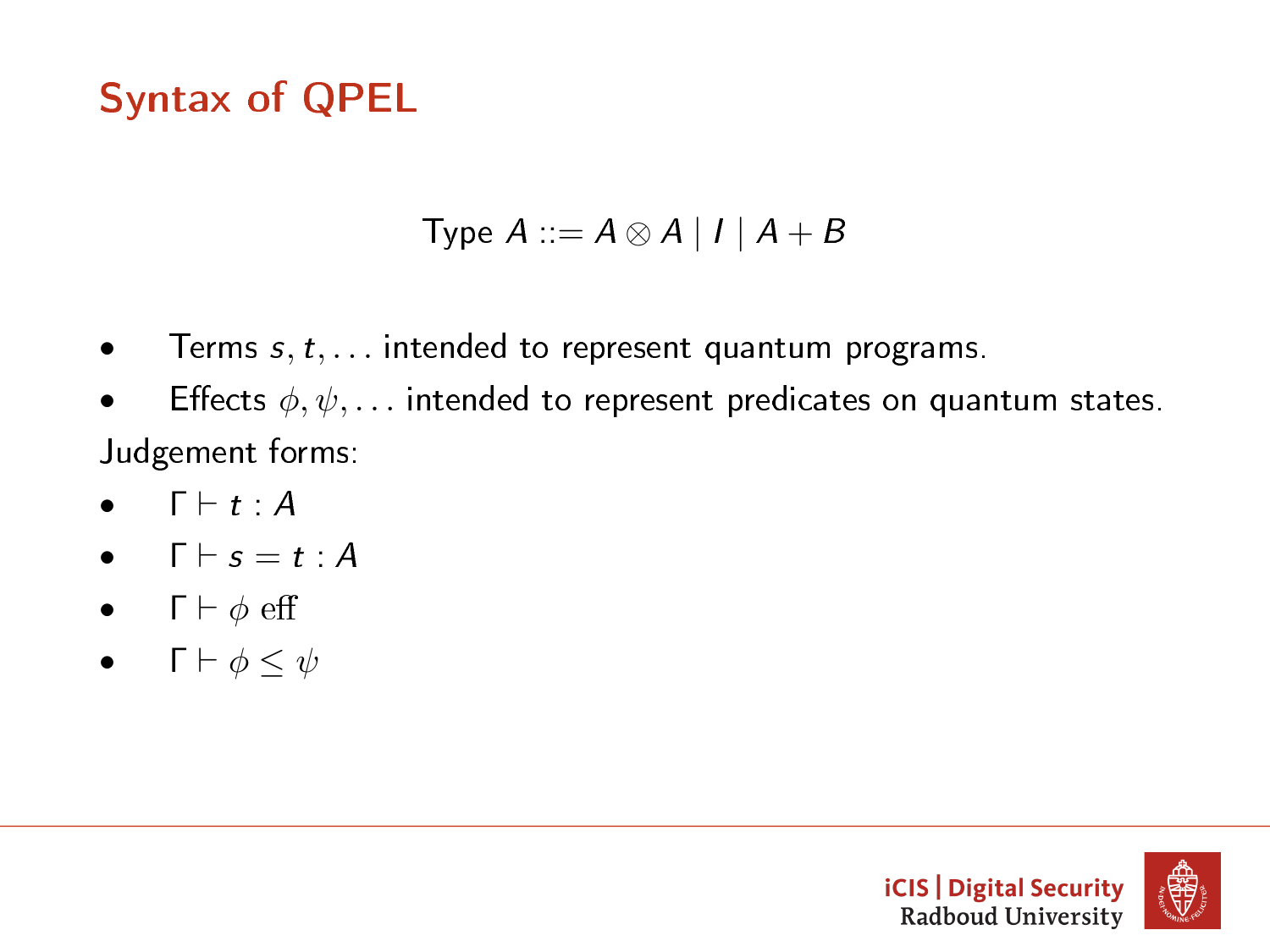# Properties of QPEL

This is a *linear* type system  $-$  no Contraction:

$$
\frac{\Gamma, x:A, y:A \vdash t[x, y]: B}{\Gamma, x:A \vdash t[x, x]: B}
$$

Allowing Contraction would violate the no-cloning theorem

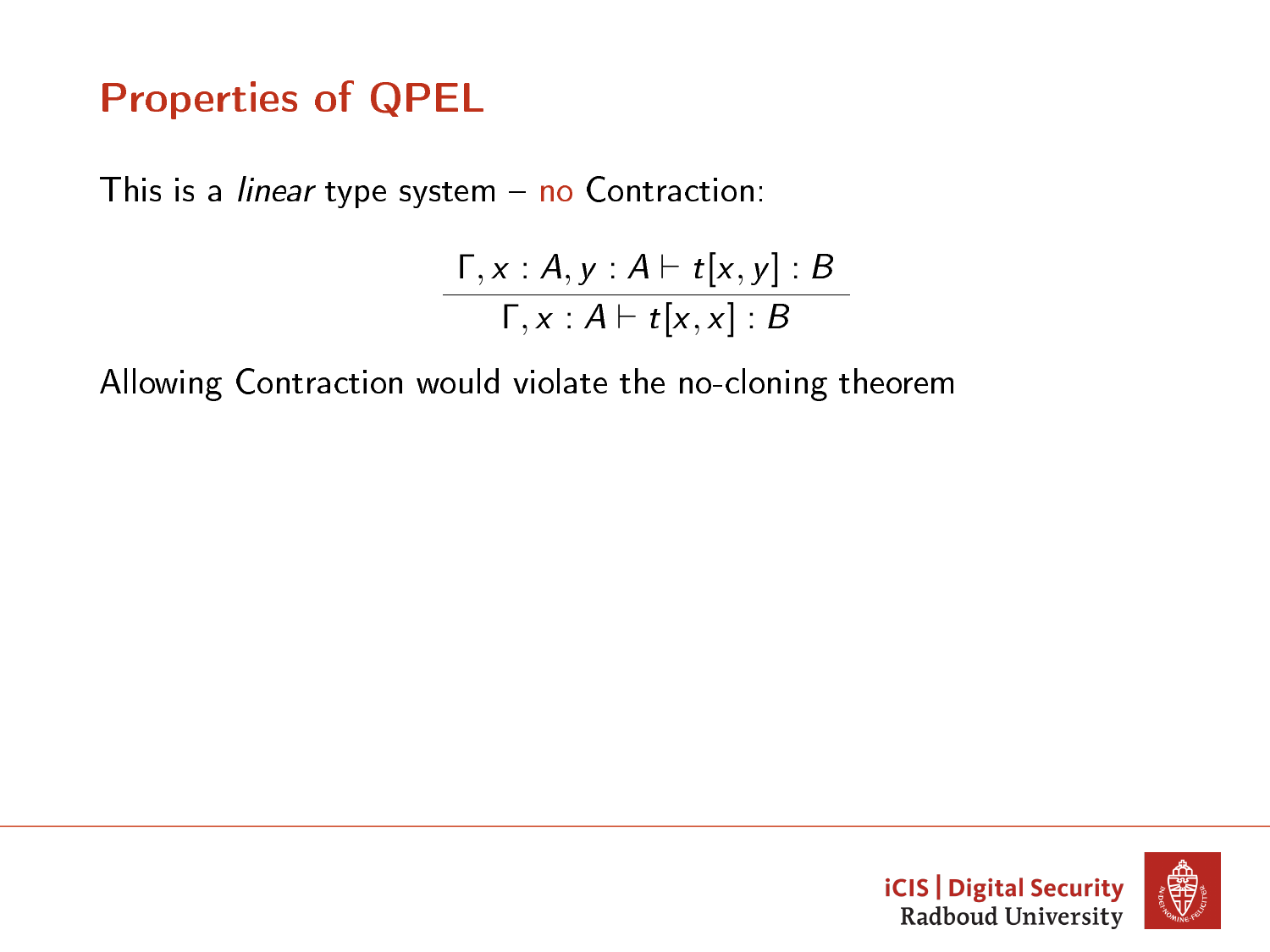# Typing System

Structural Rules

$$
\frac{\Gamma, x:A, y:B, \Delta \vdash \mathcal{J}}{\Gamma, y:B, x:A, \Delta \vdash \mathcal{J}} \qquad \frac{}{\Gamma \vdash x:A} (x:A \in \Gamma)
$$

Tensor Products

$$
\frac{\Gamma \vdash M : A \qquad \Delta \vdash N : B}{\Gamma, \Delta \vdash M \otimes N : A \otimes B}
$$
\n
$$
\frac{\Gamma \vdash M : A \otimes B \qquad \Delta, x : A, y : B \vdash N : C}{\Gamma, \Delta \vdash \text{let } x \otimes y = M \text{ in } N : C}
$$
\n
$$
\text{let } x \otimes y = M \otimes N \text{ in } P = [M/x, N/y]P
$$
\n
$$
M = \text{let } x \otimes y = M \text{ in } x \otimes y
$$

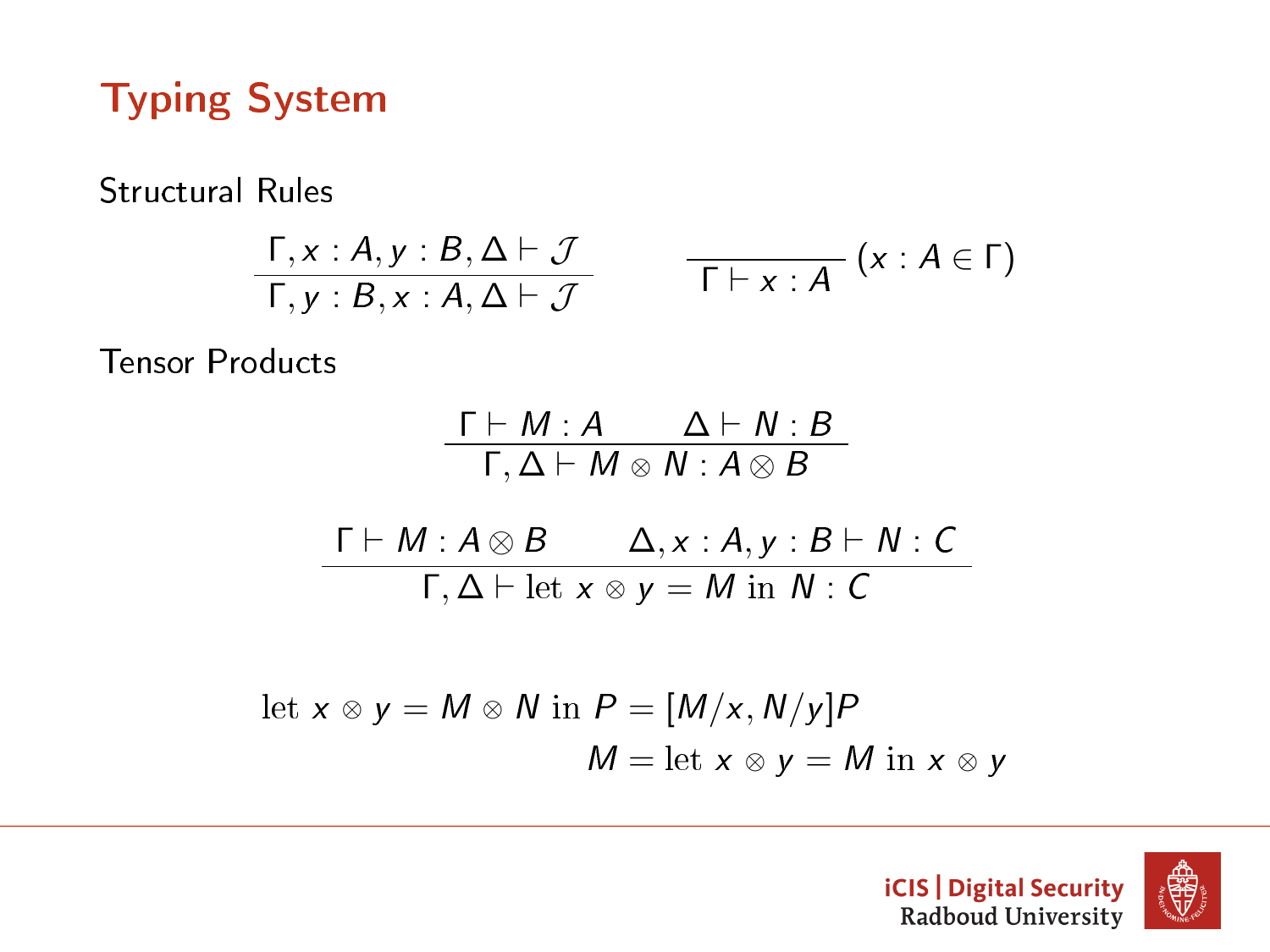# **Semantics**

Define:

- an object  $[\![A]\!] \in \mathcal{V}$  for each type A
- an object  $\llbracket \Gamma \rrbracket \in \mathcal{V}$  for each context  $\Gamma$
- an arrow  $\llbracket M \rrbracket : \llbracket \mathsf{\Gamma} \rrbracket \to \llbracket A \rrbracket$  for each term  $\mathsf{\Gamma} \vdash M : A$

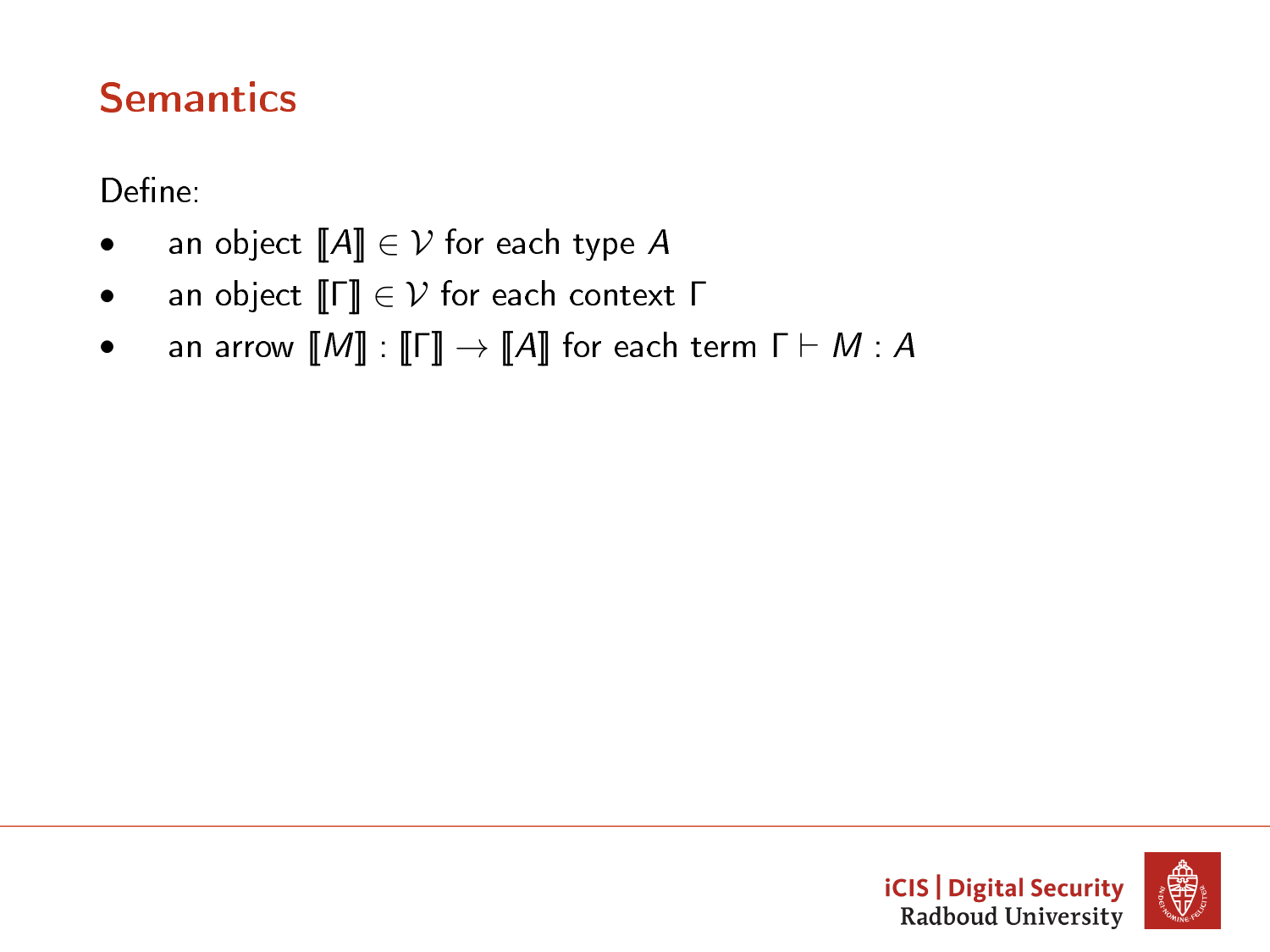#### **Semantics**

Define:

- an object  $\llbracket A \rrbracket \in \mathcal{V}$  for each type A
- an object  $\llbracket \Gamma \rrbracket \in \mathcal{V}$  for each context  $\Gamma$
- an arrow  $[M] : [F] \rightarrow [A]$  for each term  $F \vdash M : A$

Example: If  $\Gamma \vdash M : A \otimes B$  and  $\Delta, x : A, y : B \vdash N : C$ , then

$$
\llbracket \Gamma, \Delta \vdash \mathrm{let} \ x \otimes y = M \ \mathrm{in} \ N : C \rrbracket
$$

is

# $\llbracket \mathsf{r} \rrbracket \otimes \llbracket \Delta \rrbracket \longrightarrow \llbracket \mathsf{M} \rrbracket \otimes \mathsf{M} \rrbracket \otimes \llbracket \mathsf{A} \rrbracket \otimes \llbracket \mathsf{A} \rrbracket \otimes \llbracket \mathsf{A} \rrbracket \otimes \llbracket \mathsf{B} \rrbracket \stackrel{\llbracket \mathsf{M} \rrbracket}{\longrightarrow} \llbracket \mathsf{C} \rrbracket$ The models are exactly the affine categories.

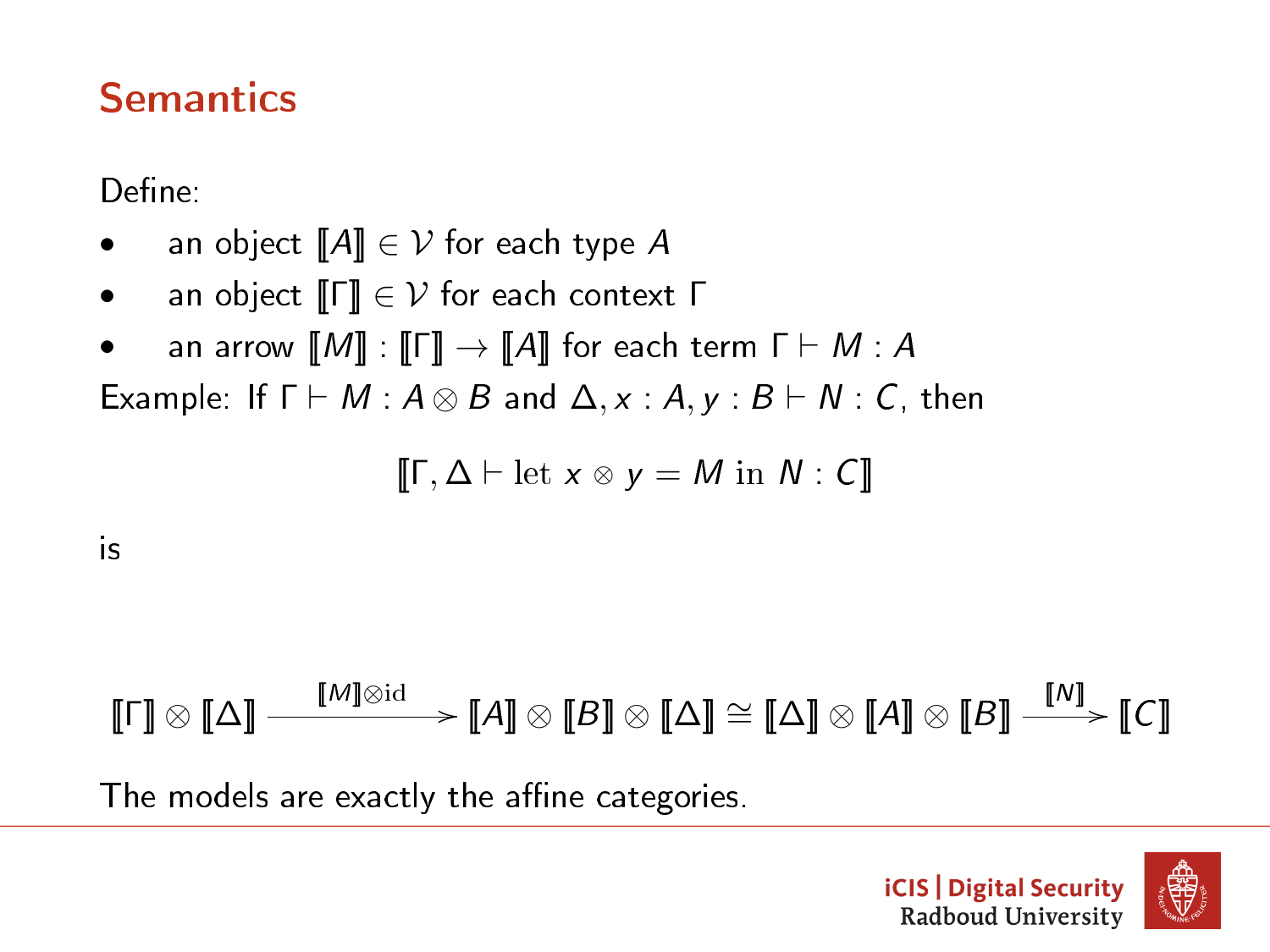#### **Effects**

$$
(\top) \frac{\top}{\Gamma \vdash \top \text{ eff}} \qquad (\bot) \frac{\top}{\Gamma \vdash \bot \text{ eff}}
$$
\n
$$
(\text{case-prop}) \frac{\Gamma \vdash M : A + B \qquad \Delta, x : A \vdash \phi \text{ eff} \qquad \Delta, y : B \vdash \psi \text{ eff}}{\Gamma, \Delta \vdash \text{case } \text{Mof } \text{inl}(x) \mapsto \phi \mid \text{inv}(y) \mapsto \psi \text{ eff}}
$$
\n
$$
(\text{let-prop}) \frac{\Gamma \vdash M : A \otimes B \qquad \Delta, x : A, y : B \vdash \phi \text{ eff}}{\Gamma, \Delta \vdash \text{let } x \otimes y = \text{Min } \phi \text{ eff}}
$$
\n
$$
(\leq \text{-ref}) \frac{\Gamma \vdash \phi \text{ eff}}{\Gamma \vdash \phi \leq \phi} \qquad (\leq \text{-trans}) \frac{\Gamma \vdash \phi \leq \psi \qquad \Gamma \vdash \psi \leq \chi}{\Gamma \vdash \phi \leq \chi}
$$
\n
$$
(\leq \text{-}\top) \frac{\Gamma \vdash \phi \text{ eff}}{\Gamma \vdash \phi \leq \top} \qquad (\perp \leq) \frac{\Gamma \vdash \phi \text{ eff}}{\Gamma \vdash \perp \leq \phi}
$$

We define  $[\![\Gamma \vdash \phi \text{ eff}]\!] \in \text{Pred}[\![\Gamma]\!]$  for every effect in context  $\Gamma$ . We define ( $[\vdash \phi \text{ eff}]$ )  $\in M$  for every effect in the empty context



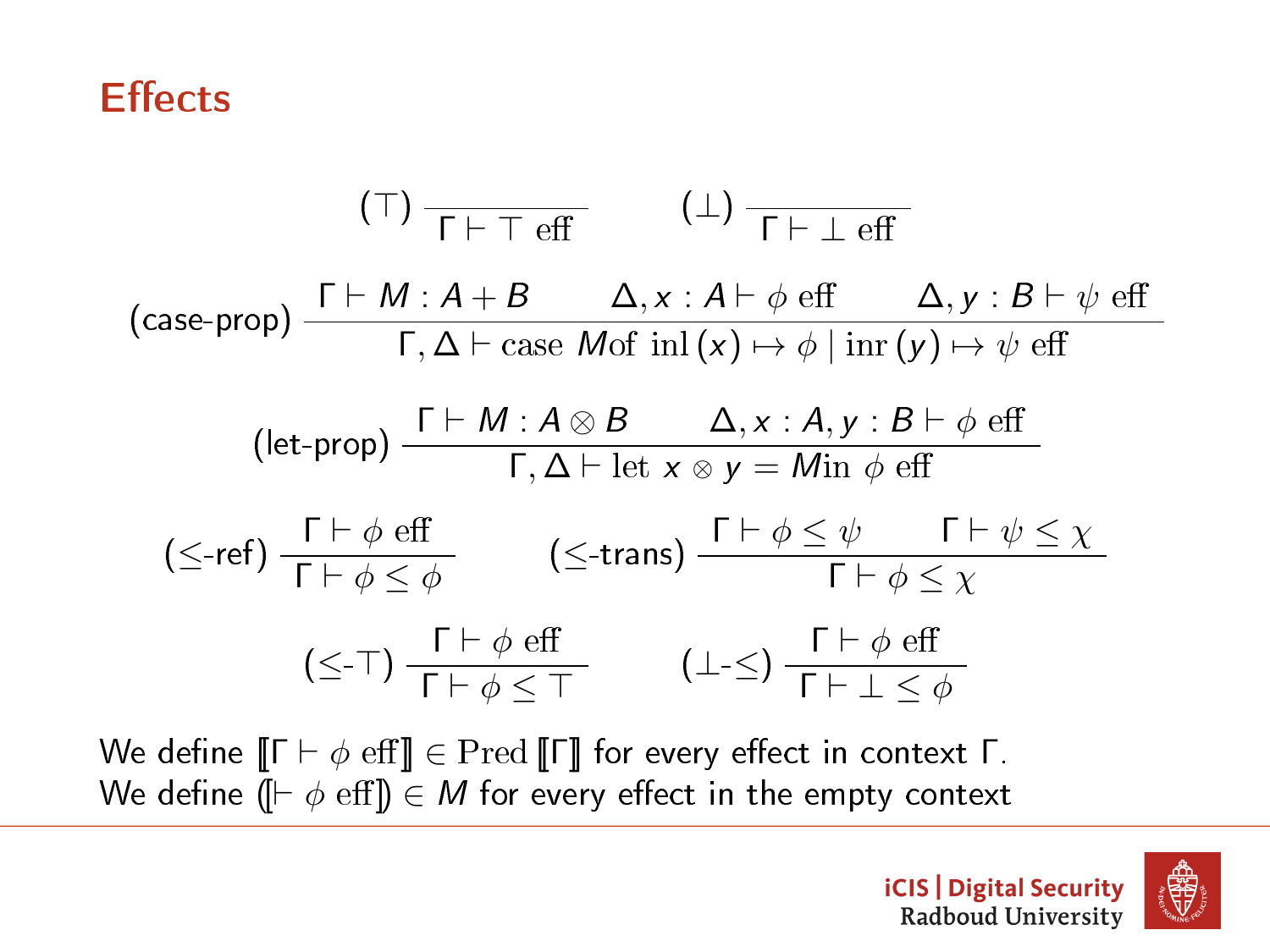#### **Tensor Product of Effects**

(mult) 
$$
\frac{\Gamma \vdash \phi \text{ eff}}{\Gamma, \Delta \vdash \phi \otimes \psi \text{ eff}}
$$
  
\n
$$
(\text{\textcirc--} \text{monol}) \frac{\Gamma \vdash \phi \leq \phi' \quad \Delta \vdash \psi \text{ eff}}{\Gamma, \Delta \vdash \phi \otimes \psi \leq \phi' \otimes \psi}
$$
  
\n
$$
(\text{\textcirc--} \text{monol}) \frac{\Gamma \vdash \phi \leq \phi' \quad \Delta \vdash \psi \text{ eff}}{\Gamma, \Delta \vdash \phi \otimes \psi \leq \phi \otimes \psi'}
$$
  
\n
$$
(\text{unit}_L) \frac{\Gamma \vdash \phi \text{ eff}}{\Gamma \vdash \top \otimes \phi \Leftrightarrow \phi} \quad (\text{unit}_R) \frac{\Gamma \vdash \phi \text{ eff}}{\Gamma \vdash \phi \otimes \top \Leftrightarrow \phi}
$$
  
\n
$$
(\text{assoc}) \frac{\Gamma \vdash \phi \text{ eff}}{\Gamma, \Delta, \Theta \vdash \phi \otimes (\psi \otimes \chi) \Leftrightarrow (\phi \otimes \psi) \otimes \chi}
$$
  
\n
$$
(\text{comm}) \frac{\vdash \phi \text{ eff}}{\vdash \phi \otimes \psi \Leftrightarrow \psi \otimes \phi}
$$

This makes the functor  $\mathbb{B} \to \mathsf{Poset}_\mathbb{T}{}^{\mathrm{op}}$  into a symmetric comonoidal functor.f

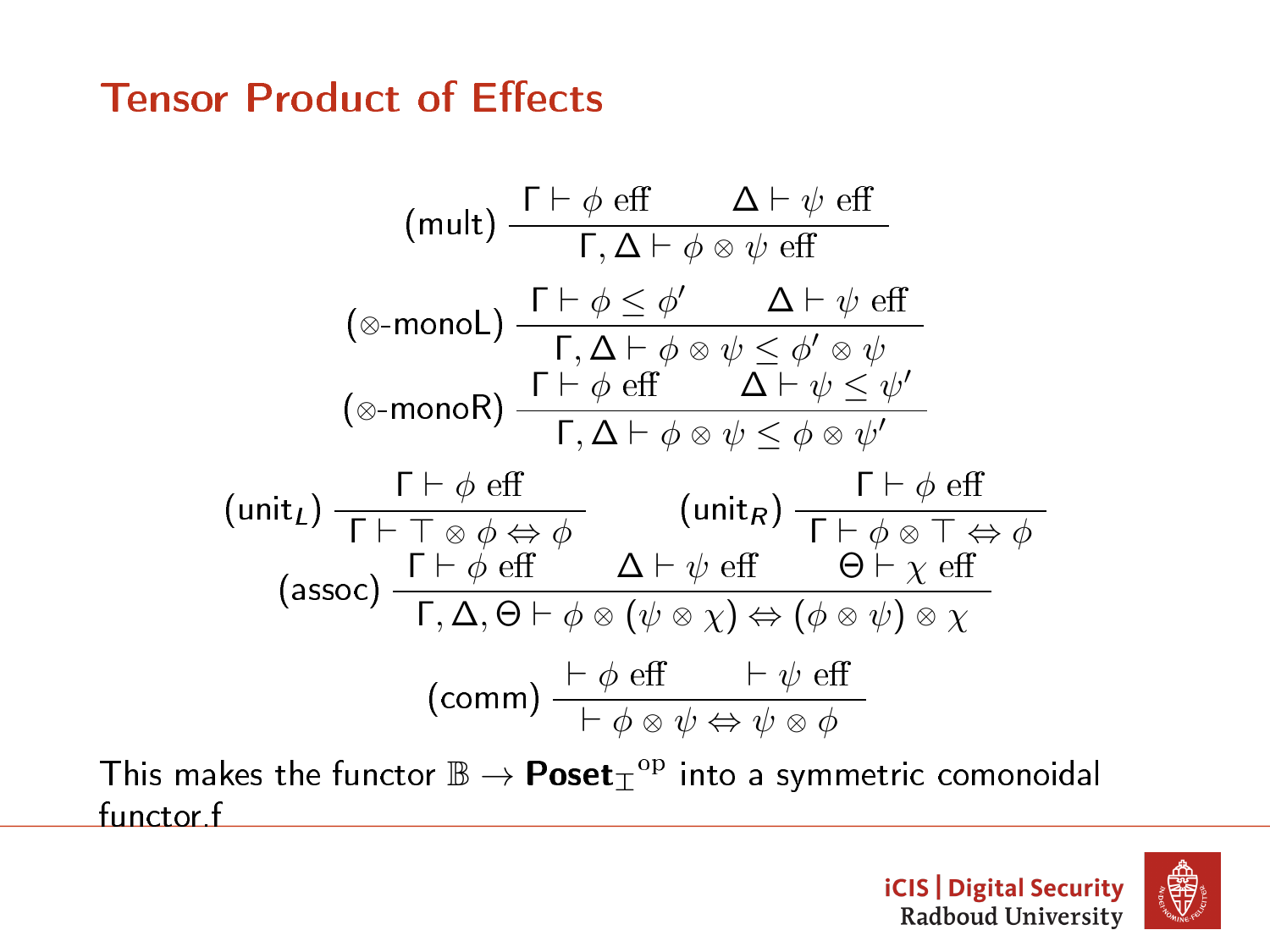# Probabilistic Triangles

For probabilistic triangles, we add these rules:



We have a soundness and completeness result for these: the derivable judgements are those true in every probabilistic state-and-effect triangle.

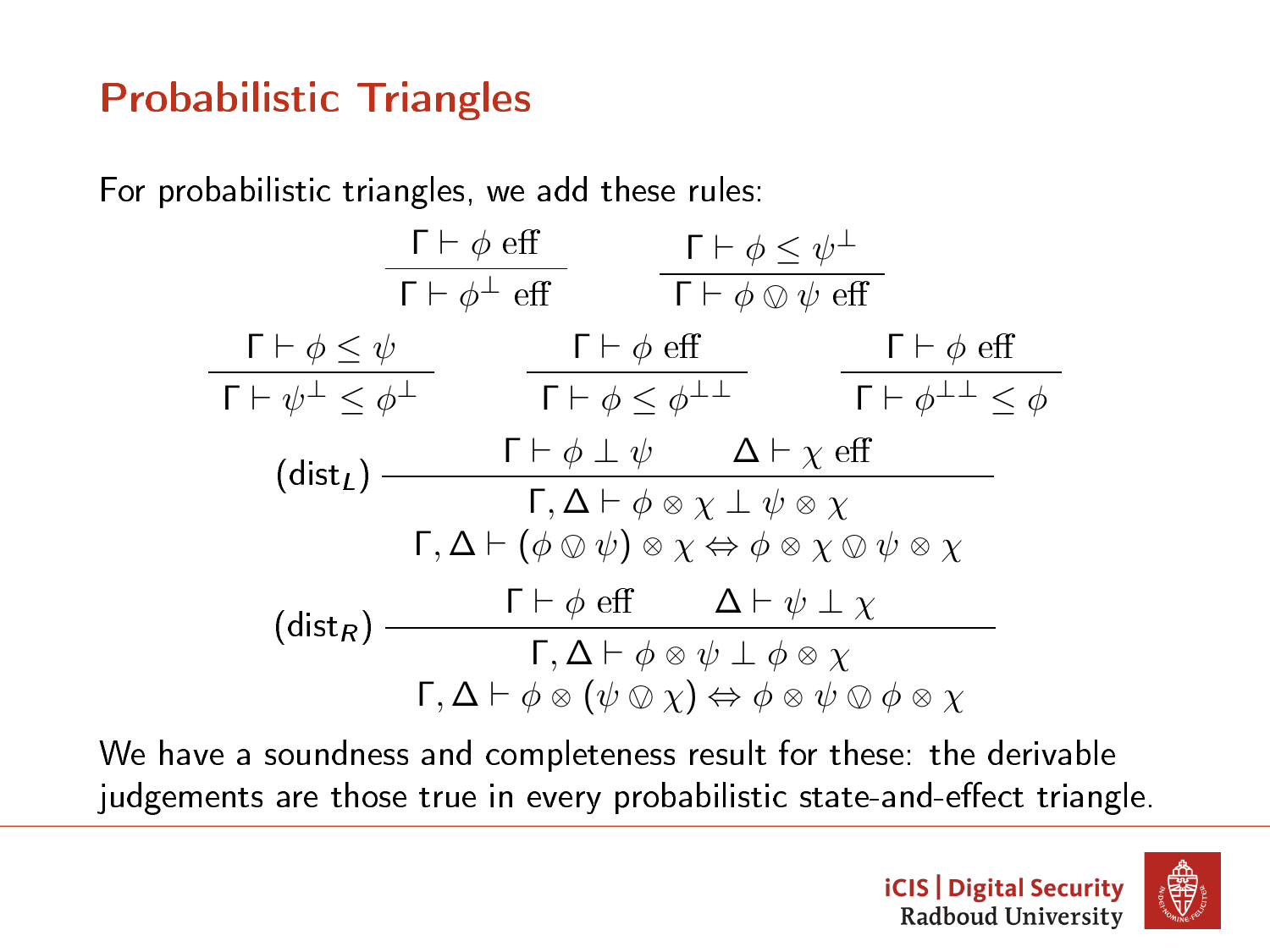#### Classical Triangles

We can add to the logic conjunction:

$$
\mathsf{Effect} \phi ::= \cdots \mid \phi \land \phi
$$

with rules which ensure

$$
\phi \land \psi \leq \phi \qquad \phi \land \psi \leq \psi
$$

$$
\phi \land \phi^{\perp} \Leftrightarrow 0
$$

$$
\frac{\Gamma \vdash \phi \leq \psi \qquad \Gamma \vdash \phi \leq \chi}{\Gamma \vdash \phi \leq \psi \land \chi}
$$

$$
\frac{\Gamma \vdash \phi \perp \psi \qquad \Gamma \vdash \phi \perp \chi}{\Gamma \vdash (\phi \otimes \psi) \land (\phi \otimes \chi) \Leftrightarrow \phi \otimes (\psi \land \chi)}
$$

#### Theorem

The models of this logic are exactly the classical state-and-effect triangles.

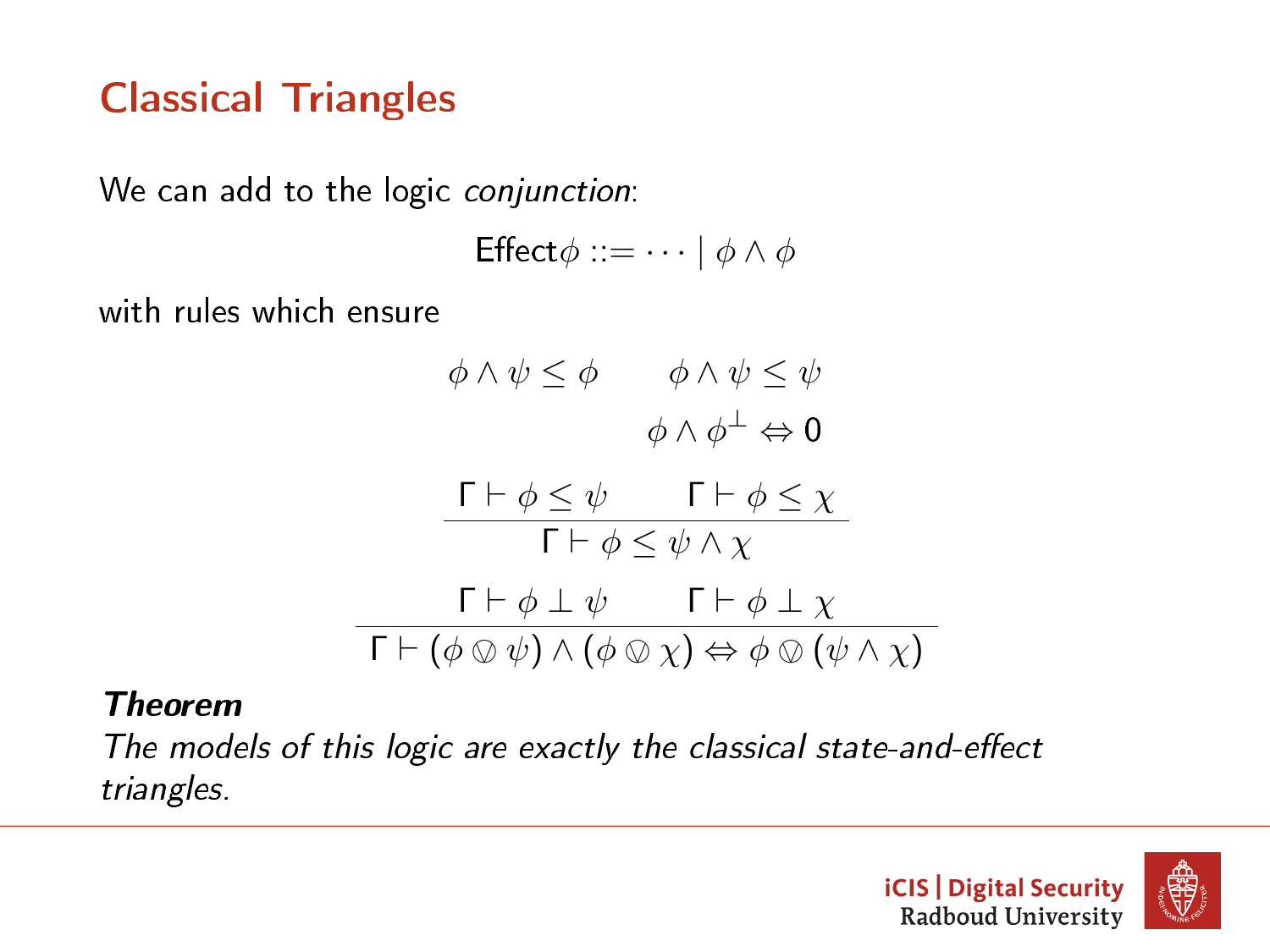How do we give propositions side-effects?



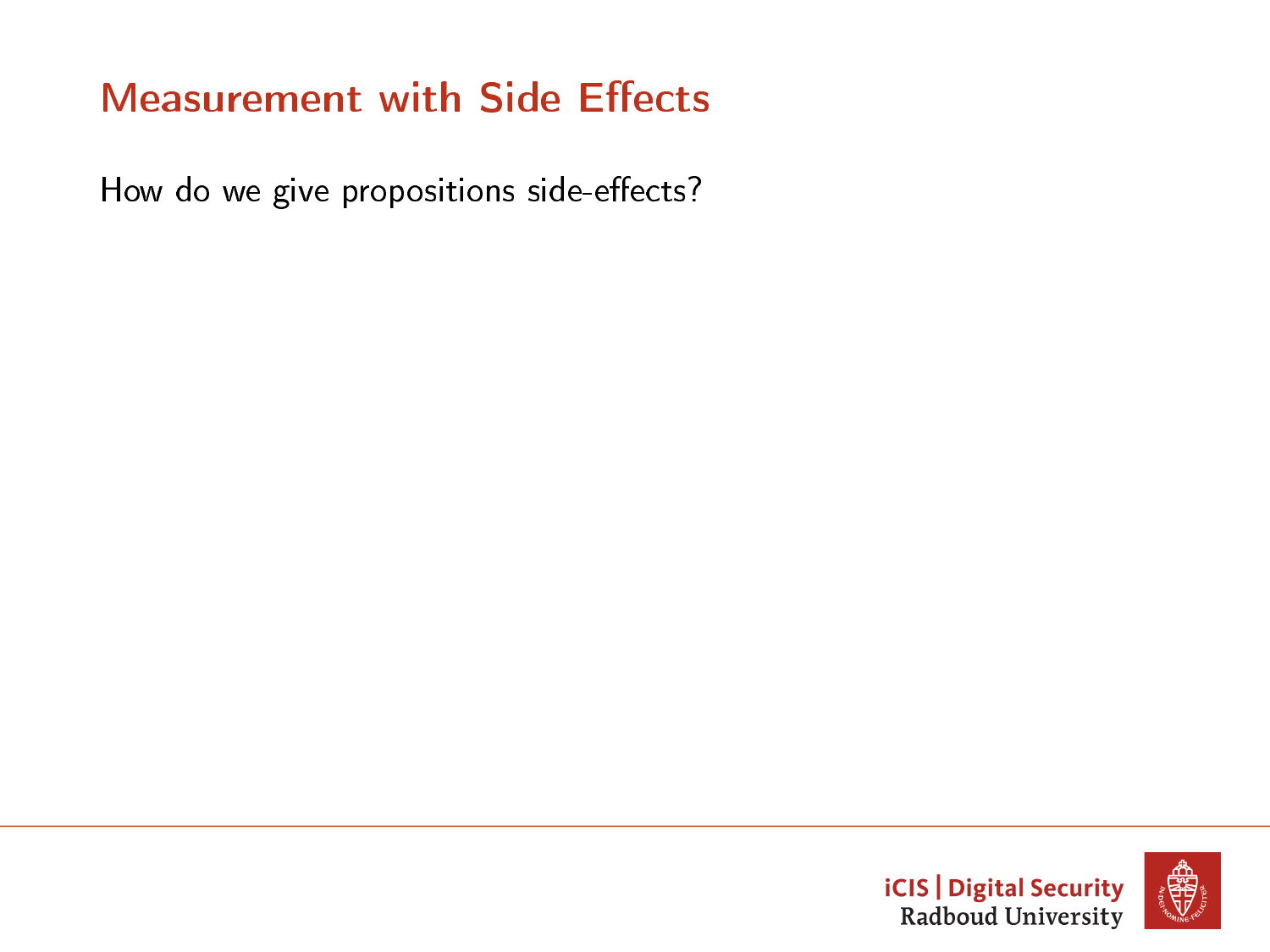How do we give propositions side-effects? For now:

$$
\text{(measure)} \frac{\Gamma \vdash 1 \leq \bigcirc_{i=1}^{n} \phi_{i}}{\Gamma, \Delta \vdash \text{measure } \bigcirc_{i=1}^{n} \phi_{i} \mapsto M_{i} : A} \quad (1 \leq i \leq n)
$$



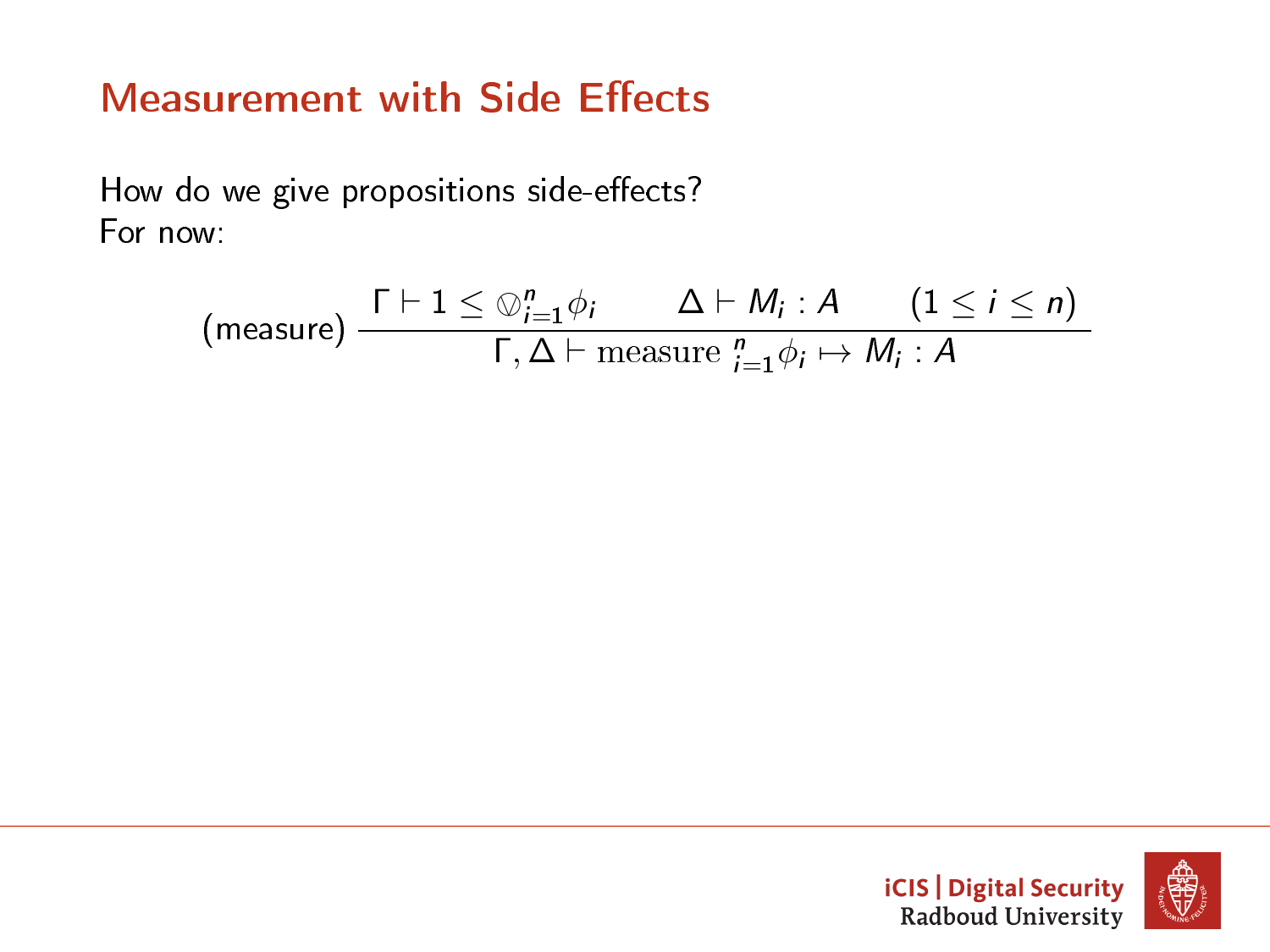How do we give propositions side-effects? For now:

. . .

$$
\begin{aligned} \text{(measure } \,^n_{i=1} \phi_i \mapsto M_i) &= \text{(measure } \,^n_{i=1} \phi_{p(i)} \mapsto M_{p(i)}) \\ &\text{(measure } \phi_1 \mapsto M_1 \mid \dots \mid \phi_n \mapsto M_n \mid 0 \mapsto M_{n+1}) \\ &= \text{measure } \phi_1 \mapsto M_1 \mid \dots \mid \phi_n \mapsto M_n \\ \text{(measure } 1 \mapsto M) &= M \end{aligned}
$$



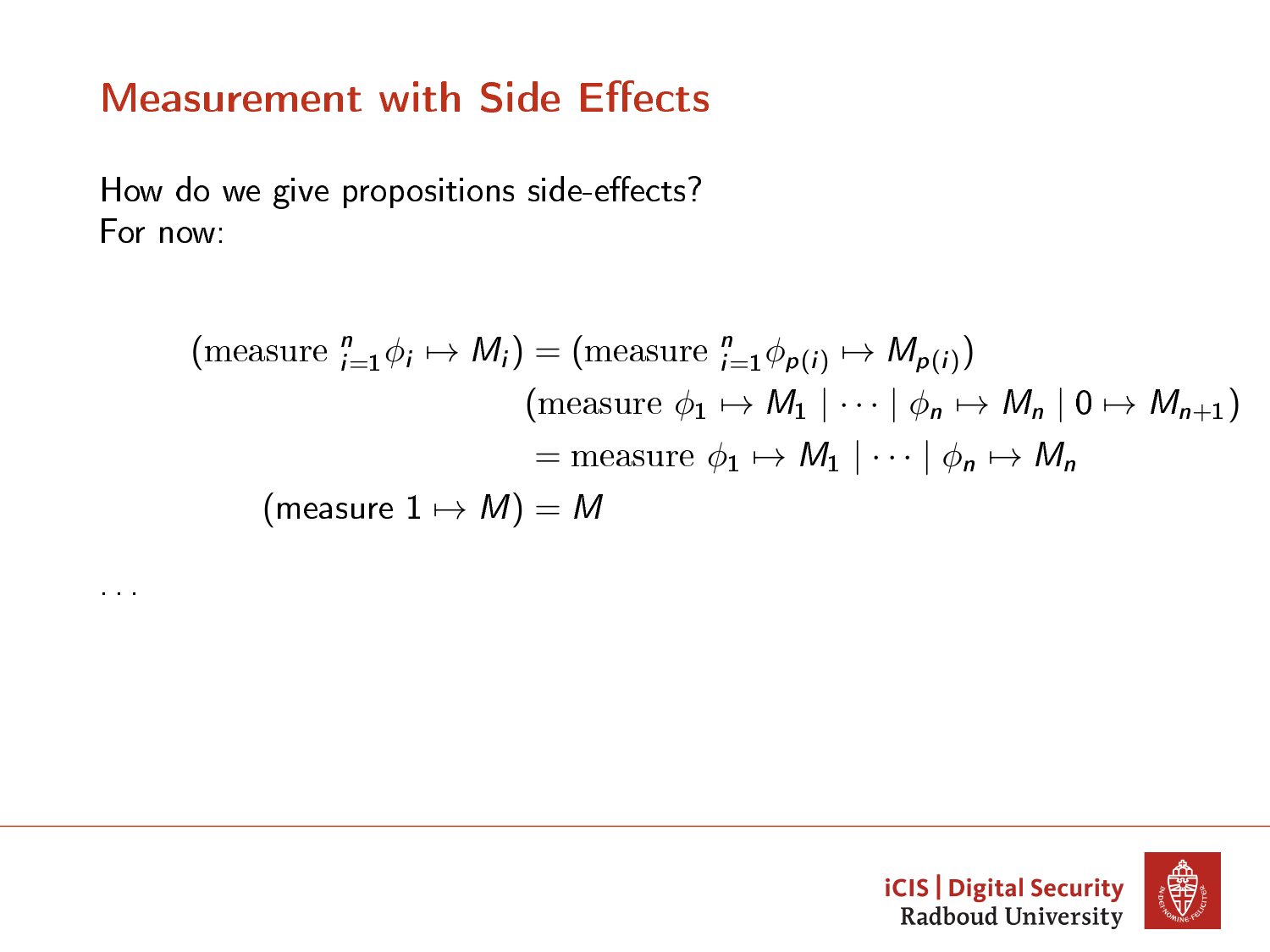How do we give propositions side-effects? For now:

$$
\begin{aligned} \text{(measure } \,^n_{i=1} \phi_i \mapsto M_i) &= \text{(measure } \,^n_{i=1} \phi_{p(i)} \mapsto M_{p(i)}) \\ &\text{(measure } \phi_1 \mapsto M_1 \mid \dots \mid \phi_n \mapsto M_n \mid 0 \mapsto M_{n+1}) \\ &= \text{measure } \phi_1 \mapsto M_1 \mid \dots \mid \phi_n \mapsto M_n \\ \text{(measure } 1 \mapsto M) &= M \end{aligned}
$$

We want a more disciplined approach.

. . .



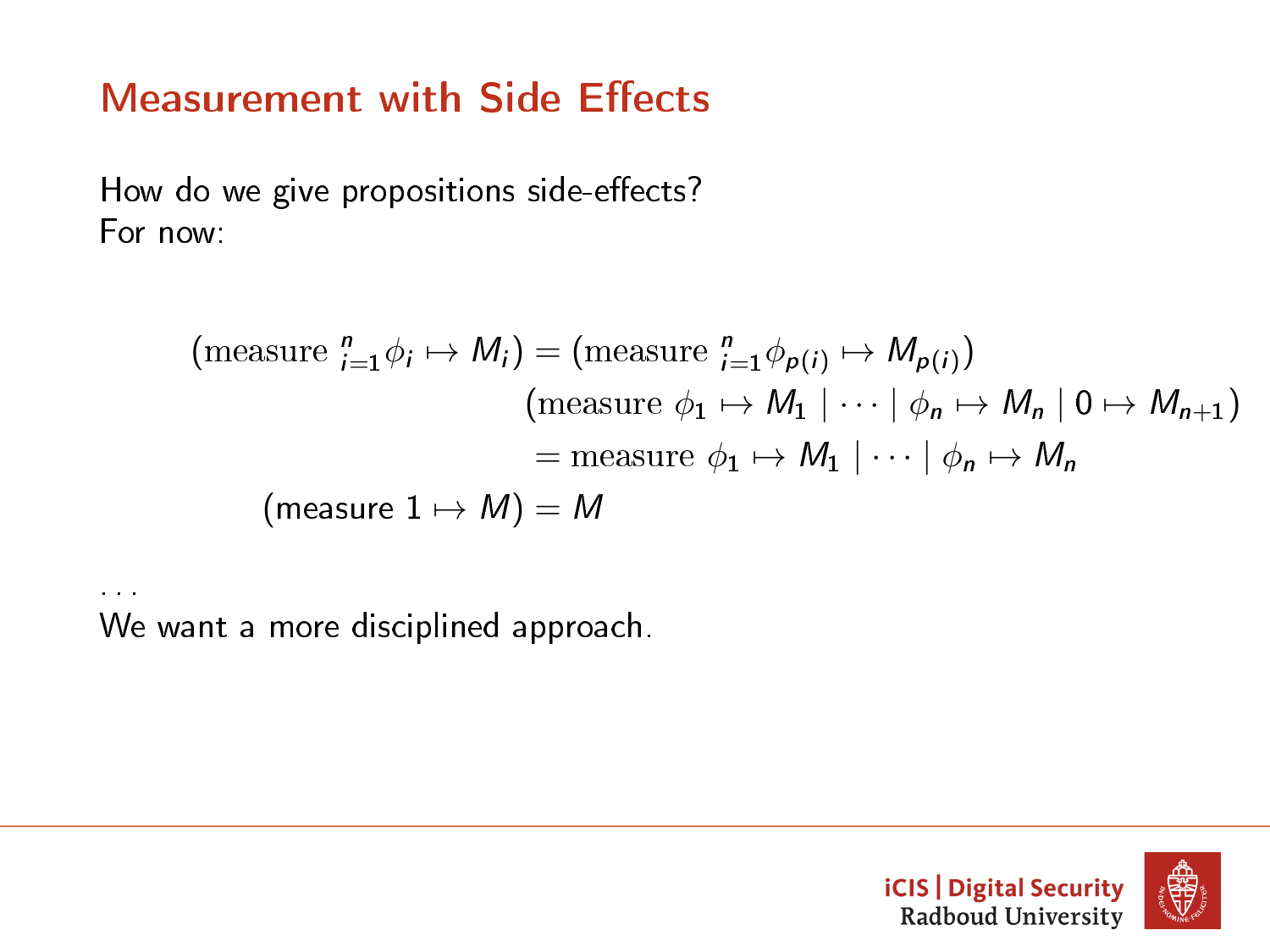Define the 'lift' monad  $\mathcal{L} : \mathbb{B} \to B$  by:  $\mathcal{L}A = A + I$ .

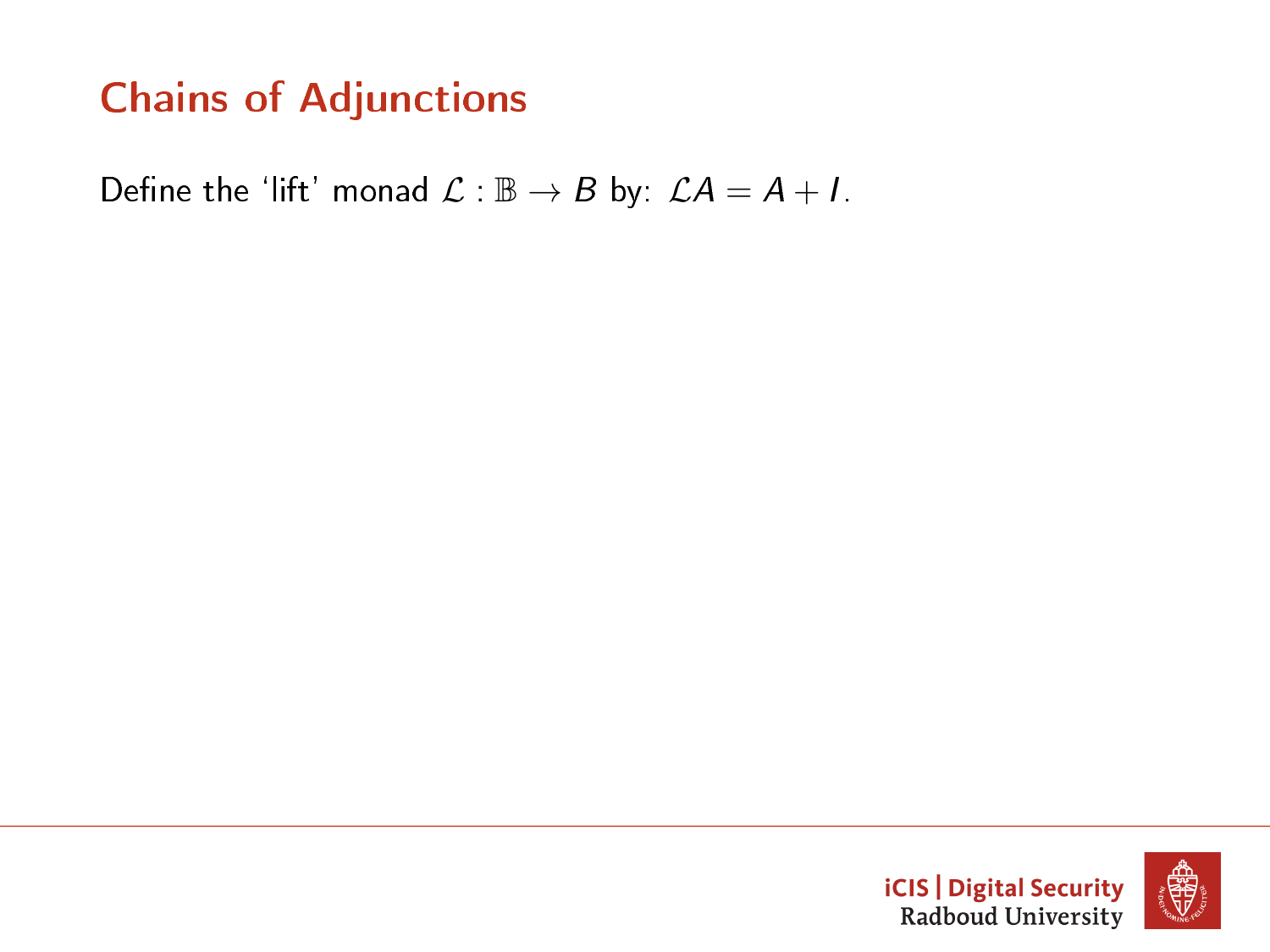Define the 'lift' monad  $\mathcal{L} : \mathbb{B} \to B$  by:  $\mathcal{L}A = A + I$ . Define the functor  $\square :$  Kl $(\mathcal{L}) \to \text{Poset}^{\text{op}}$  as follows

$$
\Box A = \mathrm{Pred}A
$$

$$
\Box (f : A \to B + I)(p) = F(p, \top)
$$

where  $F$  is the arrow

$$
PredB \times Pred \longrightarrow Pred(B + I) \xrightarrow{\text{Pred}f} PredA
$$

Intuitively,

 $\Box f(p) = \{a \in A : f(a)$  is defined and satisfies  $p\}$ 

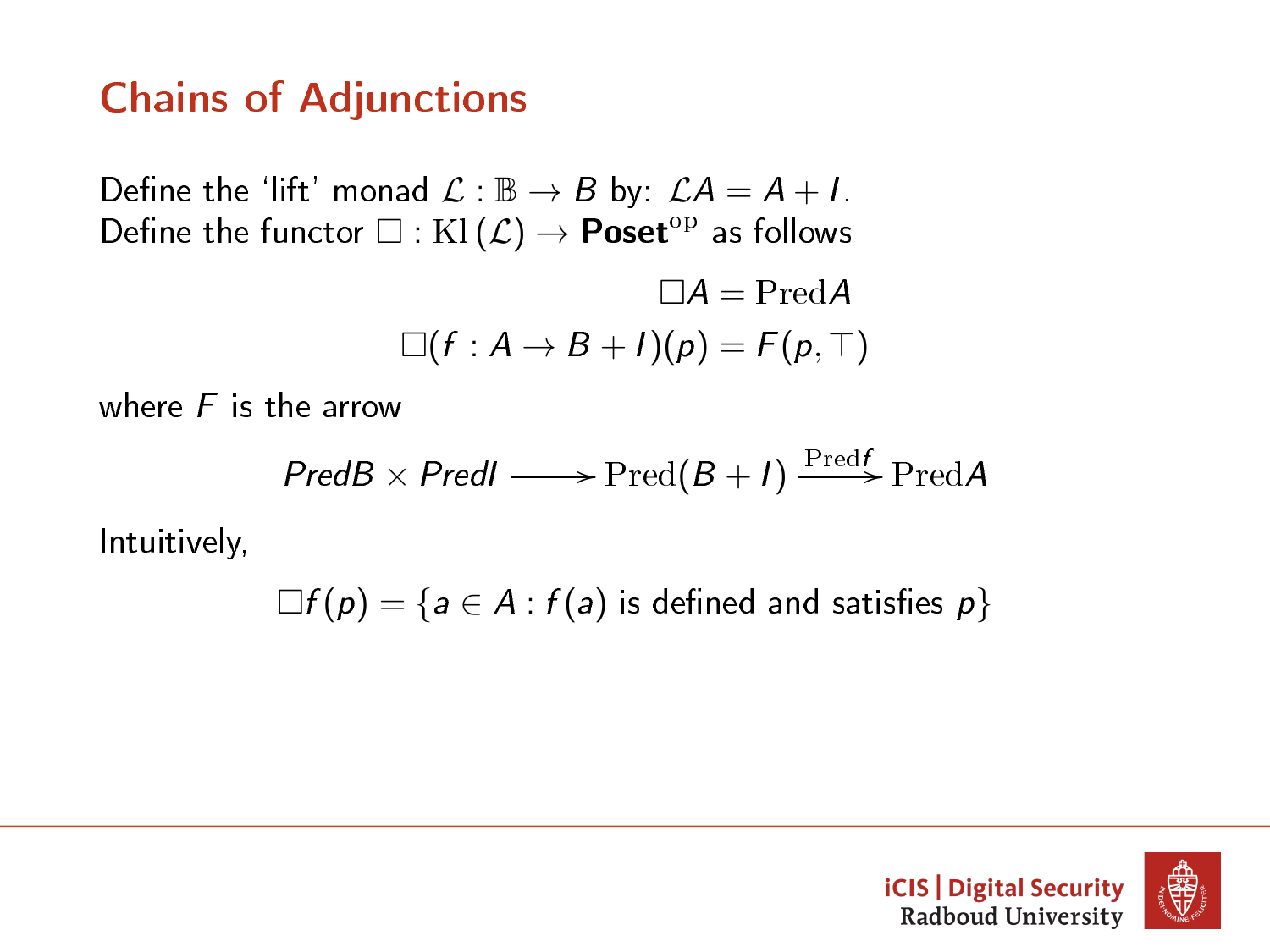Define the 'lift' monad  $\mathcal{L} : \mathbb{B} \to B$  by:  $\mathcal{L}A = A + I$ . Define the functor  $\square$  : Kl $(\mathcal{L}) \rightarrow$  **Poset**<sup>op</sup> as follows

$$
\Box A = \mathrm{Pred}A
$$

$$
\Box (f : A \rightarrow B + I)(p) = F(p, \top)
$$

where  $F$  is the arrow

$$
PredB \times Pred \longrightarrow Pred(B + I) \xrightarrow{\text{Pred}f} \text{Pred}A
$$

Let  $\int \Box$  be the Grothendieck completion with

- objects all pairs  $(A, p)$  with  $p \in \text{Pred}A$
- arrows  $f:(A, p) \rightarrow (B, q)$  all arrows  $f:A \rightarrow B+I$  such that  $p \leq \Box f(q)$

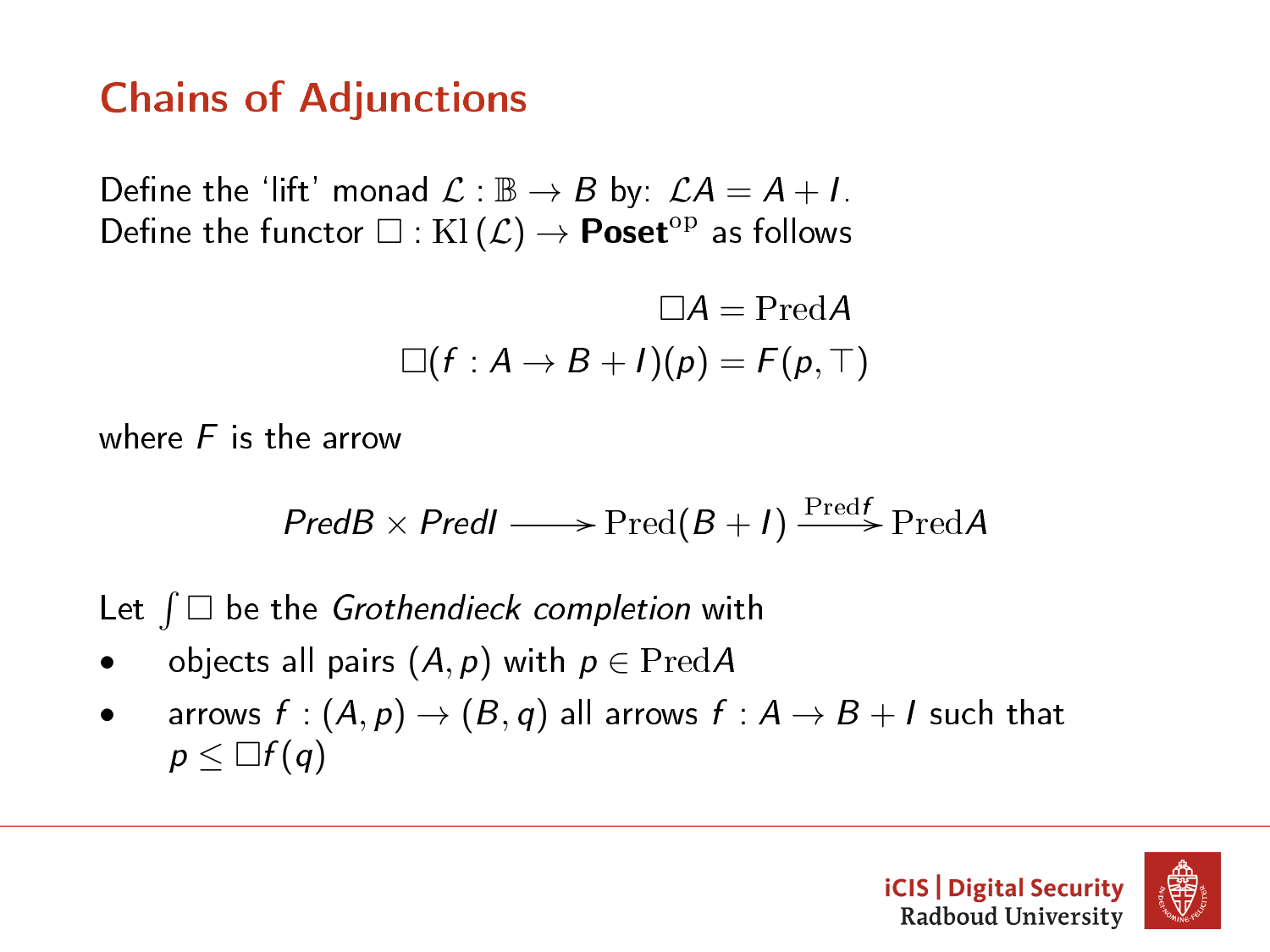



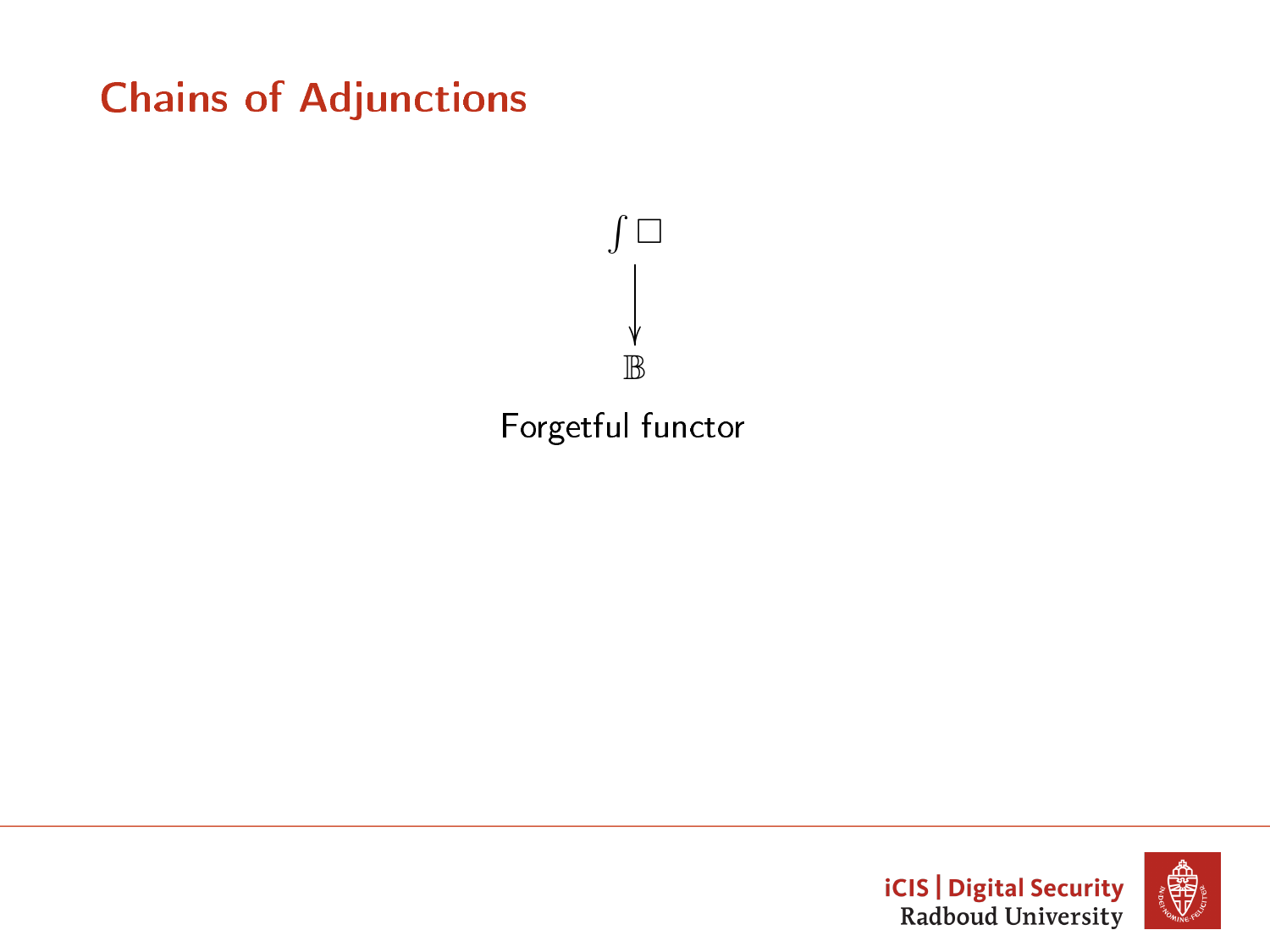



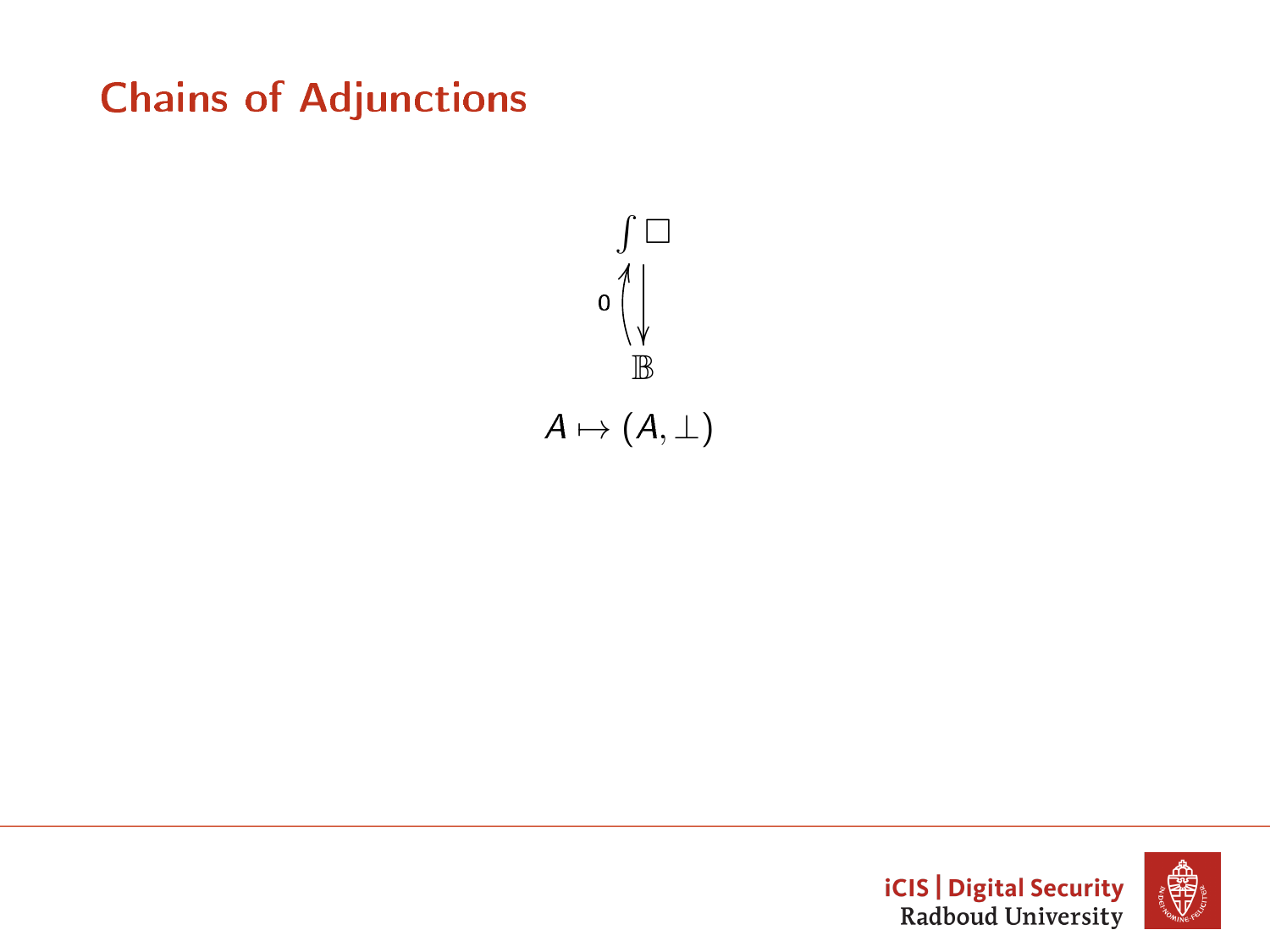



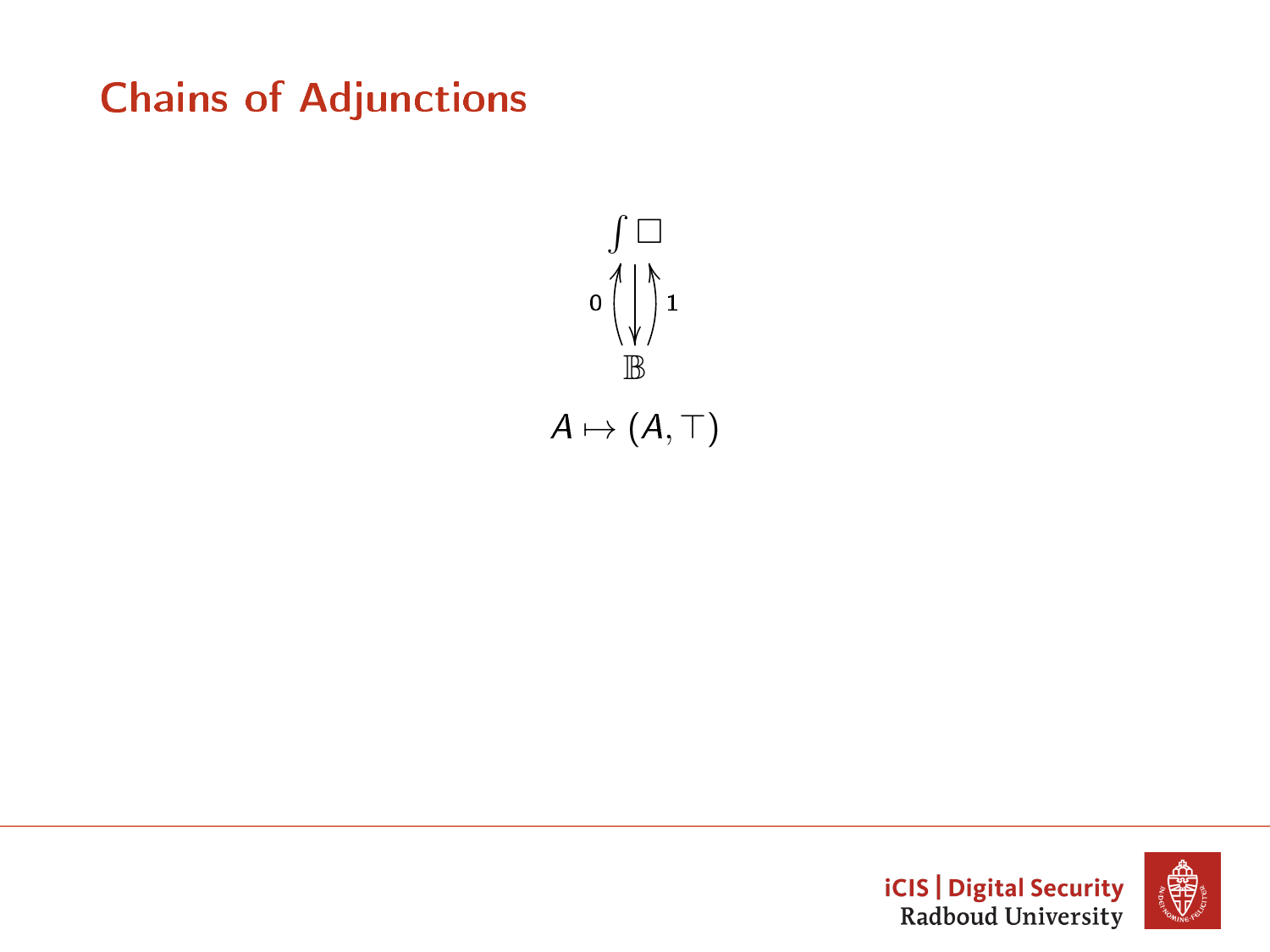



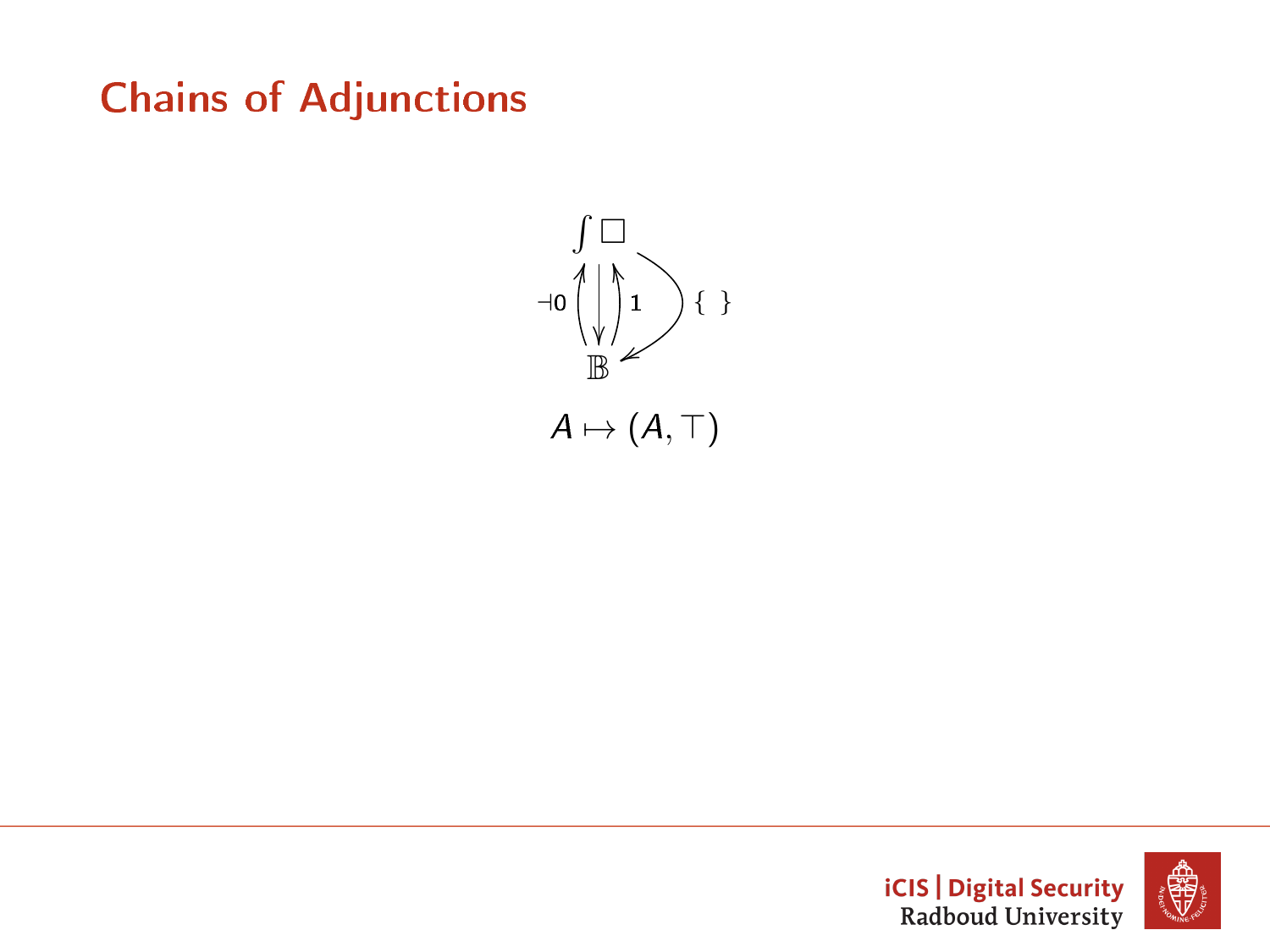

A state-and-effect triangle with comprehension and quotients is one in which this chain of adjunctions exists and for all  $p$ 

 $\{X|p\} \cong X/p^{\perp}$ 



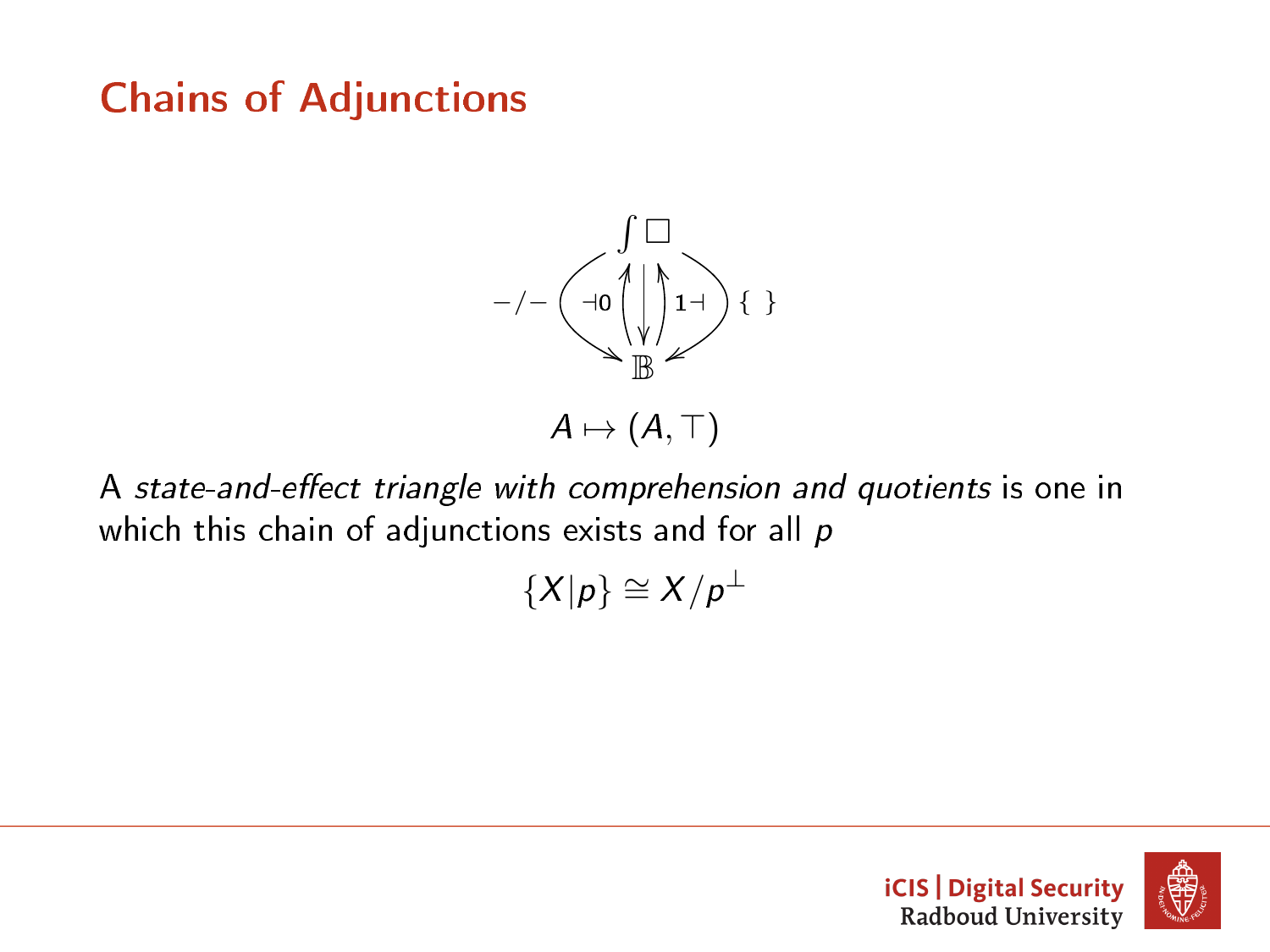

A state-and-effect triangle with comprehension and quotients is one in which this chain of adjunctions exists and for all  $p$ 

$$
\{X|p\}\cong X/p^\perp
$$

Idea

$$
A \longrightarrow \{A \mid \phi\} \cong A/\phi^{\perp} \longrightarrow A
$$

is the action (side-effect) of measuring  $\phi$  on A.



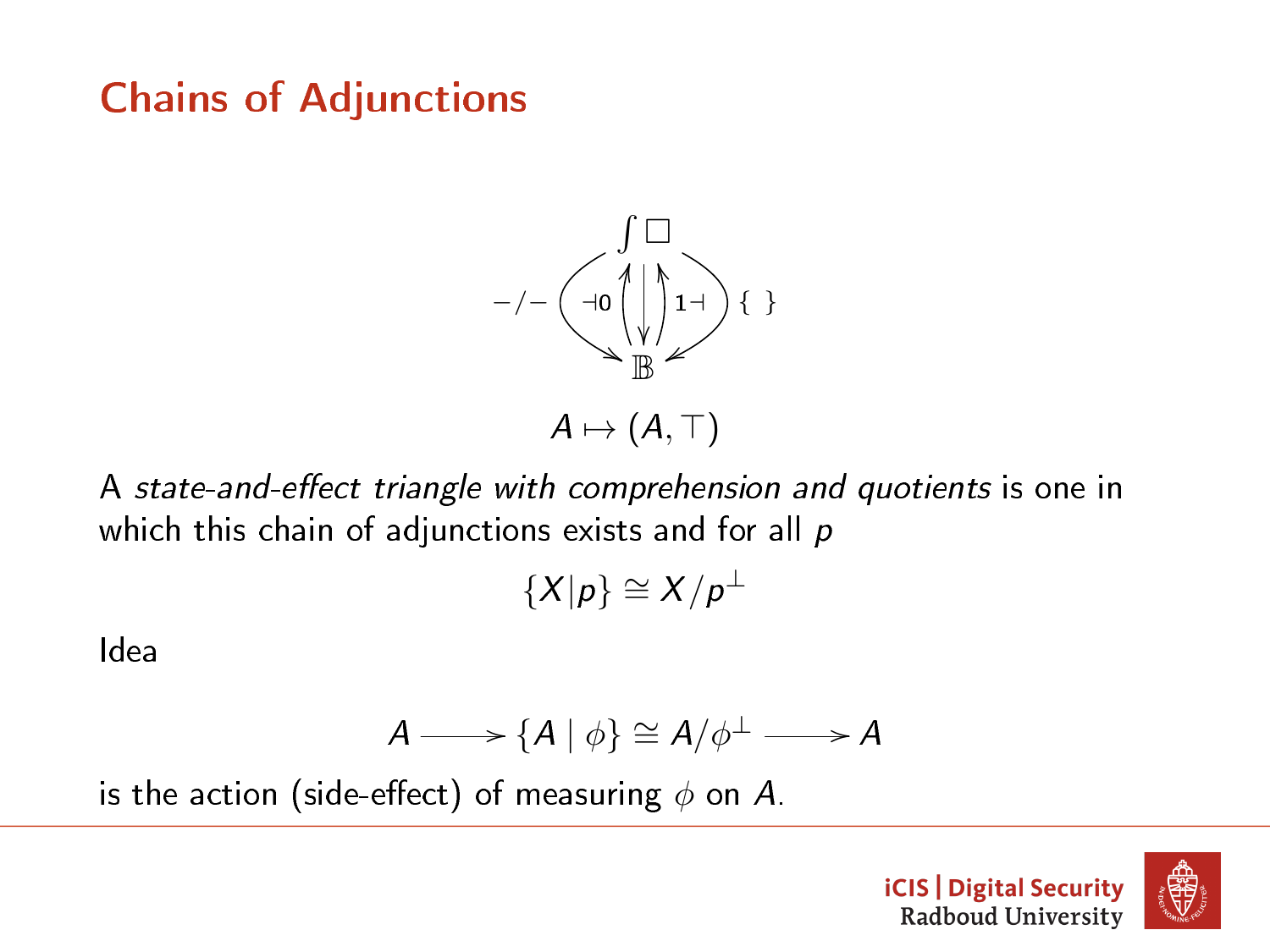#### Comprehension

We give ourselves a new judgement form,

 $Γ | φ ⊢ J$ 

A term  $\Gamma \mid \phi \vdash M : A$  is interpreted as an arrow  $(\Gamma, \phi) \rightarrow (A, \top)$ . A predicate  $\Gamma \mid \phi \vdash \psi$  eff is interpreted as an element of Pred{ $\Gamma \mid \phi$ }.

$$
\begin{array}{ccc}\n\text{(comp-weak)} & \frac{\Gamma \vdash \phi \text{ eff}}{\Gamma \mid \phi \vdash \mathcal{J}} & \text{(comp-id)} \frac{\Gamma \vdash \phi \text{ eff}}{\Gamma \mid \phi \vdash \top \leq \phi} \\
\text{(comp-i)} & \frac{\Gamma \vdash \phi \text{ eff}}{\Gamma \mid \bot \vdash i : A} & \text{(comp-false)} \frac{\Gamma \vdash M : A \qquad \Gamma \vdash N : A}{\Gamma \mid \bot \vdash M = N : A}\n\end{array}
$$

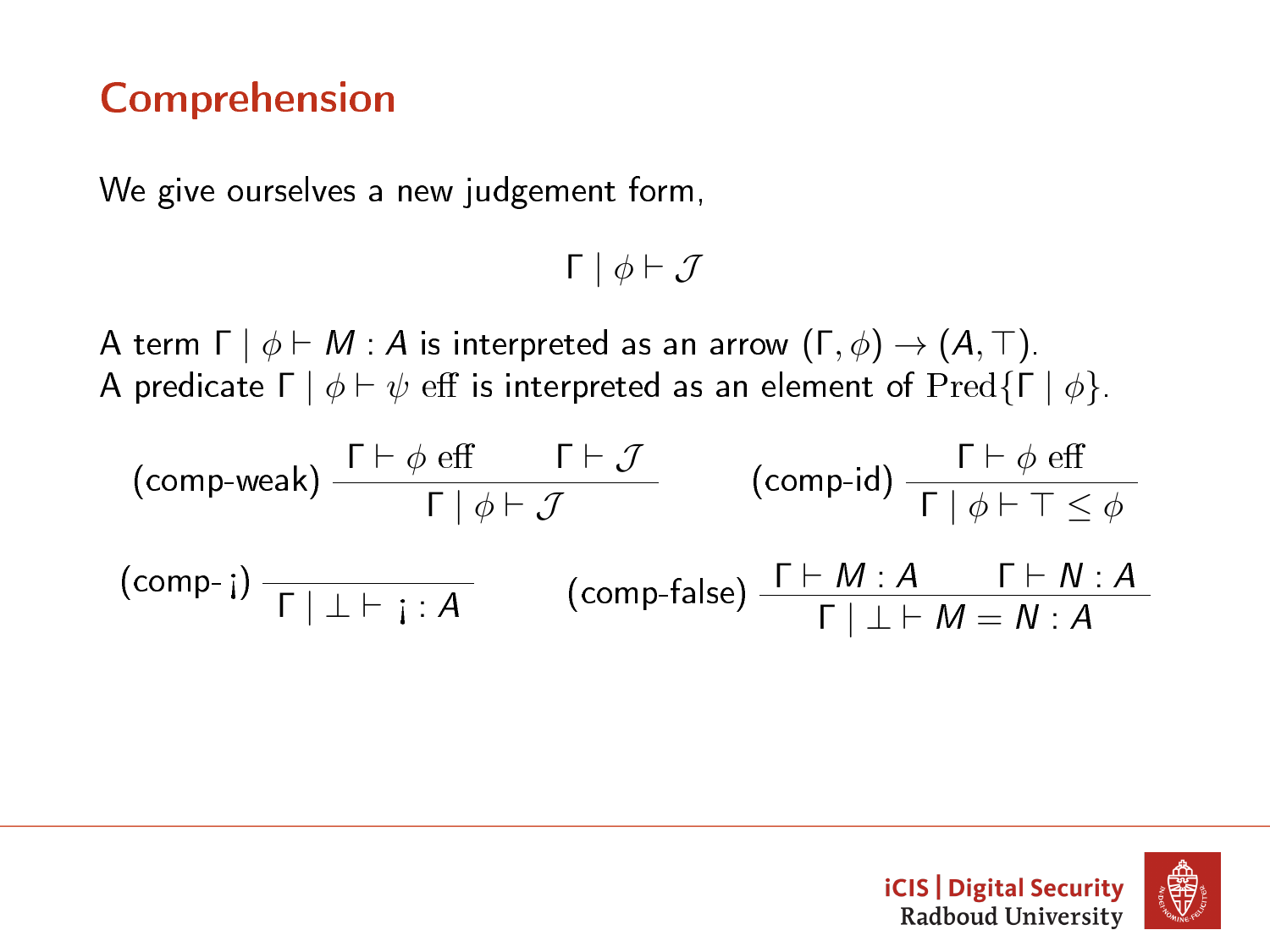#### Comprehension

$$
(\text{comp}) \frac{x : A \vdash \phi \text{ eff}}{\{x : A \mid \phi\} \text{ type}}
$$
\n
$$
(\text{comp}) \frac{x : A \vdash \phi \text{ eff}}{\Gamma \vdash M : A} \frac{\Gamma \vdash \top \leq [M/x] \phi}{\Gamma \vdash M|_{x.\phi} : \{x : A \mid \phi\}}\n\tag{comp-left} \frac{\Gamma \vdash M : \{x : A \mid \phi\}}{\Gamma, \Delta \vdash \text{let } x|_{\phi} = M \text{ in } N : B}\n\tag{comp-left} \frac{\top \leq [(\text{let } x|_{\phi} = M \text{ in } x)/x] \phi}{\Gamma, \Delta \vdash \text{ let } x|_{\phi} = M \text{ in } x)/x \phi}
$$
\n
$$
(\text{let } x|_{\phi} = M|_{x.\phi} \text{ in } N) = N[M/x] \frac{\pi}{M} = (\text{let } x|_{\phi} = M \text{ in } x|_{x.\phi} : \{x : A \mid \phi\})
$$



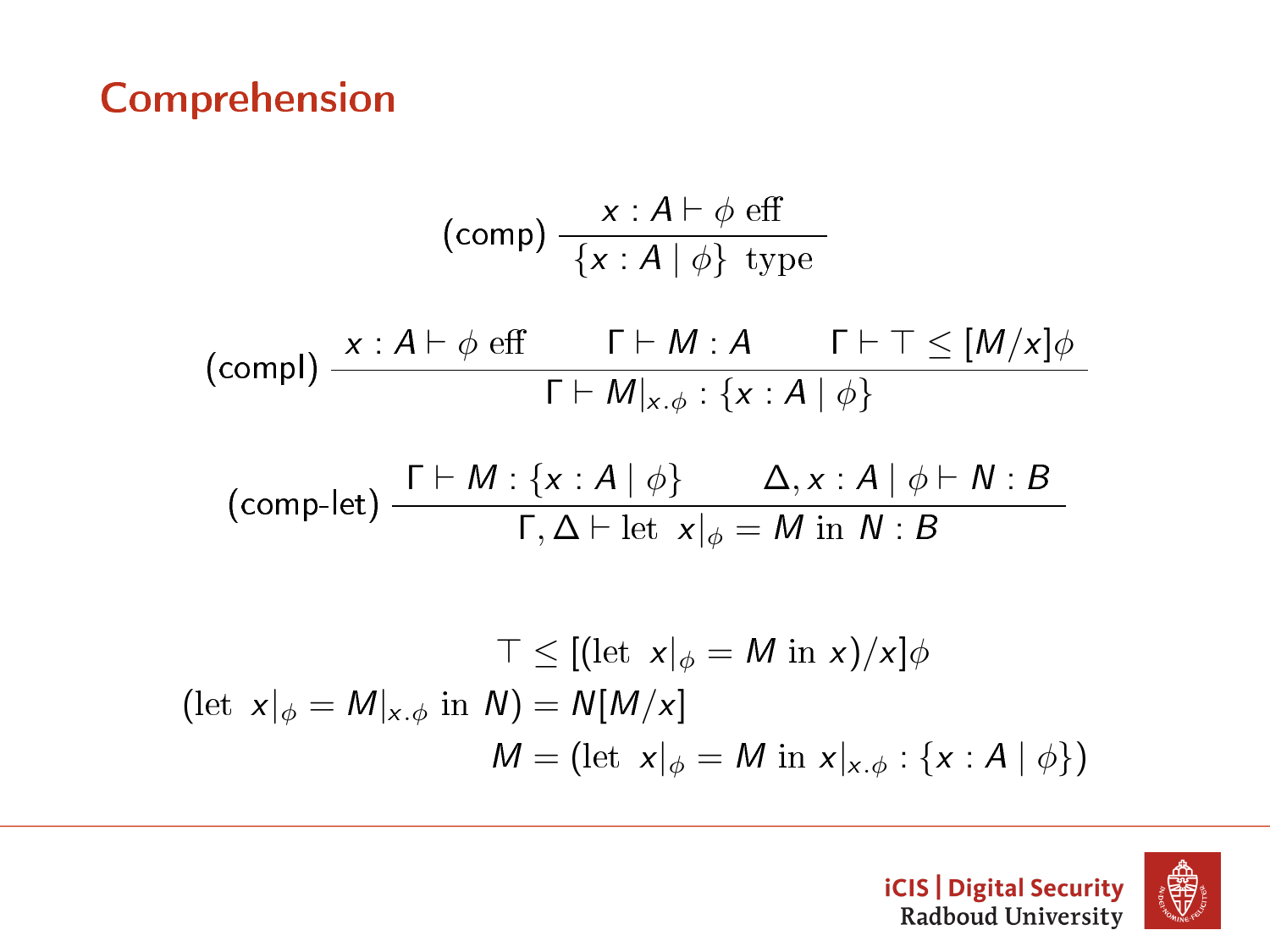## **Quotients**

$$
\begin{array}{c}\n\text{(quotient)} \frac{x:A \vdash \phi \text{ eff}}{|\vdash (x:A/\phi) \text{ type}} \\
\text{(quot-in)} \frac{\Gamma \vdash M:A \quad x:A \vdash \phi \text{ eff}}{\Gamma \vdash \xi_{\phi}(M):(x:A/\phi)+1} \\
\text{(quot-in-inr)} \frac{x:A \vdash \phi \text{ eff}}{x:A \vdash \phi \Leftrightarrow \text{inr?}(\xi_{\phi}(x))} \\
\Gamma \vdash M: (x:A/\phi) \quad \Delta, x:A \vdash N:B+1 \\
\text{(quot-out)} \frac{\Delta, x:A \vdash \phi \leq \text{inr?}(N)}{\Gamma, \Delta \vdash \text{let } \xi_{\phi}(x)=\text{Min } N:B+1}\n\end{array}
$$

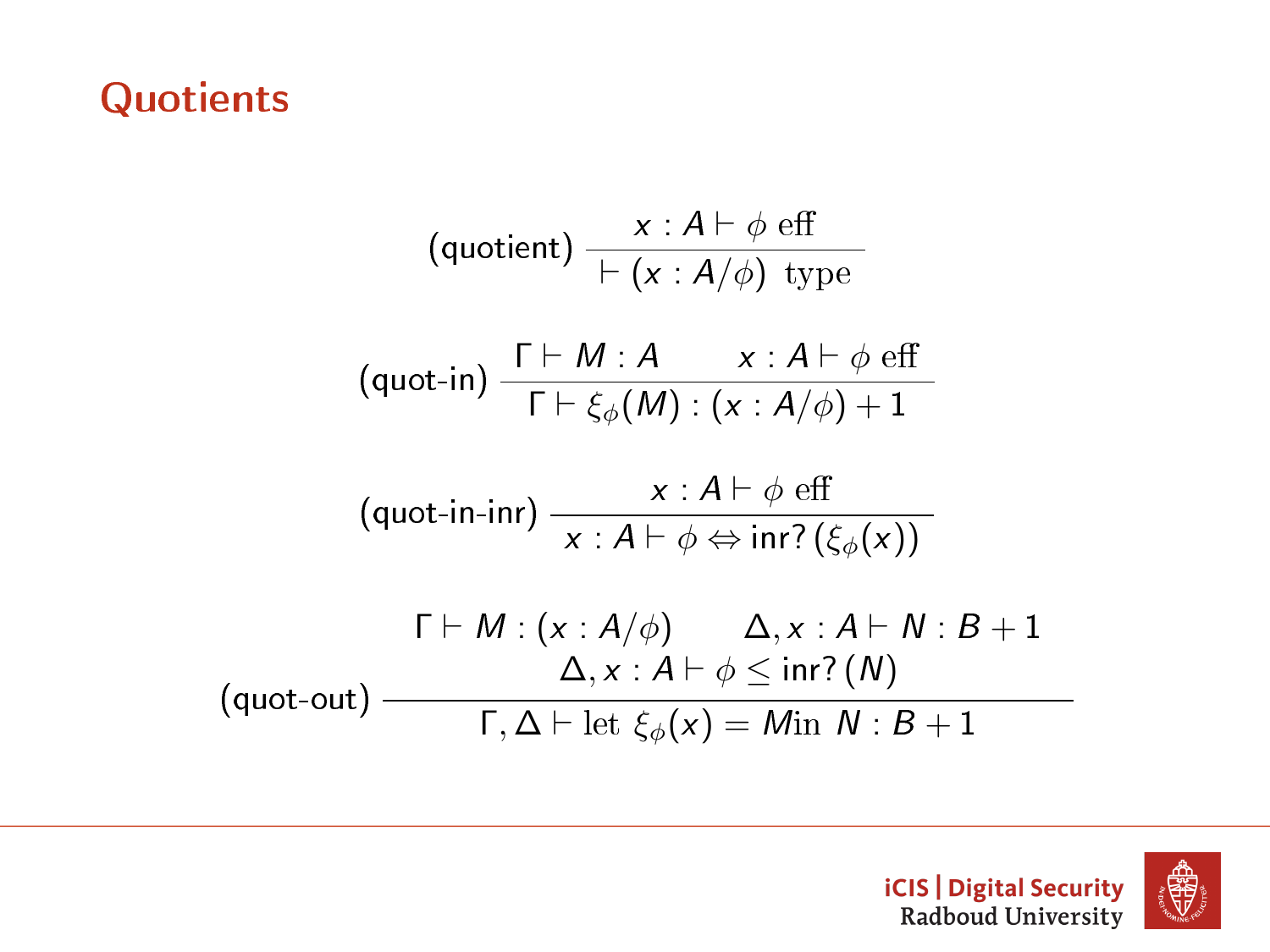#### **Quotients**

$$
\begin{array}{c}\n\Gamma \vdash M : A & x : A \vdash \phi \text{ eff} \\
(\beta\text{-quotient}) & \Delta, x : A \vdash N : B + 1 & \Delta, x : A \vdash \phi \leq \text{inr?}(N) \\
\hline\n\Gamma, \Delta \vdash \text{ case } \xi_{\phi}(M) \text{ of } \text{inl}(y) \mapsto \text{let } \xi_{\phi}(x) = \text{yin } N \mid \\
\text{inr}(z) \mapsto \text{inr}(\langle \rangle) = [M/x]N : B + 1 \\
(\eta\text{-quotient}) & \frac{\Gamma \vdash M : (x : A/\phi) \quad \Delta, u : (x : A/\phi) + 1 \vdash N : B}{\Gamma, \Delta \vdash} \\
\hline\n\text{inl}(M) / u]N : (x : A/\phi) + 1\n\end{array}
$$



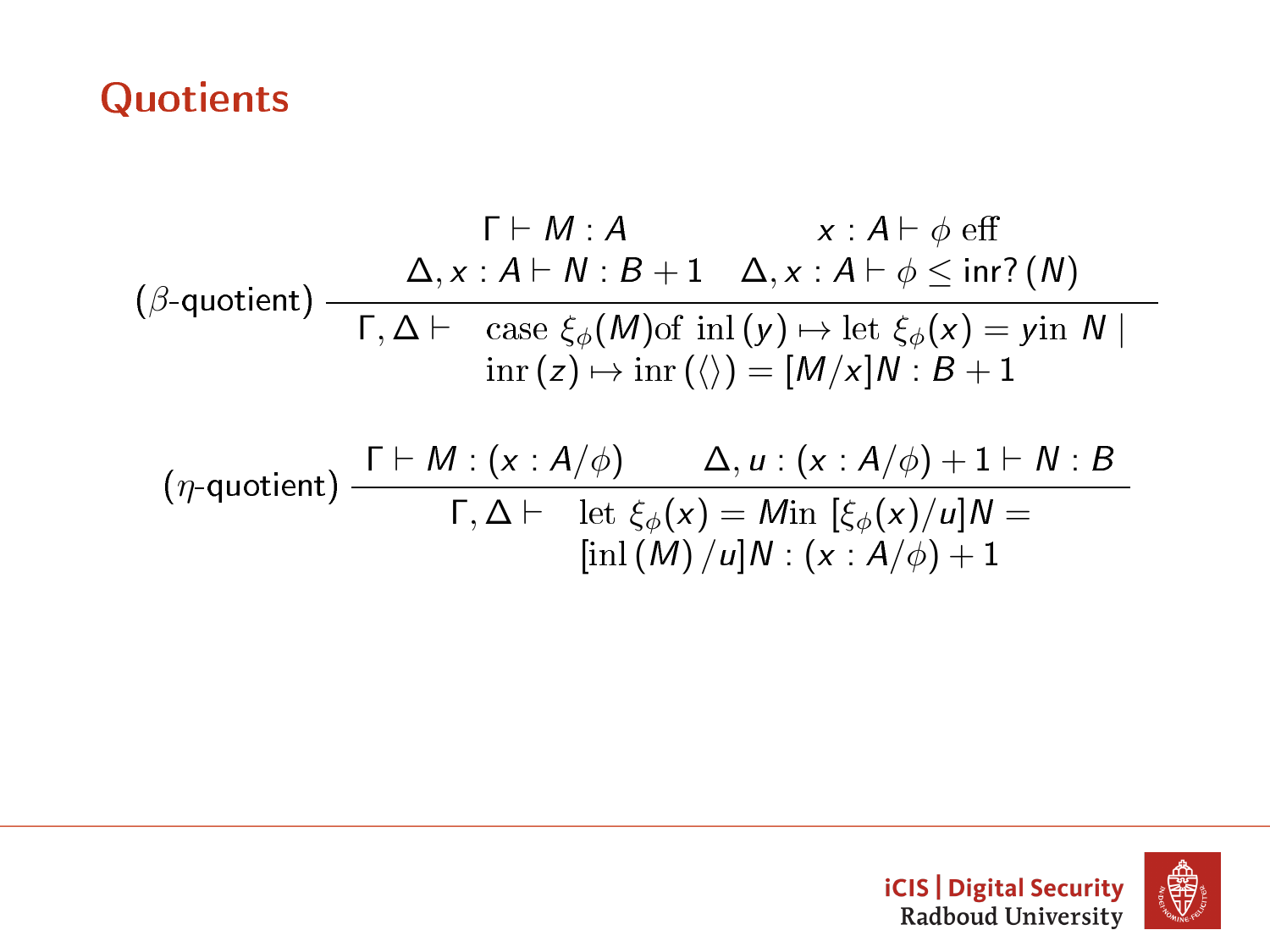#### Measurement

Let us say  $\phi$  is sharp if

$$
\{x:A\mid\phi\}\cong(x:A/\rho h i^{\perp})
$$

Consider the arrow assert<sub> $\phi$ </sub>:

$$
A \xrightarrow{\xi} (x : A/\phi^{\perp}) + 1 \cong \{x : A \mid \phi\} + 1 \longrightarrow A + 1
$$

This represents this program:

Take input  $x : A$ . Measure  $\phi$  on  $x$ . If the outcome is true, output inl(state after measurement). If the outcome is false, *output* inr  $(\langle \rangle)$ .

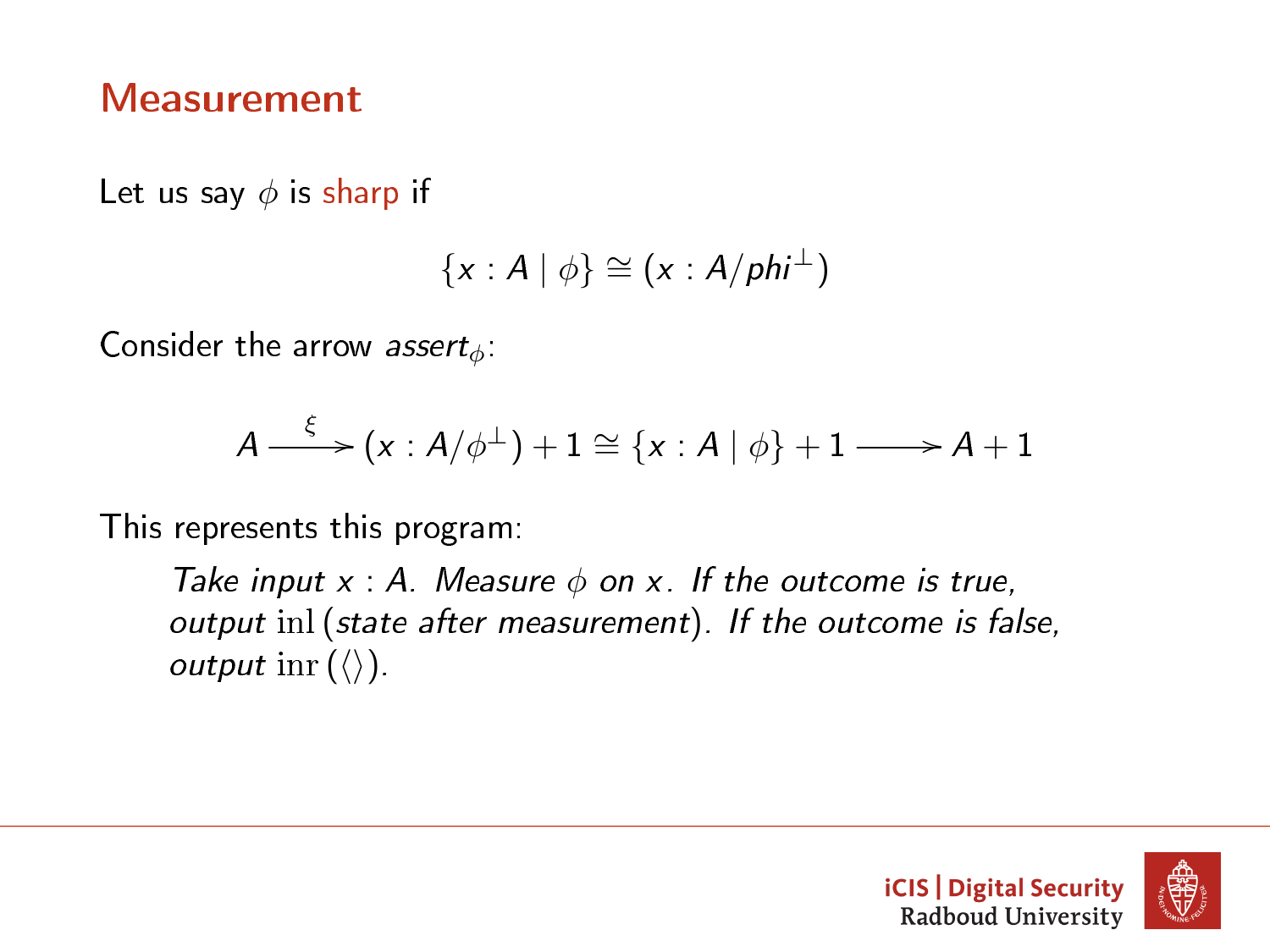# Pullback Property

In all our categories  $\mathbb B$ , the following diagrams are pullbacks:



Let inlr  $(M, N)$  be the mediating arrow.



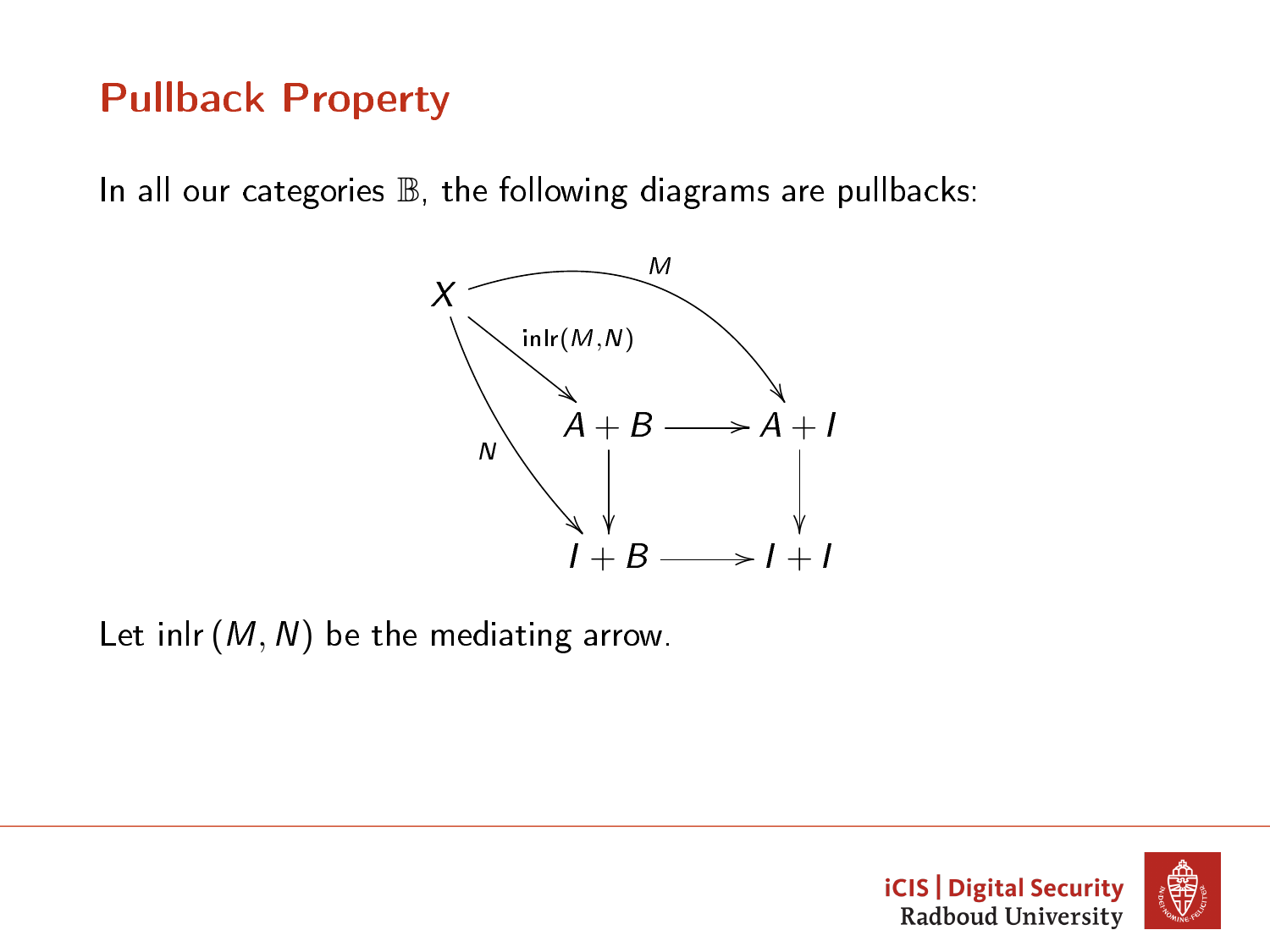Then define

$$
measure \phi(x) \mapsto M(x) | \phi(x)^{\perp} \mapsto N(x)
$$

to be

case inIr  $\big($  asser $t_{\phi({\sf x})},$  swap $({\sf assert}_{\phi({\sf x})^\perp})\big) \,$  of  $\, \mathrm{inl}\,({\sf x}) \mapsto M({\sf x}) \mid \mathrm{inr}\,({\sf x}) \mapsto N({\sf x})$ 

#### Theorem

In the category of von Neumann algebras, for every effect  $\phi$ , there is a unique least sharp effect above  $\phi$ .

For the future: build this into the syntax.

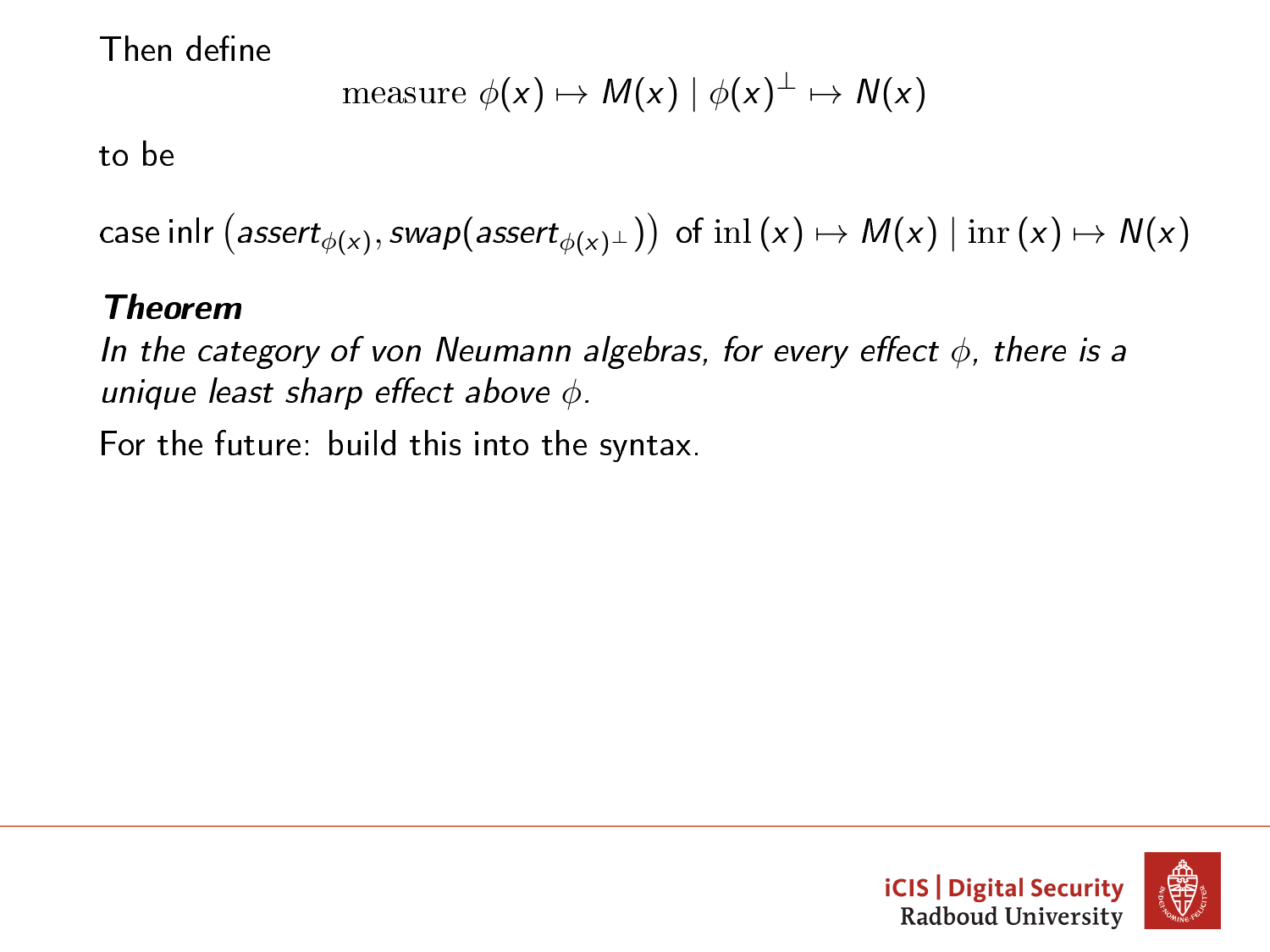The theory HARDY

Type Constants

electron

Term Constants

initial : electron ⊗ electron

**Effect Constants**  $V_+$ ,  $T_+$ , both over electron. 1%, over I Axioms

$$
1\% \otimes 1\% \otimes \cdots \otimes 1\% \Leftrightarrow 1
$$
  

$$
1\% \le V + (x) \otimes V + (y)
$$
  
let  $x \otimes y = initial$  in  $T + (x) \otimes V + (y) \Leftrightarrow 0$   
let  $x \otimes y = initial$  in  $V + (x) \otimes T + (y) \Leftrightarrow 0$   
let  $x \otimes y = initial$  in  $T + (x)^{\perp} \otimes T + (y)^{\perp} \Leftrightarrow 0$ 

This theory is consistent in the probabilistic framework, and inconsistent in the classical framework.

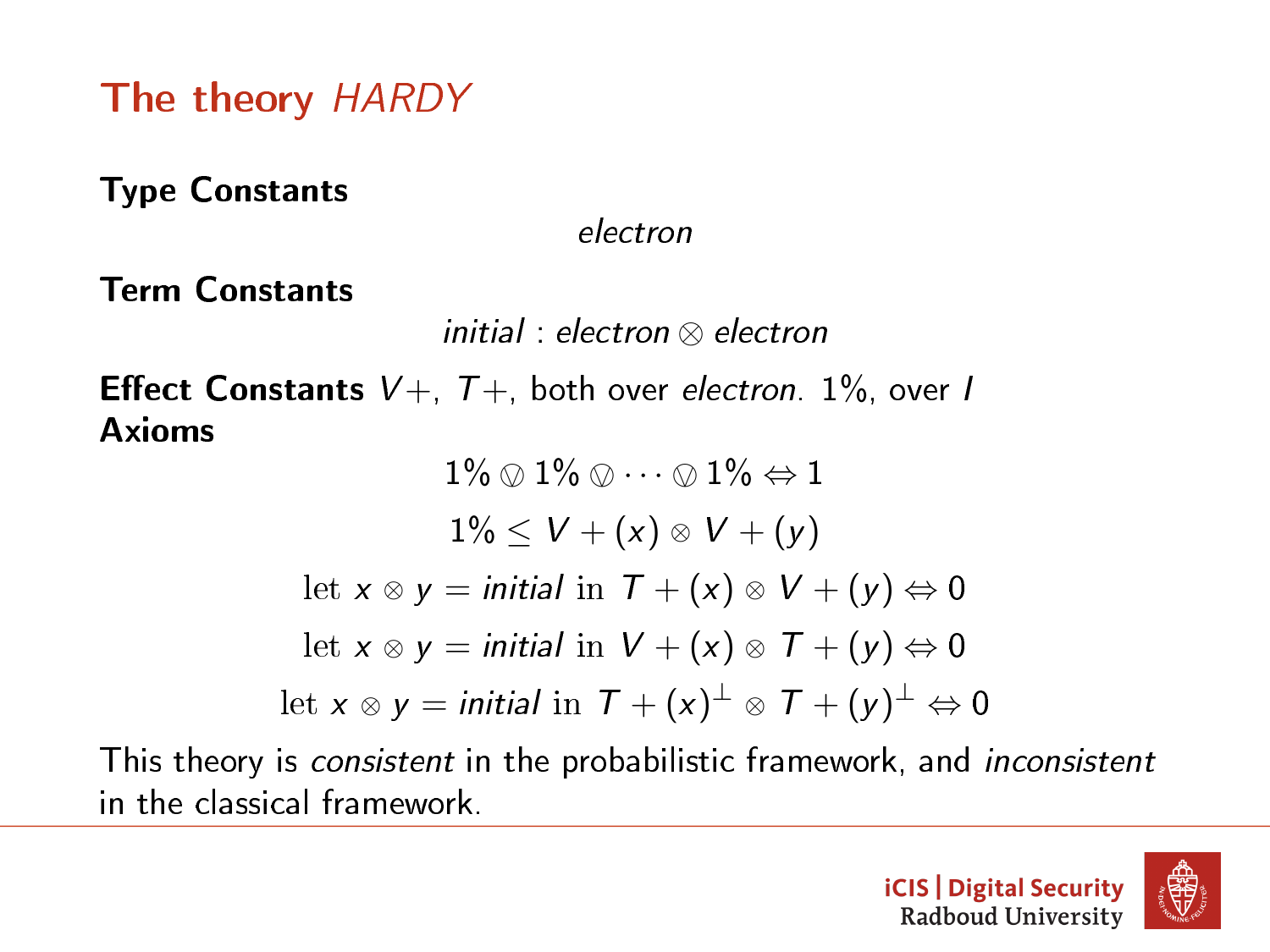# Related Work

- Quantum programming languages without logic.
	- QPL, Quipper, quantum  $\lambda$ -calculus, ...
	- No syntax for logic (but can use matrices as predicates, see for example [\[d'Hondt and Panangaden, 2006\]](#page-72-0)).
- LQP [\[Baltag et al., 2014\]](#page-72-1)
	- Modal logic for reasoning about quantum states
	- Language for programs is an underspecification language.
- Equational reasoning
	- Measurement calculus, Staton's rules, . . .
- Quantum protocols
	- CQP, QPAIg, qCCS
	- Equational axioms and reduction rules for communicating quantum processes
	- No logic of effects over these processes



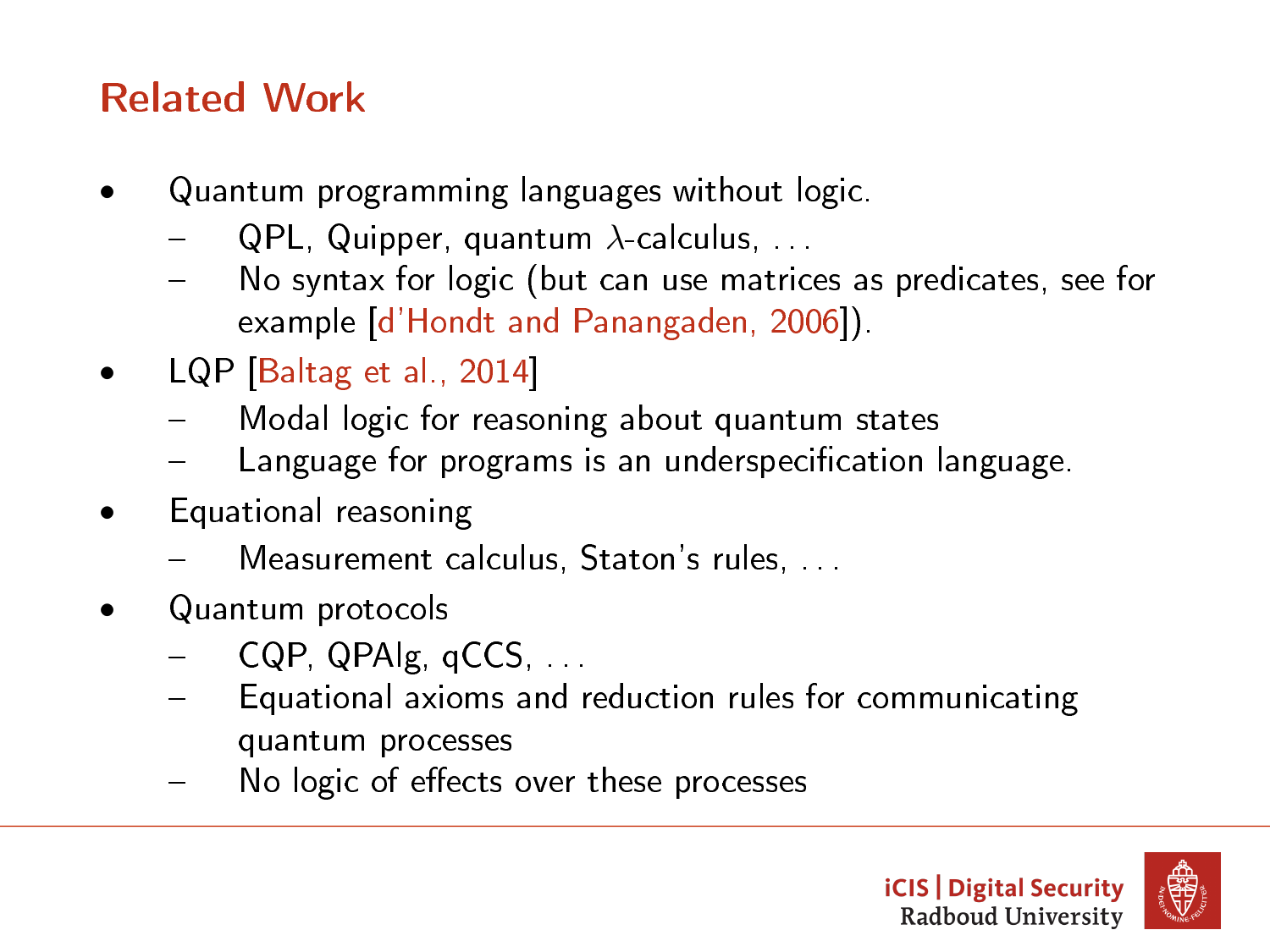# For the Future

- Find a syntactic charaterisation of the difference between probabilistic and quantum computation.
- Give separate syntactic characterisations of the `weird' features of quantum theory:
	- non-locality/contextuality
	- non-determinism
	- no signalling
- Prove some quantum algorithms correct.
- Build a proof checker for quantum computing.

More info:

Adams, R. (2014).

Qpel: Quantum programming and effect language.

In 11th Workshop on Quantum Physics and Logic, pages 133-153.